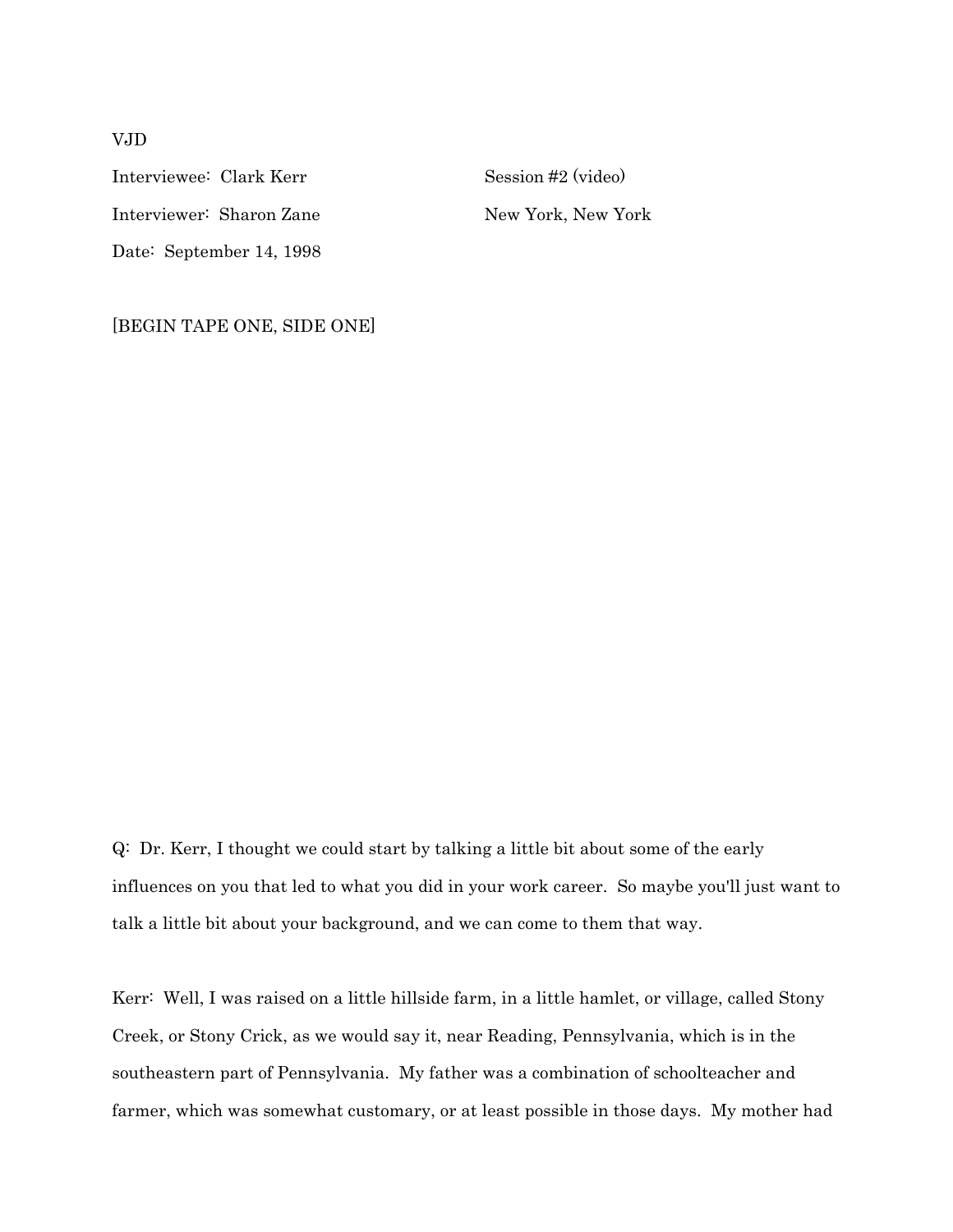been a milliner, never had much of an education at all. I think she only ever went through the sixth grade, but she had shown  $\cdot$  She came out of, also, a tiny little village near Scranton, Pennsylvania, up in the anthracite country there, a little place called Beaumont. Her family had kind of a country store and a farm at the same time, so they both had a farm background, on a hillside. I once went to see it. It was a place where they had one horse and one cow, a vegetable garden, some fruit trees, and so forth. Anyway, somehow, and I never knew because she died when I was fairly young, and I never had a chance to get her life in mind, she had become a milliner, back in the days when women wore all those fancy hats and was apparently quite good at it and got to traveling around the country. I know she went as far west as Milwaukee, which was kind of far west in those days. She'd go to stores and they would hire her to sit in a front window in the store, and make these hats. A little crowd of women would gather outside, I guess somebody would get inspired, and they would come in and be the next customer. She would make hats of roses or daisies, whatever the people wanted, and somehow  $\cdot$  it's been a puzzle to me all my adult life  $\cdot$  she got the idea that somehow she had missed having an education, and she wanted her children to be sure to have an education. When my father wanted to marry her, she kept refusing him for a period of, oh, something like eight or ten years until she could make enough money as a milliner, because her husband, obviously, as a schoolteacher and parttime farmer, wasn't going to have very much money, so her children would be sure to be able to have an education.

She retired and put the money in a safe account, and there was enough to take three of my sisters to Oberlin, and take me to Swarthmore. Also, money was left over to give each of us a year of post-graduate education if we wanted to. What gave her that determination I don't really know, but obviously our getting an education meant a lot to her. It also meant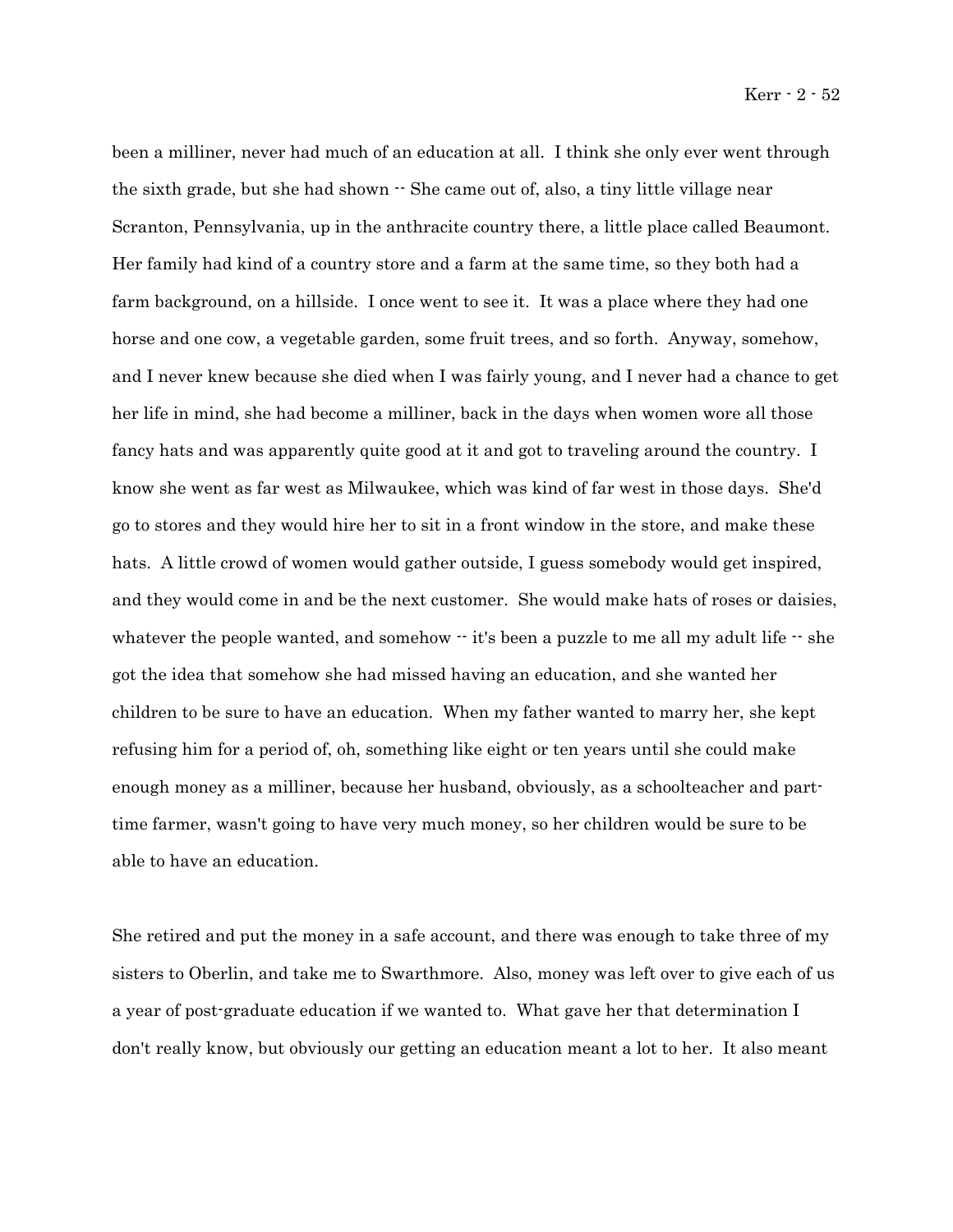a lot to me that she was able, or willing, to sacrifice that way for us getting an education, so I obviously took it seriously.

My education started in one of the traditional, American one-room schoolhouses, where there were five grades in the school. Looking back on it, our teacher was not a very welleducated person, she was a local person, but she was a wonderful lady. Her name was Miss Elba. We always called her Miss Elba, and she made us all feel at home in this little school. I might say, being in the same room for five grades, if you're bright at all, by the end of the third grade you're going to know everything that's possible in that school, because you hear the same recitations  $\cdot$  first grade, second grade, third grade, fourth grade, fifth grade  $\cdot$  as you go through. So I got well started in education, not from an educational point of view but just from the personal point of view that here was a lady who cared for us. In fact, she almost became a substitute mother for me when my mother died. For many years, as long as she lived thereafter, I would always go to see her in the nearby, little town. But she made us feel at home and that we were worthwhile, and she gave us love as well as an education.

So I got started off about as well as anybody can. I might say, she was still teaching the McGuffey readers, which had been the standard textbook for, I guess by that time, a hundred years or something like that. I bought a copy, incidentally, recently from some place I saw it advertised. They actually introduced you to education in a way that, as I go back and look at it now, you hardly knew you were being educated. From one page to the next page, on each page you'd learn a certain amount, and then they'd keep repeating it as you went on. So you were introduced, not to tough grammar or anything like that, but before long we were reading Tennyson and Shakespeare and things like that, in the McGuffey readers. So that's how I got started on my way to education.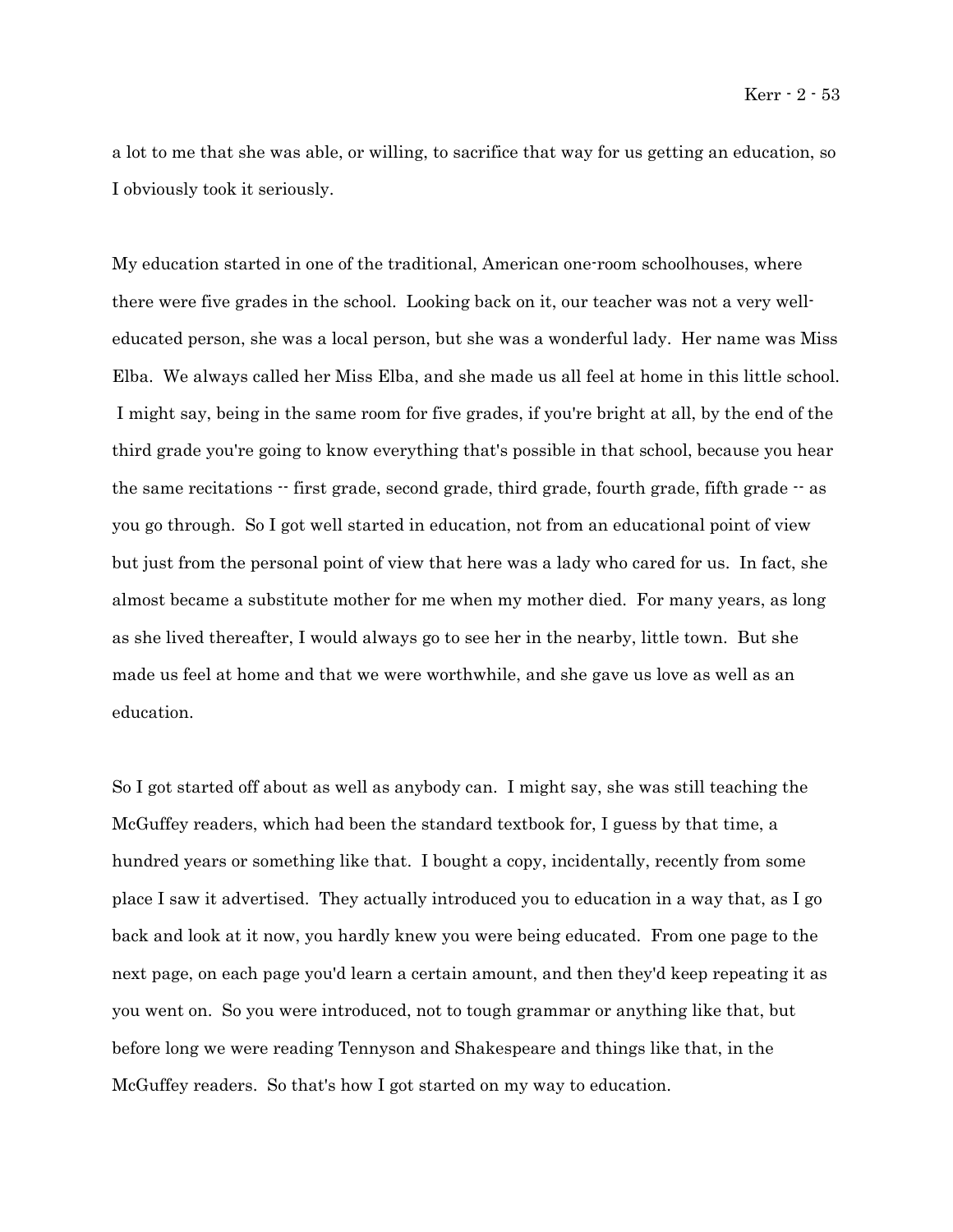When I was about ten we moved to a general farm in a nearby valley, the Oley Valley, the local people called it Oley Vey, and this was a farm where we were pretty much selfsufficient on the farm. We ran the farm with four horses. We had sheep and cows and pigs and ducks and geese and chickens, guinea hens. So I was raised as a farm boy. In fact, I had my own team of horses when I was fourteen, and the members of that team, Maude and Kate, as their names were, really became my best friends. I spent more time working with them than I spent with any human beings.

 Then came time to go to college, and very few people in that area did go to college, but it was always assumed that us children would go there because our mother set the money aside and had that aspiration. My father, who was a schoolteacher, gave me a choice of four colleges, one of which was Swarthmore, which I chose. Another one was Oberlin but I didn't want to go there because my two older sisters had gone, and I wanted to be free and on my own. The third was Antioch College in Ohio, which was at that time fairly well known. Arthur Morgan had been its president, later head of the Tennessee Valley Authority. It was a campus where you worked for six weeks and then you studied for six weeks. I later taught there for a year and found the student body really quite fascinating, because they were much older than students were generally, because you had half-time working and half-time studying. The fourth one was Rollins College, which was an experimental college then, in Florida. I don't know whether it exists now or not. But I chose Swarthmore. It was the closest by, it wasn't Oberlin, and it had a good reputation.

So I got to Swarthmore really unprepared for the place. Swarthmore is a Quaker College, and a lot of the students there, I guess, in my class, oh, a third or a half of them, had gone to good Quaker schools, preparatory schools like Friends Select in Washington, D.C. and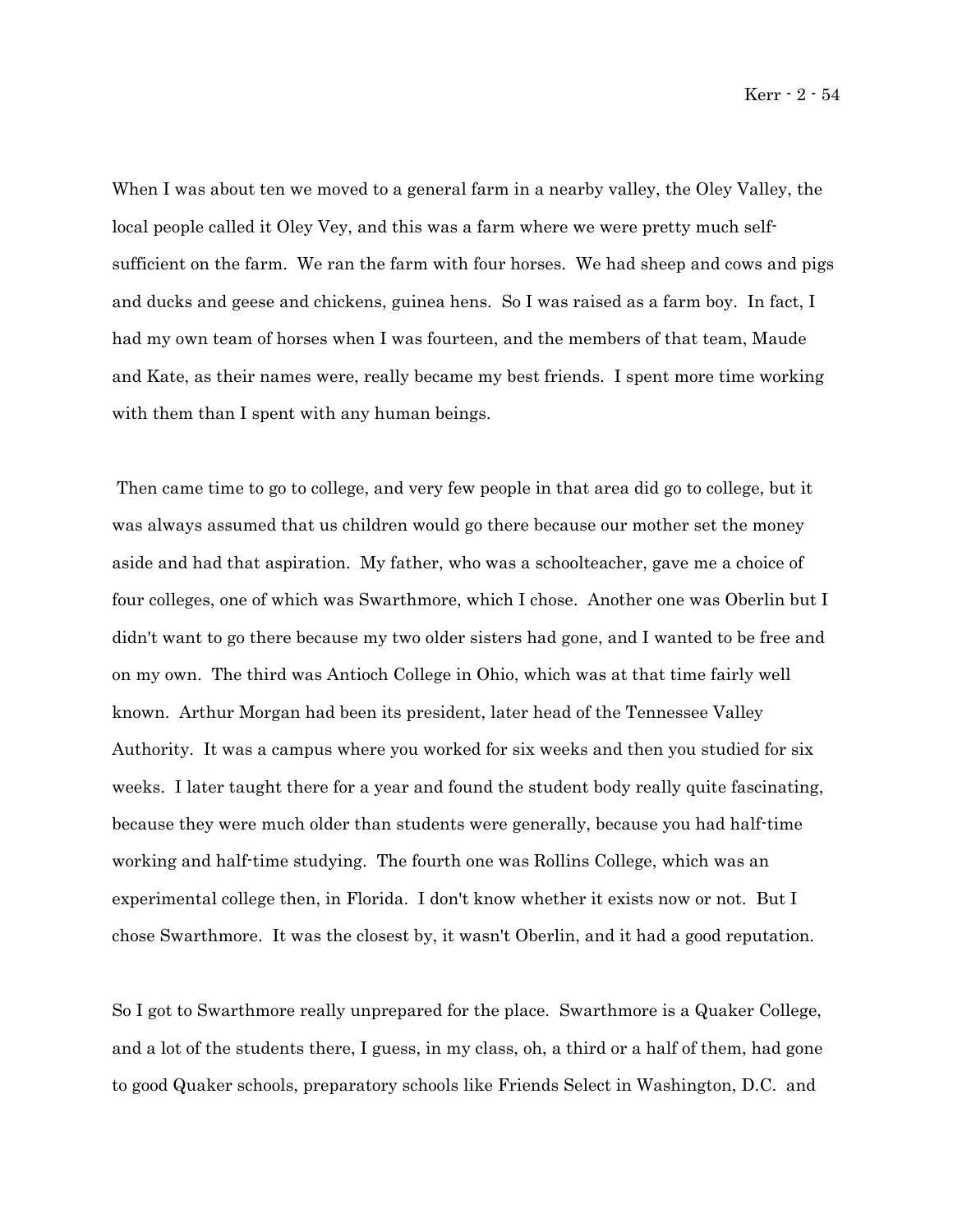Germantown Friends, West Town, the George School, etc. I had come from a very lousy high school. So these were kids who came from well-to-do Quaker families, quite a lot of them, and had gone to excellent schools. I, all of a sudden, out of my farm background, really, at that point, I had never been outside eastern Pennsylvania, met up with these kids who had spent their summers in Europe, with a very, very good faculty, a very welleducated faculty. I was just thrown into a very, very strange and competitive world. The first year or two I had a really rough time of it, although I kept on improving and became eligible for what was called the Honors Program there, that had been set up by Frank Aydelotte, based upon the Oxford system, where he had gone. In fact, he was then head of the American Rhodes Trust. By the time I graduated I had high honors, so I met the competition but I had to really struggle for the first year or two.

 But it was not only a good education for me in the classroom. In high school I had never had a chance to participate in any sports or any activities because I had to really run from the school to catch the streetcar that went down our little valley, to get home to feed the animals. Then, of course, I worked weekends on the farm, the summer and the rest of that. So I had never been in any sports, but being a small college, you didn't have to be very good to be on sports teams, and I ended up on inter-collegiate teams in soccer, basketball and track. I also had time to go out for debate, and became head of the debate team. I got involved at that point with the American Friends Service Committee, the Quaker service group, in a somewhat strange way. My mother was, I guess, an agnostic; she never went to church, at least that I knew of, but my father was a member of the Reformed Church, and on this farm we went to when I was ten, on the corner of the farm, what was part of our farm there, was a church there which was one of these churches which one Sunday was Reformed, and the next Sunday was Lutheran. Then the ministers had a second congregation someplace else. But being on the corner of our farm, I went both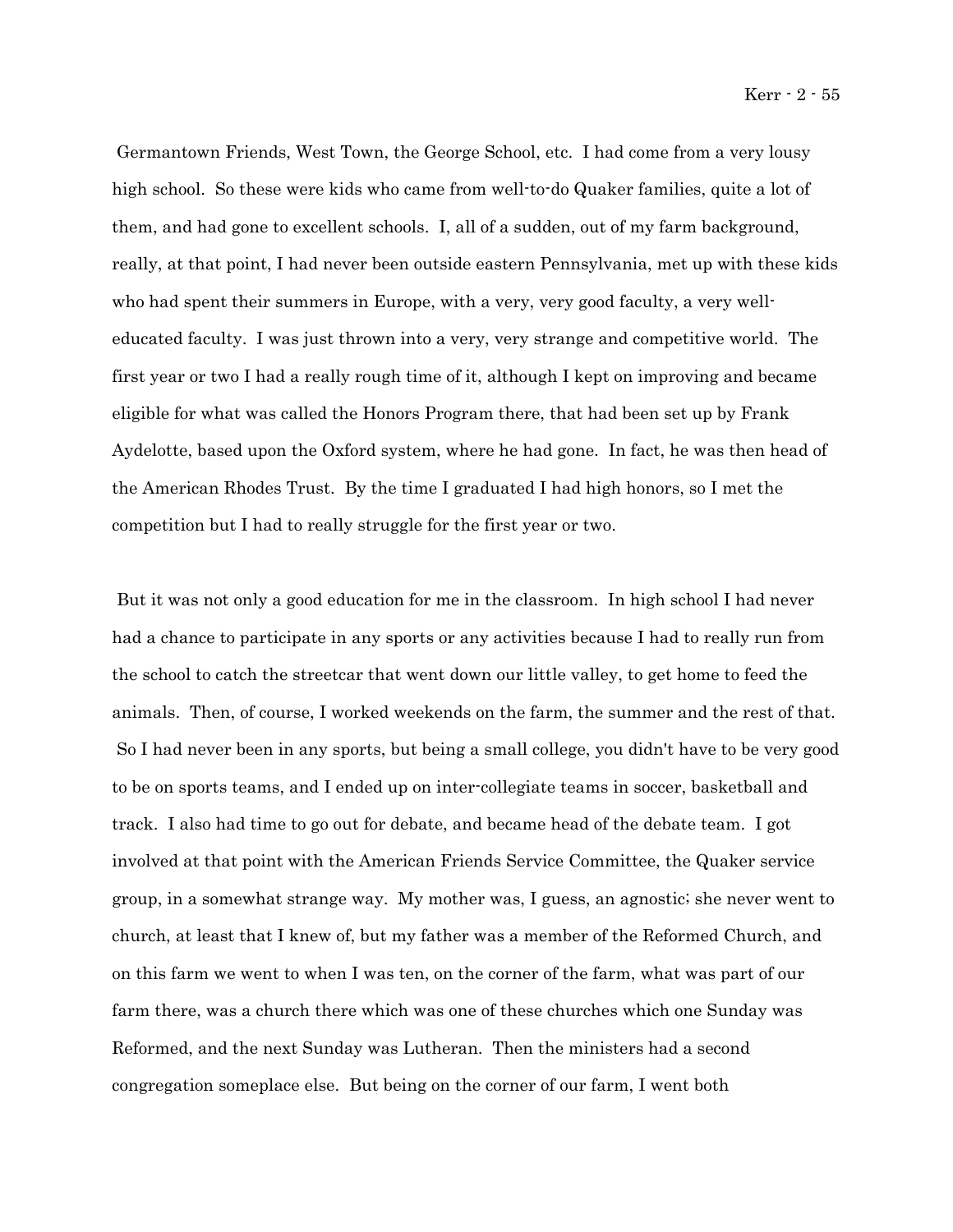Kerr - 2 - 56

 Sundays, so I became kind of half Lutheran and half Reformed, but really unhappy with both of them because they were competitive for the congregation. The Lutherans would try to recruit the Reformeds, and the Reformed people would recruit the Lutherans, and they got into all these arguments about what was the best way to get to heaven -- did you go through the Reformed Church or through the Lutheran Church? I got really sort of unhappy with that competitive approach to religion, and I did know something about the Quakers because about a mile from our farm there was a little Quaker meeting that still existed, which had been the Quaker meeting that the Boone family  $\cdot$  Daniel Boone came from a farm near where we were, but long before us, of course, and Abraham Lincoln's family had both been members of that Quaker meeting. So I knew the Quakers and about them. I hit Swarthmore and began going to the Friends meeting there. I liked their approach. Do you forgive your debtors or your trespassers? Little arguments like that. But about all you needed to believe in, since this was Hicksite, which is the liberal Quaker branch, was really the minimum, from a religious point of view, of the Quaker faith; that is, you had to believe in  $\cdot$  you were taught and tried to live within the commandments, the beatitudes, et cetera, as a kind of Tolstoyan view of the Christian religion, as Christ having been a moral teacher. It wasn't expected that you were to believe in anything which was supernatural at all. That was really quite out of line.

I became a member of the Society of Friends and I spent three summers while I was there as a peace caravaner for the Friends Service Committee. In those days the United States was going through a very isolationist time, and we were refusing to join the World Court and the League of Nations that had come out of World War I. So we were out talking about joining the League of Nations and the World Court, and we went out in teams, two at a time, talking to Rotary Clubs and Kiwanis Clubs and church groups of all different faiths.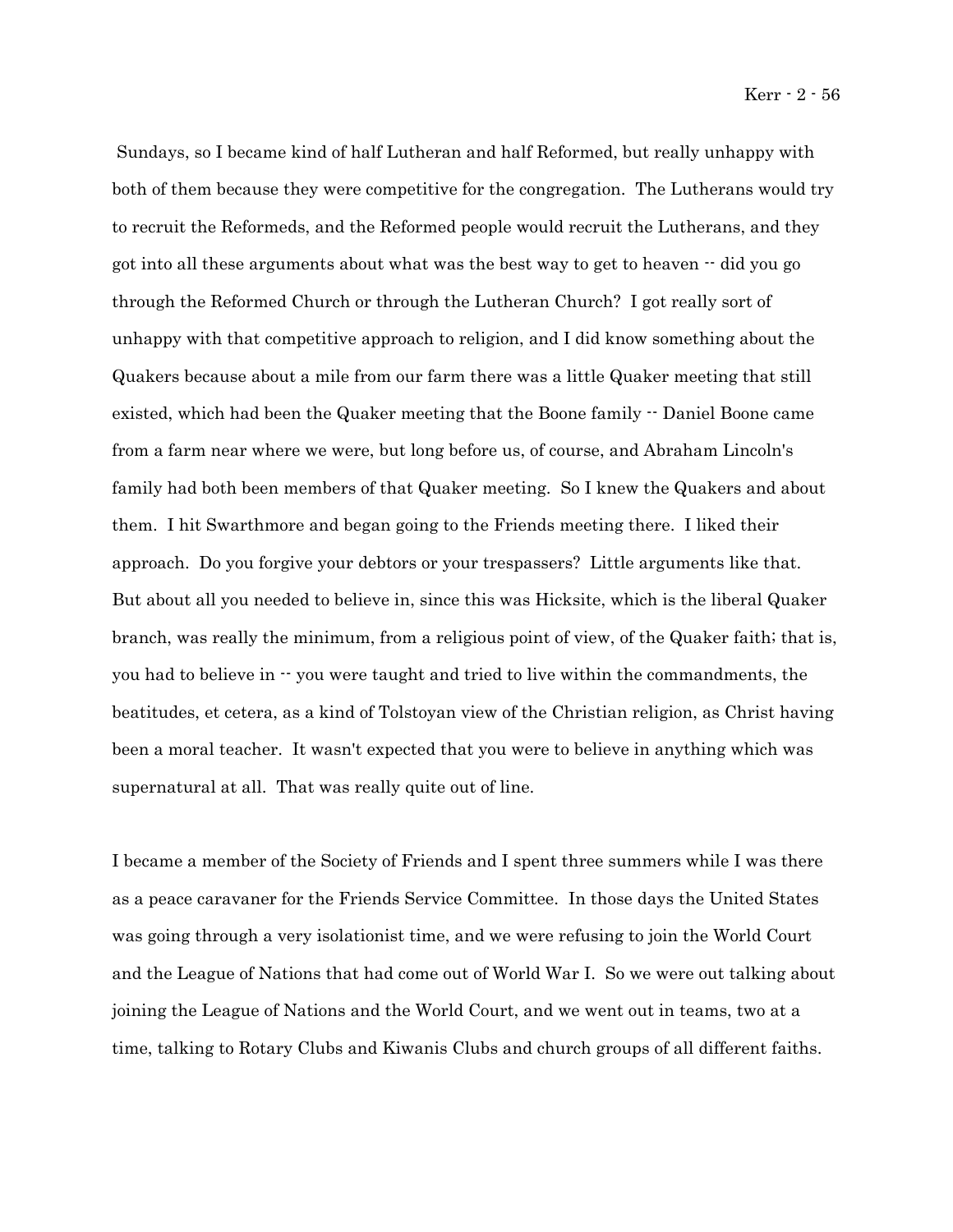So I became kind of a  $-$  what was called a "Convinced Friend," not a birthright friend, out of that experience.

Also, the local Friends meeting had a project of feeding deprived children in the ghetto of North Philadelphia, north Broad Street, and I went in once a week to a school where the Quakers got day-old bread or week-old bread, old apple butter and things like that and stale milk, and I would go in early and set up the places for these kids, who would come in and they would really be famished, our job was to set the places up, I went along with another person, and then to keep a little bit of order so they didn't steal food from each other, and so forth. So I came in contact, through the Friends' meeting, not just with this peace message. We also talked, I might say, against the Smoot-Hawley Tariff, which was the terrible isolationist tariff for those days.

But it brought me into contact with a completely different world. I had grown up in a little valley where everybody was of European background, and to see the poverty and desperation of the people in North Philadelphia had a really big impact on my life. Also, I had another opportunity to see something of the black community, being engaged in three sports. I got to know well a man by the name of Ruff. That's what we called him, anyway. It turned out he was kind of a lay preacher who went around to different black churches to give sermons on Sundays. He learned I had been a peace caravaner, so he took me along with him to these black churches, which, of course, were completely different from the silent meetings of the Quakers. I saw there, at these black churches that Ruff took me to to speak, sort of the same sense of goodness, I might say, in the people as I saw in the Quaker meeting. I got that sense of a completely different world.

So, anyway, that's how I got my education.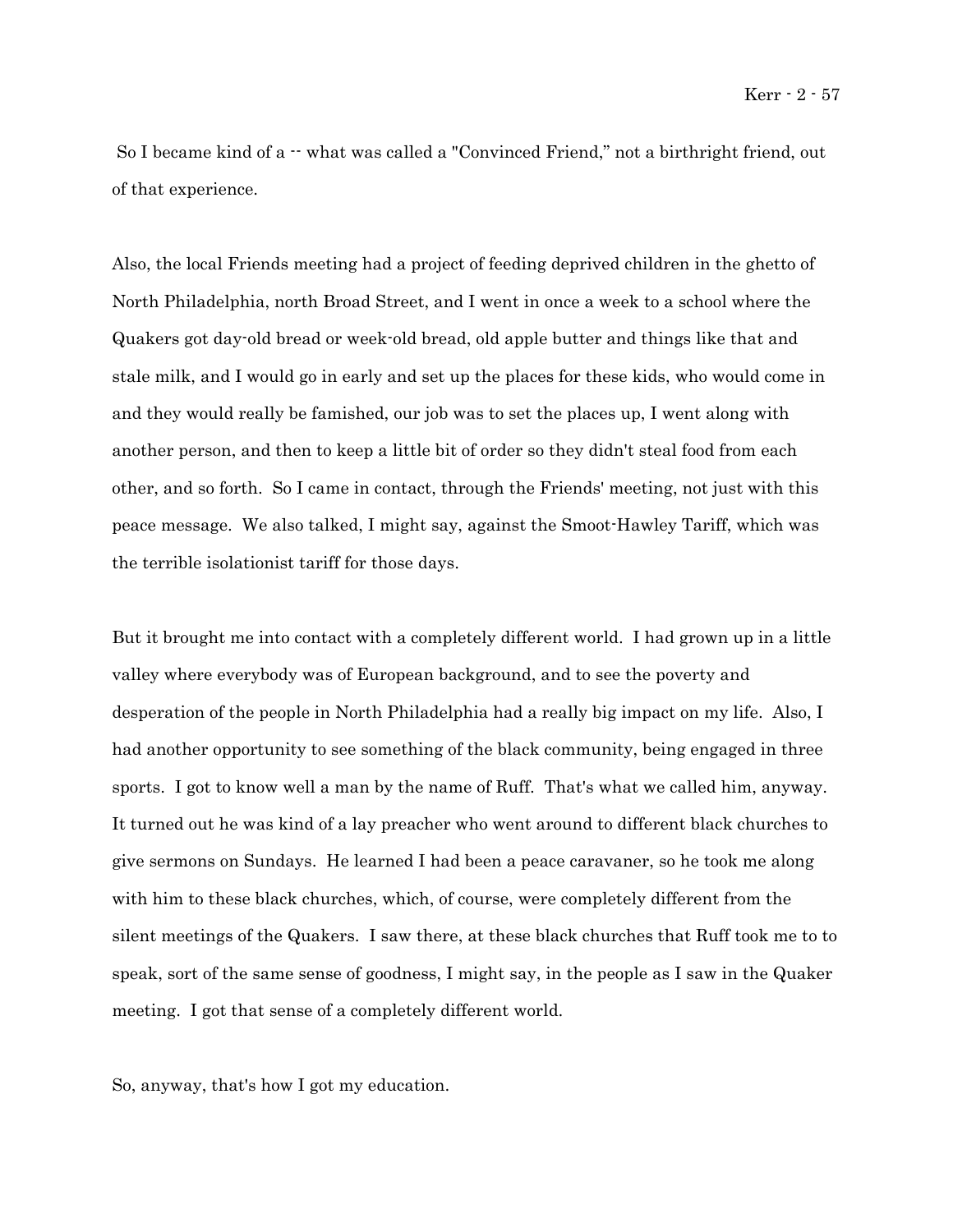Kerr - 2 - 58

Q: And this story about going out for graduate school, and starting at Stanford and changing to Berkeley, I believe, in some way connects to what you just --

Kerr: Well, when I graduated from Swarthmore it was 1932, of course the depths of the Depression, and I had an automobile in a strange way because at Swarthmore, nobody was allowed to have an automobile except the president of the student government. So I had this possibility of having an automobile, which, I might say, was just a terrible burden. I took it because it was supposed to be a perquisite that you could have your own automobile and nobody else could, so I had this one automobile on campus, and every one of my friends in the student body wanted to borrow it in order to go out on dates, etc. I had gotten it for something like fifty dollars in 1923 or something like that, a Cadillac touring car. It was very popular every weekend, for my friends to use it for whatever their purposes were.

Anyway, that was the year of the Olympics in Los Angeles. I graduated, and I was going to go to Columbia in the fall but I had the summer free. They wanted my Cadillac to drive them to California, so I went along with them. We drove out to California, so I became a peace caravaner in the Los Angeles area. I think that was the first activity the American Friends' Service Committee had on the Pacific coast. I got through with my peace caravanning work and had a couple weeks left before I had to go to Columbia. So I thought, "Well, gee, I'd like to see northern California and I'd like to see Stanford." Having gone to a private school, Stanford was more appealing than a state school, because back in Pennsylvania in those days, state schools were looked down upon a bit. So I decided to see what the Stanford campus was like, and happened to get there on a day when they were registering for classes. I started to walk around the campus and I came to people lined up for something. I didn't know what it was for, to begin with, so I thought I would join the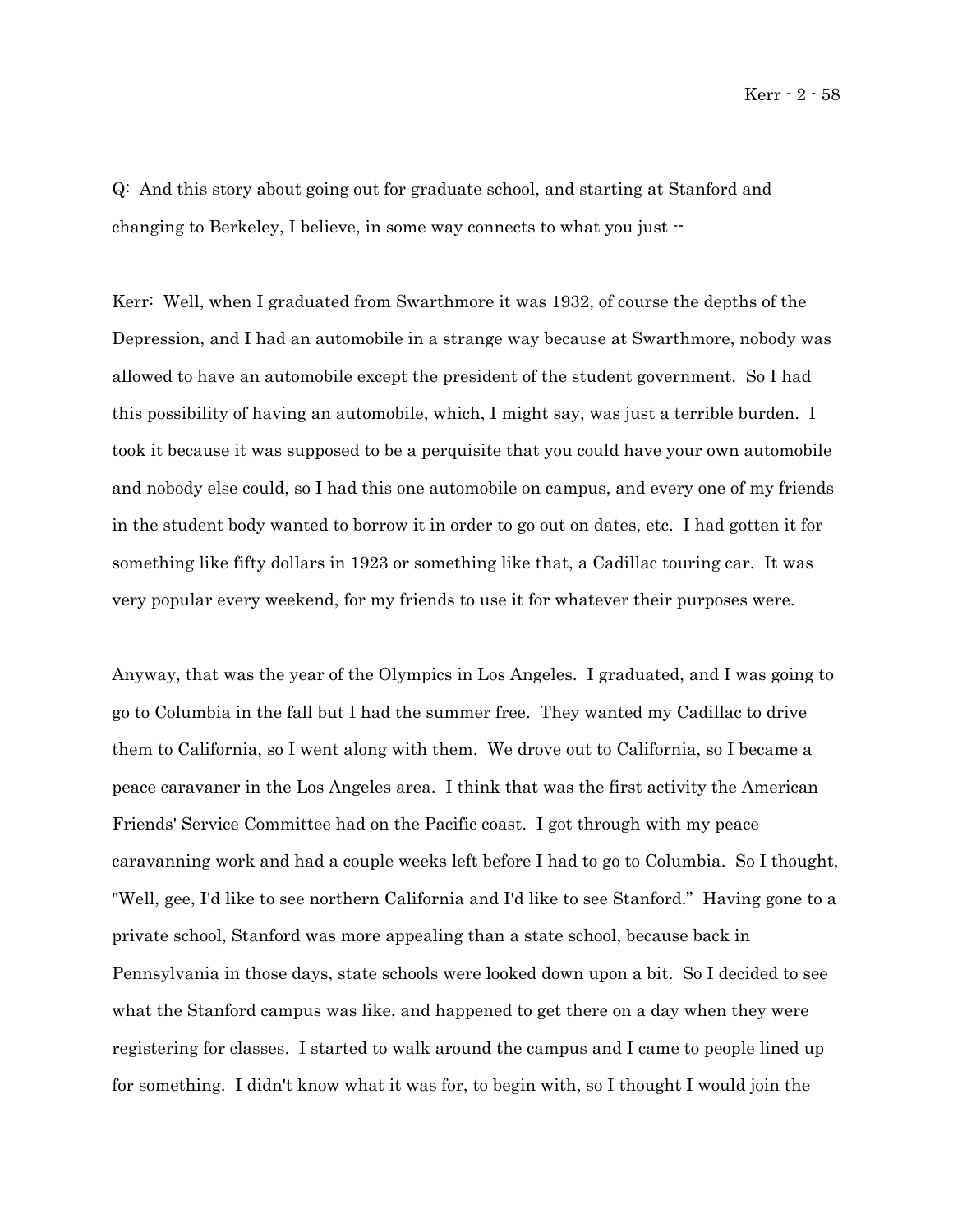line to give me a chance to talk with somebody. So I got in this line, and it happened that I was stationed next to a young fellow by the name of Dean [E.] McHenry, who later became, on my appointment, the first chancellor of the Santa Cruz campus of the University of California. We started talking. He had been president of the student body at UCLA and I had been president of the student body at Swarthmore, so we had something in common. Why was he going to Stanford?, and so forth, and why was I going to Columbia? I didn't really like the idea of Columbia anyway, New York City. I'd been to New York by that time once or twice, and I just hated the place. It was so noisy and, to me, dirty, almost an immoral place, and here I was going to go to the law school there.

So as we talked, going through the line, he kept saying, "Well, why don't you go to Stanford instead, if you're hesitant? Just take a year and go to Stanford." So we finally got to the head of the line, and I hadn't applied or anything. I went to the head of the line and they said, "What are you here for?" I said, "Well, I thought I might register." They said, "Where are your papers?" I said, "I don't have any." The gal at the head of the line said, "See that man under that oak tree over there? Go over and talk with him, he's the registrar." So I go over, I talk with him, and I happened to have received just that morning, from Swarthmore, my final transcript from college. I handed that to him, he took one look at it -- Swarthmore, of course, carried a lot of prestige and I had done quite well there -- and he said, "You're admitted."

So being admitted to Swarthmore [sic; Stanford], I decided to stay there. I stayed for a year and then transferred to Berkeley. Stanford, in those days, was called "the Farm," and it was kind of a rural atmosphere, which I liked, but it was also a school for pretty wealthy kids, by and large, and sort of removed  $\cdot$  that was the period of the Great Depression, and I had seen a little aspect of it in Philadelphia. I was interested in doing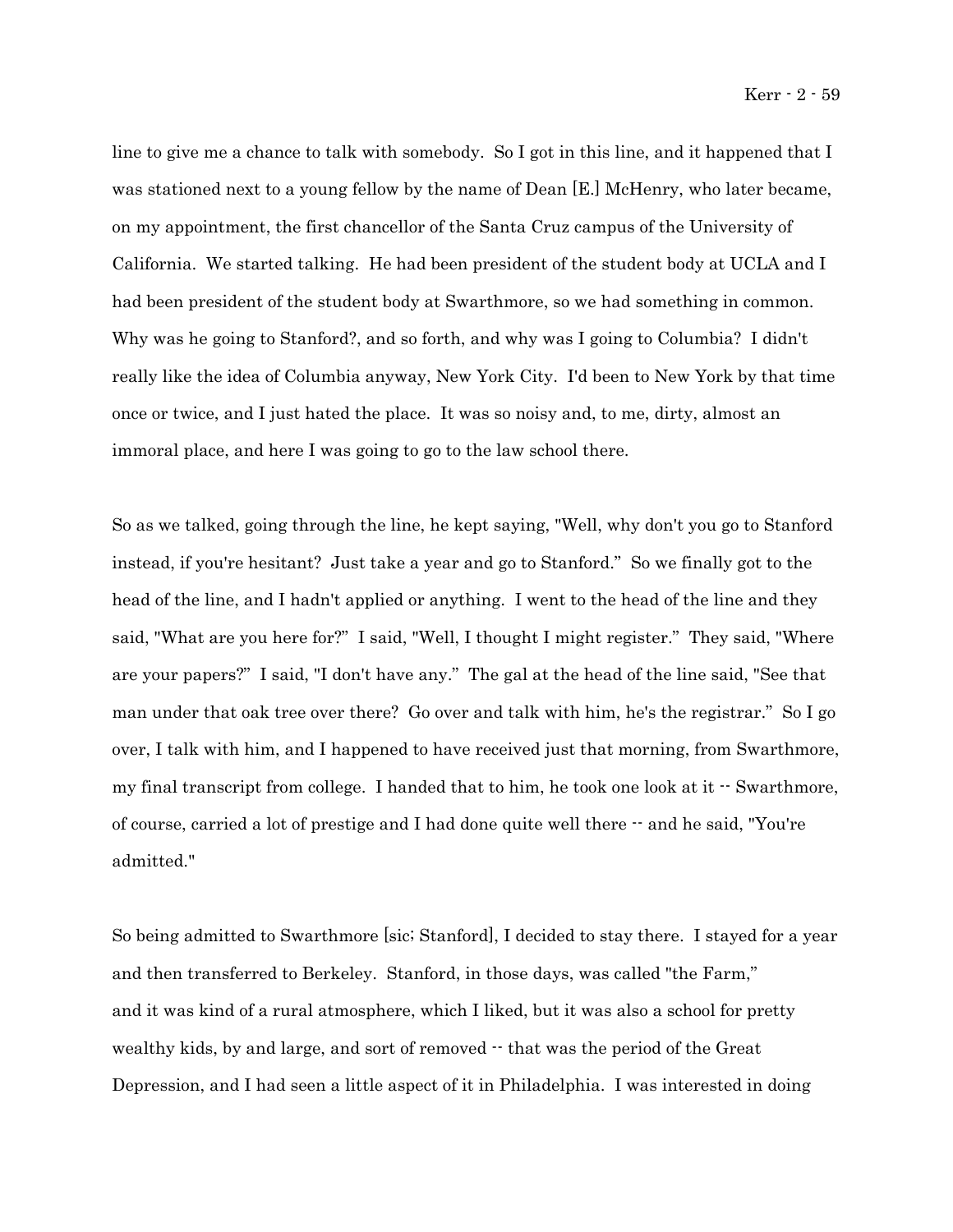some studying of the unemployed, what was going on. I might say, at that time twenty-five percent of the total labor force was unemployed, and twenty-five percent was only partially employed. It was a fantastically deep depression. At Stanford the faculty, it was customary in those days, in economics, was raised in the neoclassical faith: that depressions all cured themselves, there was no such thing as unemployment. The faculty members I was dealing with were all nice, decent people but for somebody to study the unemployed, to go out in the field to study the unemployed, when that was a passing phenomenon that took care of itself, just seemed crazy to them. I heard there was a professor at Berkeley who was out in the field, also studying the unemployed, and I went over to see him. He persuaded me to be his research assistant the next year, which I did become, and I wrote a Ph.D. dissertation under him on what were called the self-help cooperatives of the unemployed. These were unemployed people who had formed cooperatives, and one of the great things of those days was poverty in the midst of plenty, which was really true. There were people completely unemployed, with no incomes, yet there was plenty around. There was day-old bread. There were a lot of things that you could gather up, and they formed these cooperatives to go to out in the fields of the citrus orchards in southern California and collect the fruit that wasn't being picked. They then traded among themselves. Somebody else would pick up old bread, and they'd have these co-ops where they'd then trade what they had sort of scavenged from society.

So I was out in the field, looking at reality at a time when most faculty members  $-$  all faculty members at Stanford and most at Berkeley  $\cdot\cdot$  were sitting in their offices, you know, and reading their textbooks, and so forth, and living in what I thought was an unreal world.

Then Paul Taylor, whose second wife was Dorothea Lange, the great photographer, and I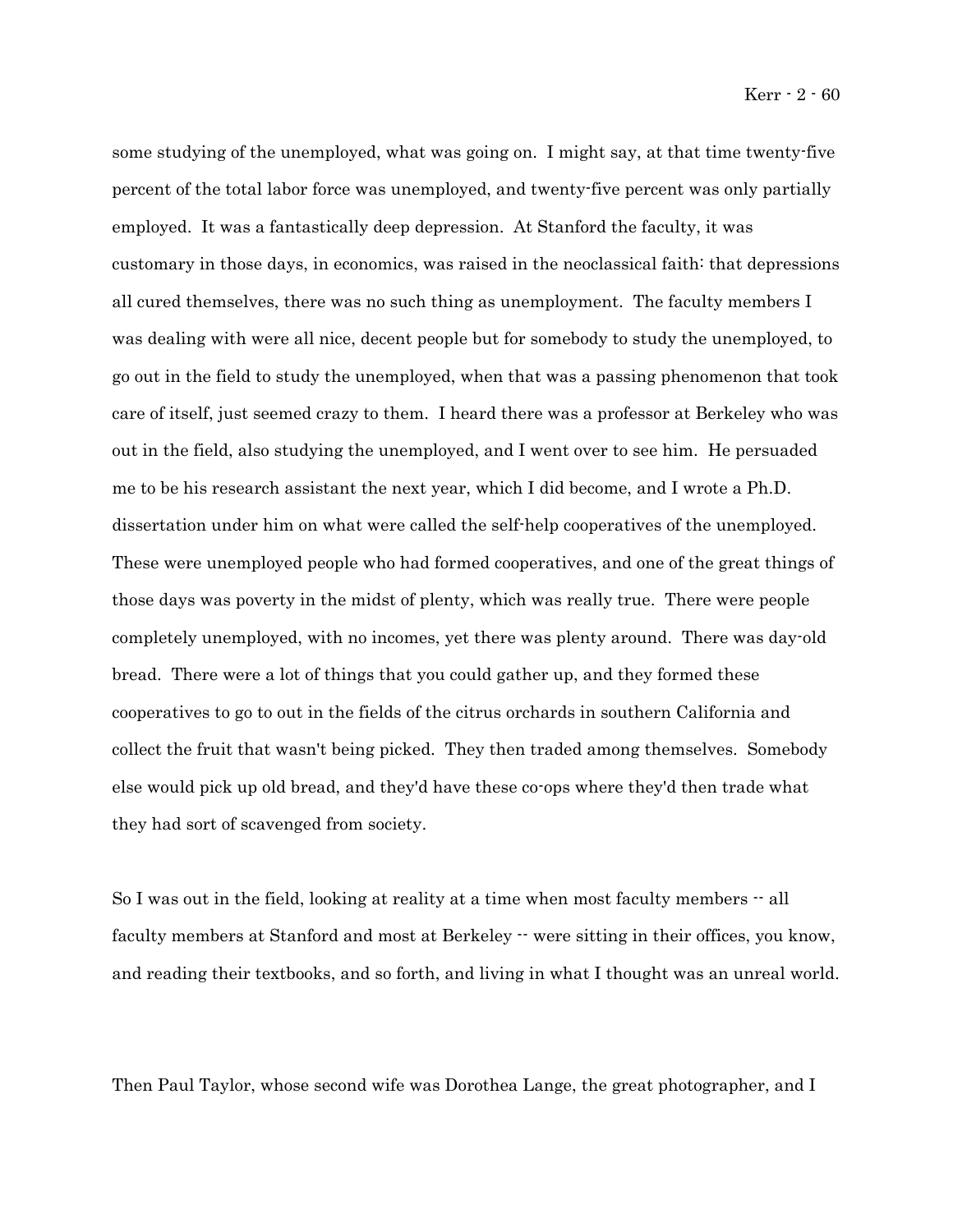got to know her quite well -- Paul Taylor and Dorothea, Paul with his writing and Dorothea with her photographs, I think had put together the best description of what was happening in the United States with unemployment and the dust storms, and all the people coming in from Oklahoma and Texas: the *Grapes of Wrath* period. Then I got thrown into the *Grapes* of Wrath situation more directly than seeing these unemployed groups. In the fall of 1933 there was a great cottonpickers strike in the San Joaquin Valley. It was the longest, biggest, and bloodiest agricultural strike in American history. There were vigilante massacres at little towns like Pixley and Arvin, and Paul Taylor was interested in what was going on so he sent me down there, out in the field in a real situation of class warfare. This was another experience like the one on North Broad Street in Philadelphia, and a totally different world than the one I'd been raised in. It had a big impact on me. It was a very fascinating situation. You had these big factories in the field, which were quite different from our self-sufficing farms, and you had two, quite contrasting, different types of workers. You had these Okies coming in from the drought area, and under the natural leadership of their ministers, from the Seventh Day Adventists and the Assembly of God, and so forth and so on, on strike  $\cdot$  which, I would say, for them was a totally new thing. They had been self-standing farmers, you know, living their own lives. Then by that time the Mexicans were also coming in, as we then called them, we didn't call them Hispanics, and they turned out quickly to be under the leadership of the Communists, who were then working in agricultural labor. So it was kind of a fight, partly between the workers and the farmers, these big factories, but also this battle between the Okies versus Mexicans, the Okies being kind of God-fearing, law-and-order type people who didn't want to engage in violence. The Mexicans were more willing to, wedded to the Communist leadership, and then some of the farmers  $\cdot$  there were real battles there, too, between the big farmers who were really very ruthless people, and then there were still a few small farmers left, with maybe forty or sixty acres of cotton. They worked in the fields, and they had a quite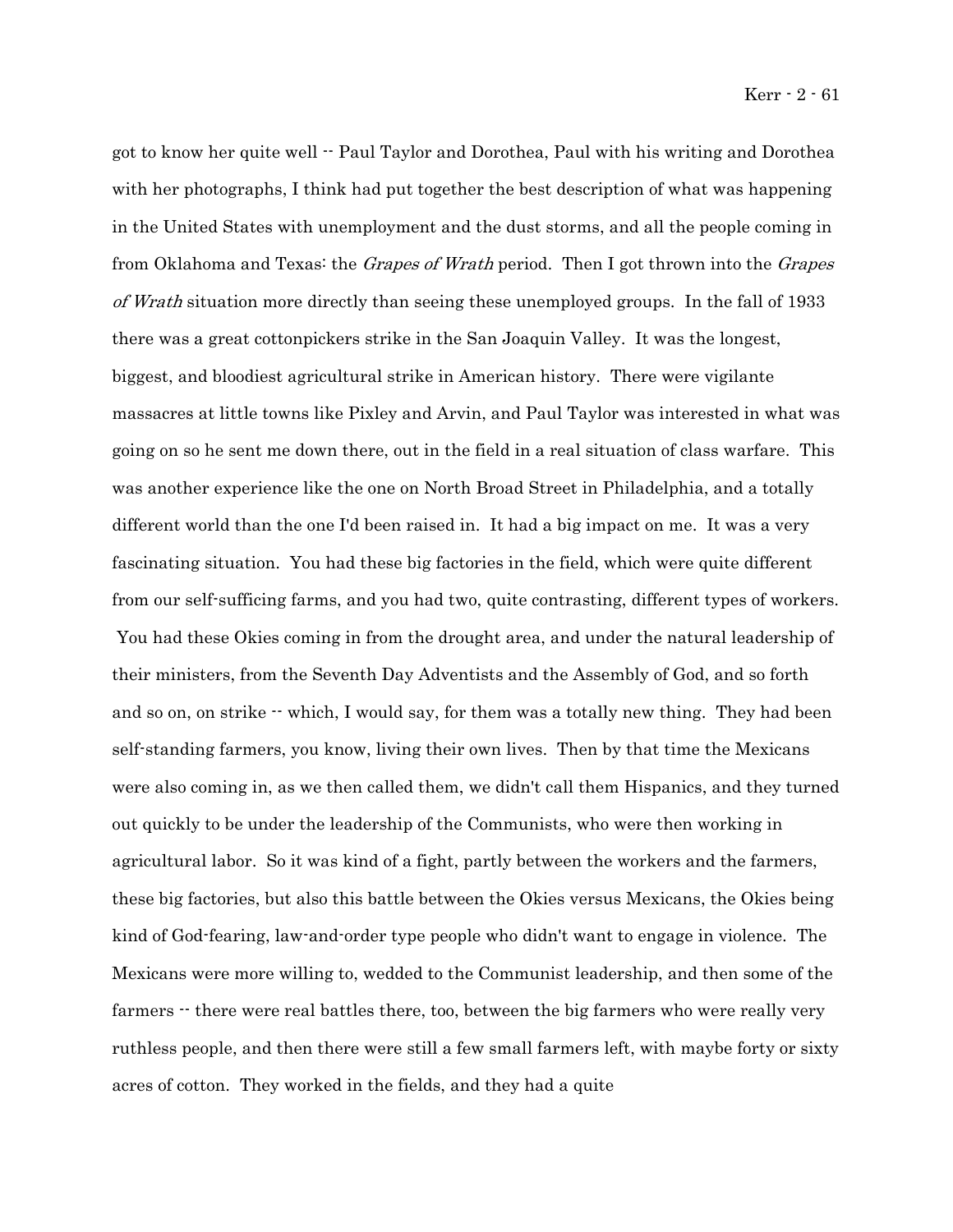different attitude toward the situation than the big farmer, so it was  $\cdot \cdot$  you talk about capital versus labor, this was labor versus labor, capital versus capital, and capital versus labor. It was a great experience for a twenty-two or twenty-three or twenty-four-year-old young kid.

### [END TAPE ONE, SIDE ONE; BEGIN TAPE ONE, SIDE TWO]

Q: You were saying that this quite an experience for a young person in his mid-twenties to have, and I presume that this was really the beginning of your real interest in the field of industrial relations.

Kerr: I sort of really never planned my life, it kind of unfolded for me. And with this experience in the San Joaquin Valley I became much more interested in labor relations, and that was a period in the United States when the unions were beginning to build up. The New Deal, of course, had come along, so I majored in industrial relations, or labor economics, and after I got my PhD at Berkeley I taught here at Stanford for a year, then went to the University of Washington. Up there I got involved in arbitration, in kind of a backhanded way. Not that I knew anybody when I first went there, but people would try to find out who is there at the University of Washington as a professor, who knows something about labor relations? Well, I was teaching labor economics and industrial relations so I got employed as an arbitrator. One of my early cases involved the Teamsters' Union, which was then under Dave Beck, who was the most powerful man in the Pacific Northwest in those days. He not only ran the trade union movement, he ran the employers' associations. He controlled both sides, and set up certain monopolies that the employers benefited from by keeping competitors out, as well as getting more money for the members of the union.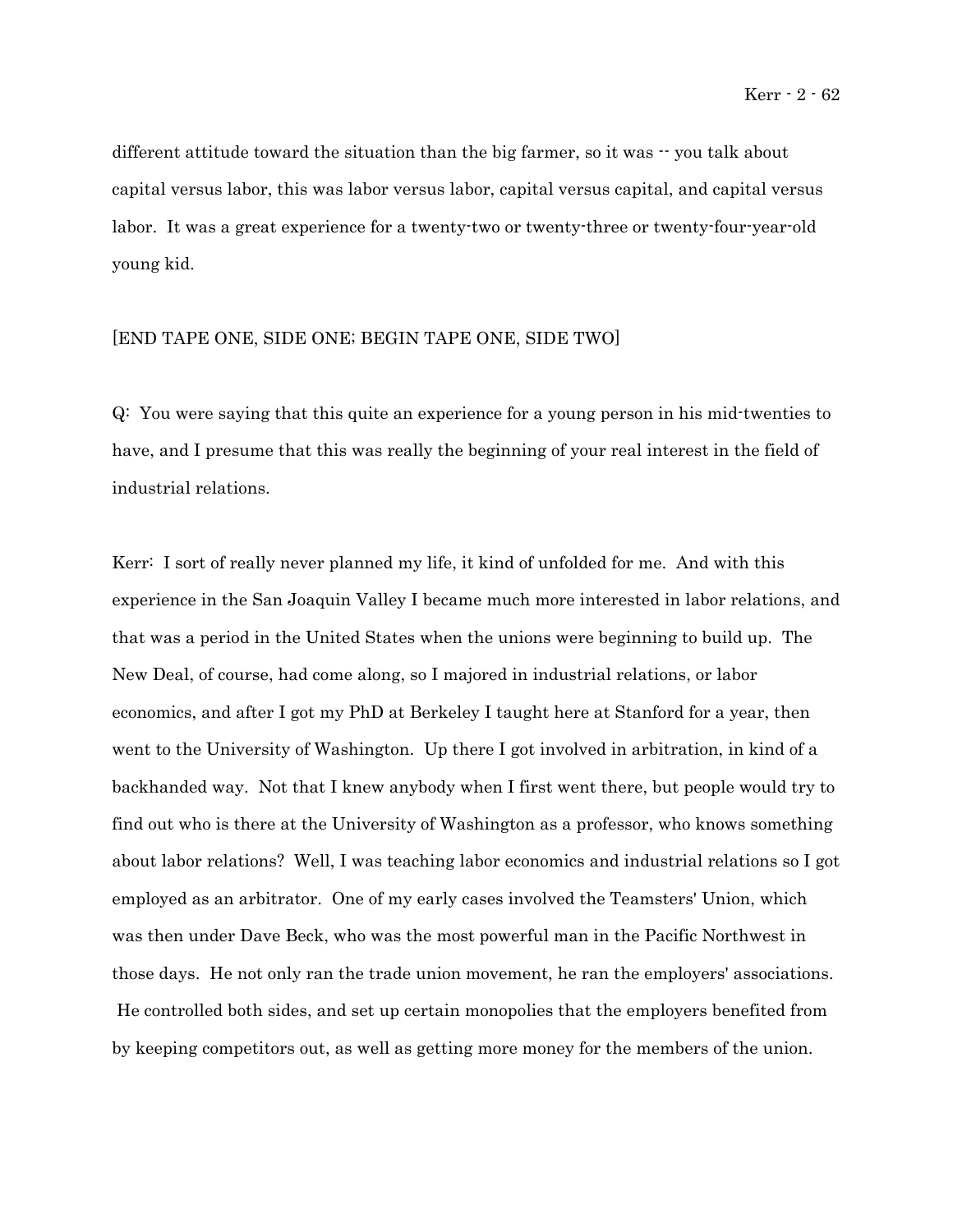And then Boeing was beginning to build up, as World War II came along, and I was asked to be the impartial chairman under their contract between the Boeing Aircraft Company and the machinists' union. Now that became a very tough assignment because about that time -- Well, let's back up for just a second to say that at that time in the Pacific Northwest the Communists were rather strong in some unions that weren't run by Dave Beck. The machinists' union up there was under Communist leadership, and with the war coming along the United States government, I guess, intervened with the machinists' union and said, "Well, we don't want to have the Boeing workers organized by a Communist-led union." The machinists' union in Washington sent in a couple of outside people, who were not local people at all, to run that union. The Communists, of course, wanted to win the war at that point, so they didn't want any strikes but they still wanted to keep a presence on the floor, on the shop floor, so they ran a lot of grievances. To keep up their contacts they had local union people who were still influential, the top leadership had changed, so I got thrown into kind of a guerilla warfare within the trade union, with the leadership sent in from Washington being anti-Communist and a certain number of Communists in the local leadership. It was a tough situation.

I say this partly because people tend to think about capital versus labor, and in so many of the situations I got involved in the battles were really within labor and within capital. I used to say to myself if I can't solve a problem it's not going to be because of the troubles between capital and labor, it's going to be because of disagreements within labor, or also within capital, that make it impossible to work out a solution.

For example, on the side of capital you'd have the difference between the vice-president for industrial relations who wanted to settle things, or the vice-president in charge of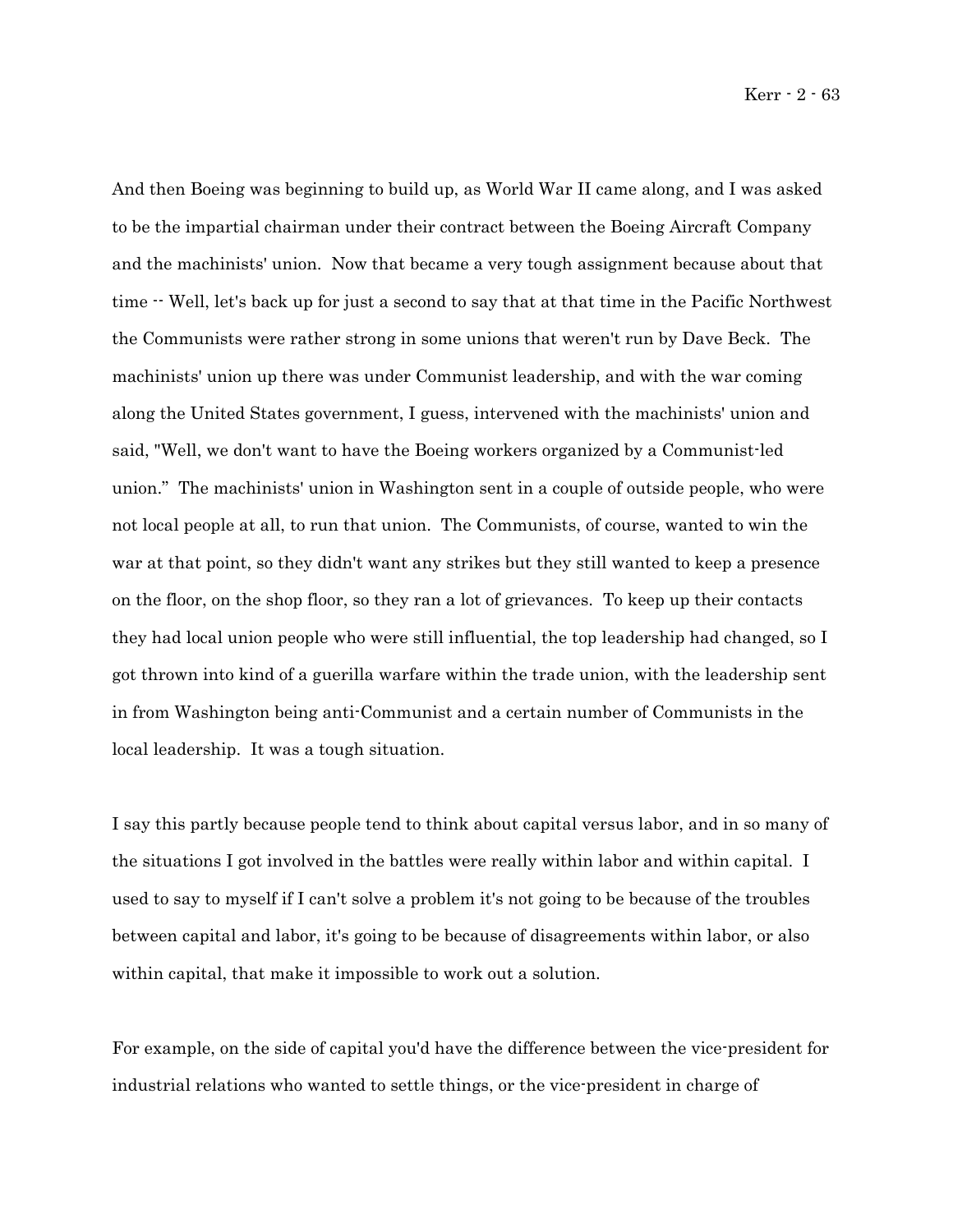production who wanted to keep production flowing, and the vice-president of finance, who wanted to save money. So you'd have this fight going on within the capital side, the fight going on within the labor side. It looked to the outside public like it was capital versus labor, when there were three battles going on: the battle within labor, the battle within capital, and then the battle between the two of them.

So I got thrown into some interesting situations. Then when the war, when the United States finally became involved in the war I was asked to be vice-chairman of the War Labor Board in the Pacific Northwest, which for a young person turned out to be quite an experience, too, because we had some industries up there which were very important to the war effort. Like Boeing was absolutely essential. The lumber industry was essential, too. The fishing industry, particularly. The salmon from Bristol Bay in Alaska, which was one of the things which we then canned and sold to our troops abroad. So there were essential industries that were there. Also, the chairman of the board, who was a professor from Reed College, now deceased so I can say this, did not have the personality of an arbitrator at all. He was a guy who couldn't make up his mind about anything. His first name was George, his middle name was Bernard; some people called him George, and some people Bernard. When I first met him I said, "Do you like to be called George or Bernard?" and he said, "I could never make up my mind about that. You decide." So here he was, the chairman of the War Labor Board with these tough disputes going on, and as a consequence, as vicechairman, I had to become, in effect, the person who made all the tough decisions.

I continued after the war, I was asked to go down to the University of California to be the first head of the Institute of Industrial Relations, which was then being established. I continued some arbitration on the side and became the impartial chairman on the West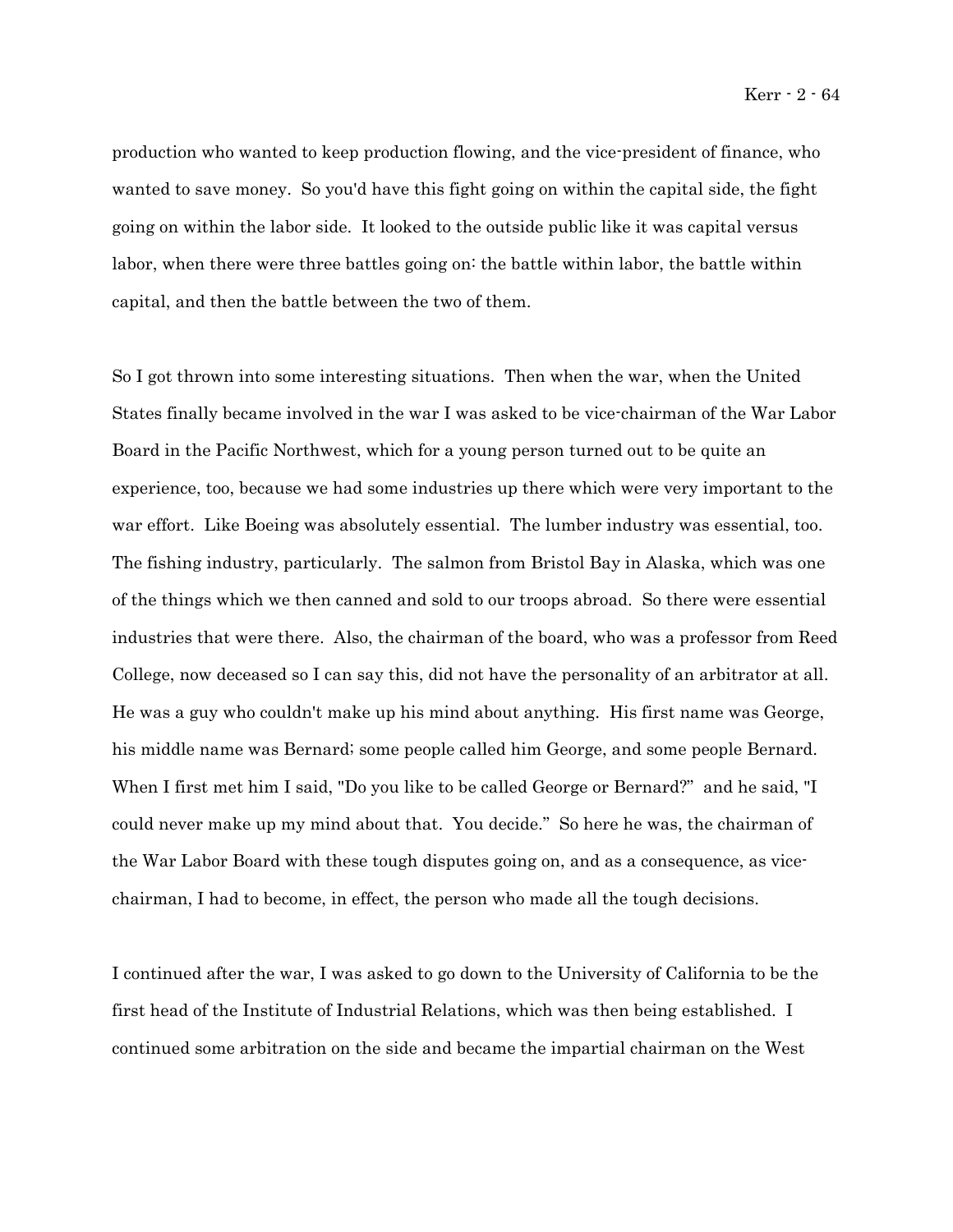Kerr - 2 - 65

Coast from Mexico to Canada, between the [International] Longshoremen's [and Warehousemen's] Union of Harry Bridges and the Waterfront Employees' Association, which was real, real class warfare. That gave me some additional experience.

I might say one thing -- Out of that I got to know a young Ph.D. from the University of Pennsylvania who worked with me in the War Labor Board, then later became the research director for the Longshoreman's Union of Harry Bridges. When I became head of the Institute of Industrial Relations at Berkeley, and the University of California had never had contact with trade unions. They were kind of, you know, not part of the establishment and acceptable. I asked him  $\cdot$  he was a brilliant chap  $\cdot$  to be my associate director of the Institute. Here was a guy who had worked for Harry Bridges, and [many people] assumed that he was a Communist. I was sure he wasn't. I'm still positive he wasn't, but he did become Harry Bridges' education director and negotiator for him. Here I take him and bring him into the University of California, which caused me many, many painful hours before the FBI and all other kinds of investigating groups, statewide and local, for that particular contact.

So anyway, I end up after the war as head of the Institute of Industrial Relations at Berkeley. Then there came along the loyalty oath controversy at Berkeley, which was the biggest dispute, really, I guess, ever in American history, between a faculty and a Board of Regents. The Board of Regents of the University of California fired thirty-one people because they wouldn't sign an oath saying they were not Communists. Now I might say, this wasn't because they were Communists; they were just very independent people and they weren't going to be pushed around. There were actual Communists, three of whom I later fired for being Communists, who signed the oath automatically. There was a big battle, and as a young faculty member I ended up on the side of these non-signers, thirty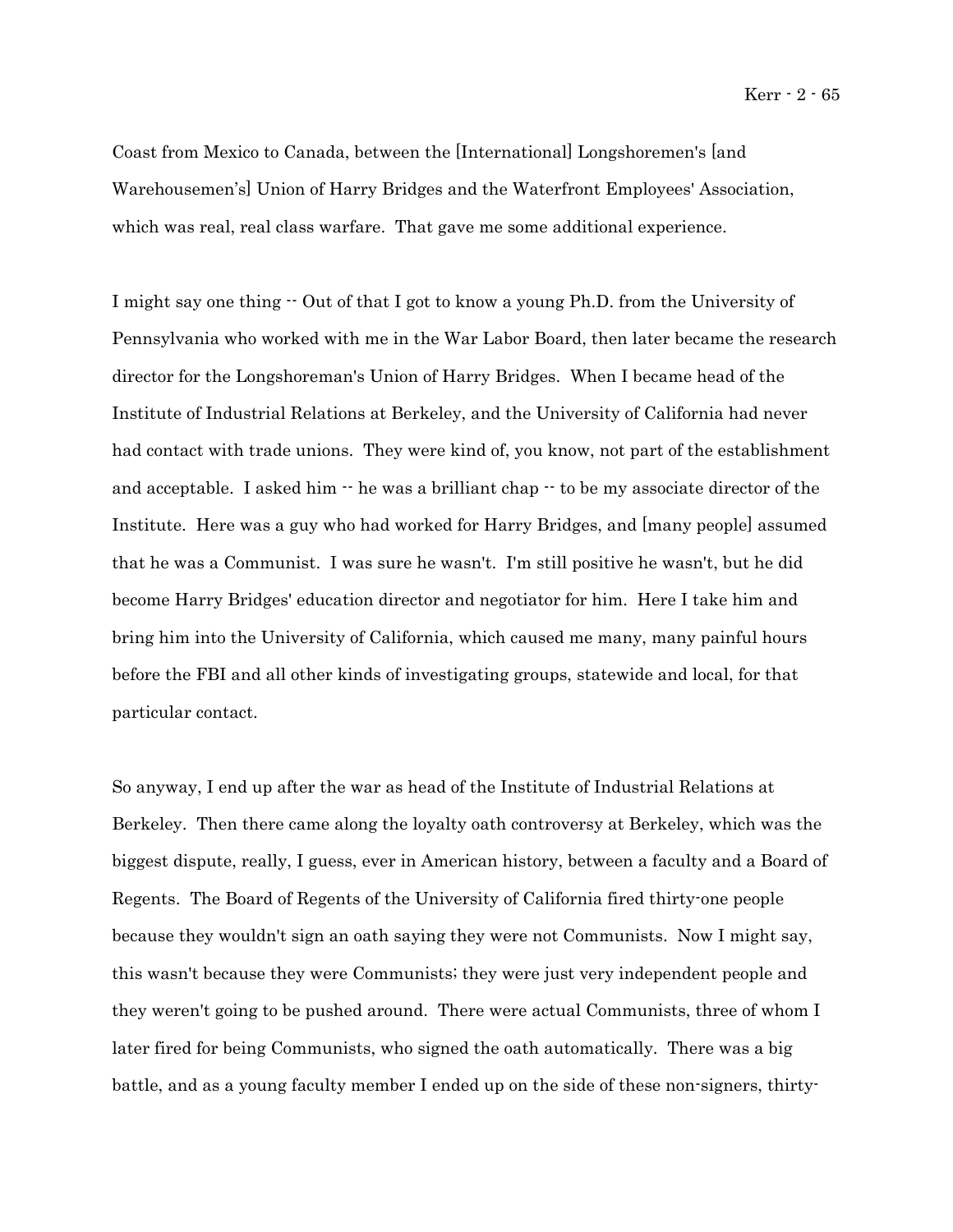one of whom were then fired by the University of California. There was a study made recently of how many faculty members across the nation were dismissed for political reasons, by all American colleges and universities -- about 3,000 of them. The total number is somewhere in the sixties, so almost half the people in the whole country who were dismissed during the Joe McCarthy period were at Berkeley. So it was a very, very intense battle and I ended up, as a young faculty member, defending these people, who were unwilling to be pushed around and forced to sign a loyalty oath. They said, "Well, we're good American citizens; we shouldn't have to be forced to sign a loyalty oath."

So I came to the attention of the Berkeley faculty and, I might say, I stepped in  $-$  a lot of faculty members were very hesitant to get involved in any controversy. Well, I had been through all kinds of controversy. To me, controversy was natural and the normal sort of thing. It didn't scare me, I had seen it. So I stepped in, and about that time the regents decided to appoint a chancellor at Berkeley, and here I was, a very young faculty member -- I was by then in my early thirties  $\cdot \cdot$  with this famous faculty at Berkeley, with people who had been deans for years, and department chairmen for years, and Nobel prize winners and that sort of thing -- and all of a sudden the Berkeley faculty nominates me to the Board of Regents, to be the first chancellor in the history of the Berkeley campus.

I never quite new why the regents accepted the nomination, because, after all, I had appeared before them and my first words before the Board of Regents, ever, were to oppose Regent Neylan, who was the attorney for the Hearst family, and, of course, the Hearst family was powerful, with the *San Francisco Examiner* and the rest around here, and he was pushing the firing. My first words before the Board of Regents were, "Regent Neylan, I do not understand how anyone, in good faith, could possibly vote for your proposal." That was my first introduction to the Board of Regents, and the only reason I think the regents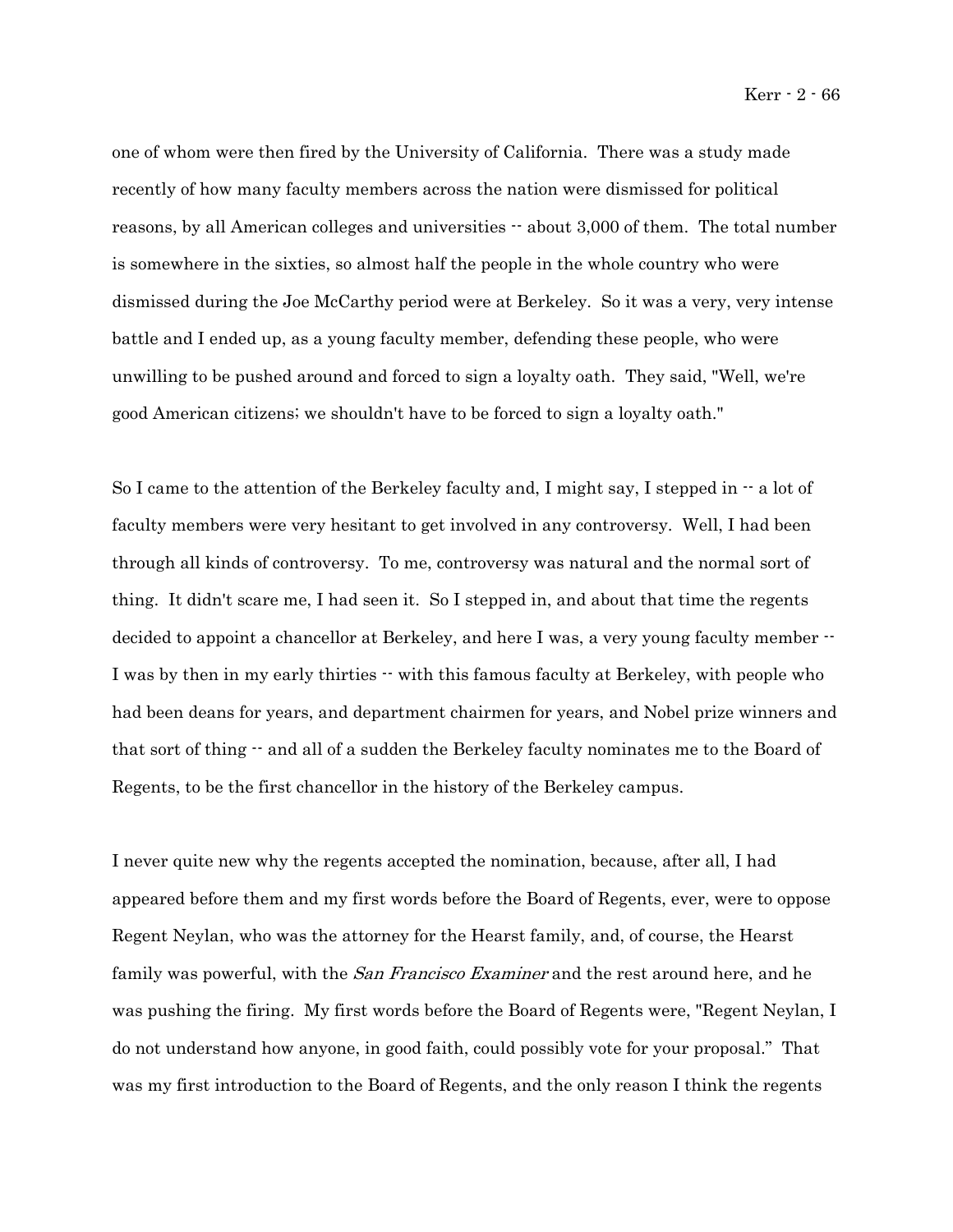accepted my nomination was that by that time they wanted to make up to the faculty a bit, after this big controversy, and here I was, nominated by the faculty. So all of a sudden, with this background in industrial relations, having worked with trade unions as well as with the employers, and trade unions were then looked upon with alarm and antagonism by the establishment, all of a sudden I become the first chancellor at Berkeley.

#### Q: And you were chancellor for six years.

Kerr: I was chancellor for six years, and by that time I had faced some pretty tough issues before the Board of Regents. Many of the things I had done they didn't agree [with], but I think they came to realize I would always tell them what I really believed, tell them the truth as I saw it. The person who had already been hired to be their new president was the chancellor at UCLA, a man by the name of Ray [Raymond B.] Allen, who had been president at the University of Washington. At the regents' meeting, where I was chosen president, he went there, rode on the airplane from Los Angeles with a friend of mine, who told me about it later, and fully expected to be named president that day, because he had been president at the University of Washington. He had fired, publicly, three Communists; I fired three Communists, quietly, at Berkeley. He had fired three Communists publicly, at the University of Washington, so he was all set with the right wing of the regents. He went up there expecting to be the next president. I expected it, too, but all of a sudden the Board of Regents, faced with getting somebody to run this big university, chose the person who had stood up and opposed them on a number of issues. But I think they had come to trust my word, that I would give them my best advice, and Ray Allen, this other chap, had always tried to give them answers he thought they would like. The only way I can explain it is, faced with running a big university, would they take somebody who was trying to please them and tell them what he thought they wanted to hear, rather than tell them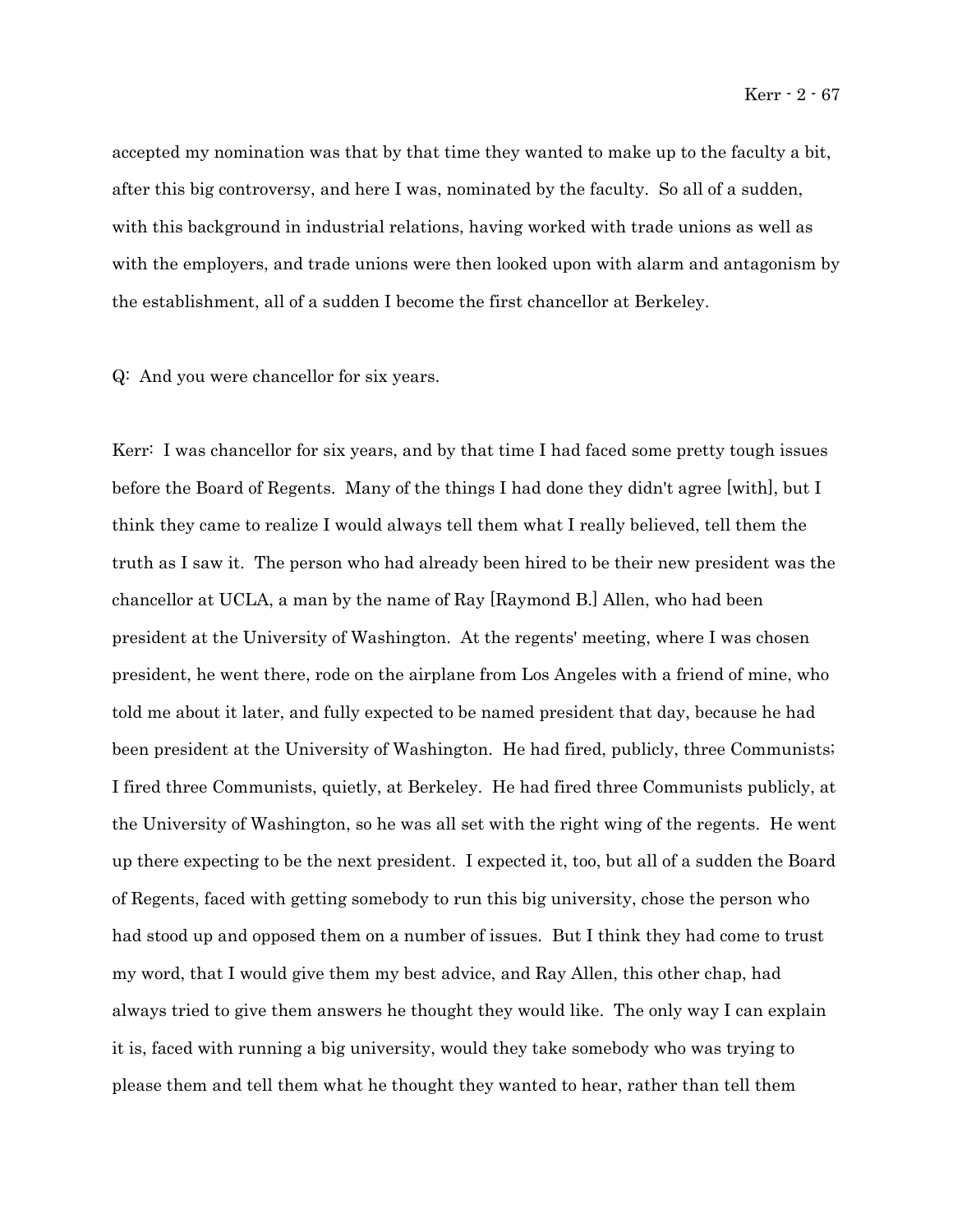Kerr - 2 - 68

what he thought was the truth and what ought to be done? Anyway, they ended up choosing me, and there I was, the president of the university, at a period when we had the tidal wave of students coming. We had this enormous burden of federal research dollars pouring in, millions and millions of dollars, three new campuses to start, a big battle over the Master Plan for Higher Education in California as to do what, because the state colleges wanted to become university campuses. I had to work out the master plan for higher education in California, which still exists to this day, by the way, basically unchanged. There was a tremendous effort in bringing the community colleges, the state colleges and the university together in a single master plan, which I then got passed by the state legislature  $-120$  members in the senate and the assembly put together  $-$  and there was only one dissenting vote out of 120, which is kind of phenomenal. So they chose me to step in at a period of time of the new campuses, the tidal wave, the research burden and all the rest of it, and handle those things. Then something came along that I hadn't been hired to handle, that was the student movement of all of 1964.

Q: Maybe before we get to the student movement, if we could just back up a little and just briefly talk about what the state of higher education was in the country, in the late '50s, early '60s, I mean who was being educated and how that was working.

Kerr: Well, really, the greatest transformation in American higher education, ever, and that became important in connection with the Carnegie Commission that I headed up, was at that particular time. We had already moved from elite higher education  $\cdot$  the Harvards and the Yales that had been through the time of the Civil War, when the land grant plan came along under Abraham Lincoln -- that moved us from elite higher education into mass higher education, because the land-grant universities, of which the University of California was one, brought in the children of farmers, and so forth, and opened it up. But after the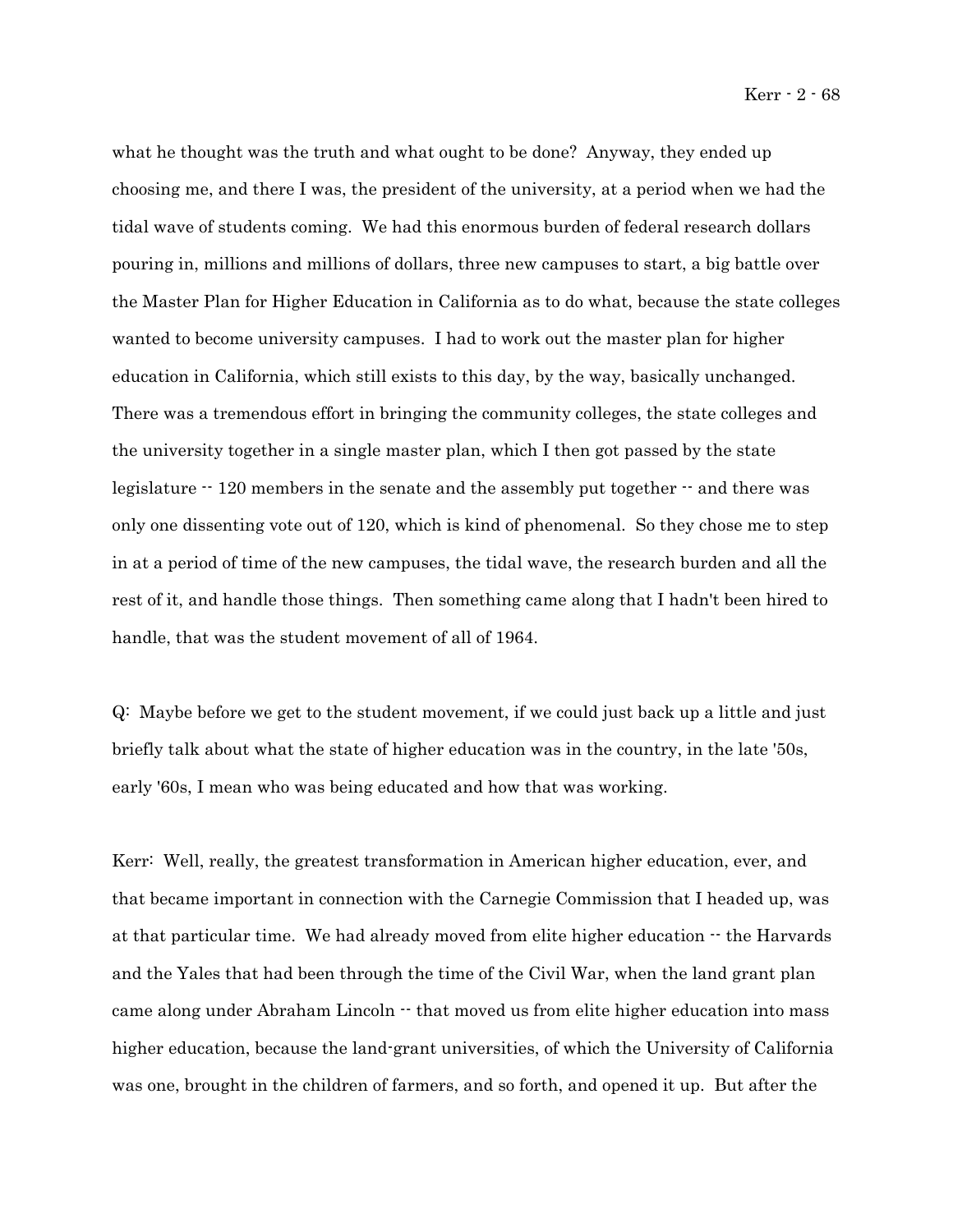end of World War II we moved toward universal access, and that came about basically through the GIs. We had this GI bill of rights after World War II that Roosevelt had put through, giving anybody who had been a GI the right, the money to go to college. Half the GIs who went to college had never had a member of their family ever go to college before. All of a sudden all these young men were brought into higher education, from non-higher education families, so we moved to universal access to higher education.

One of the movements and part of it was this Master Plan for Higher Education, which I negotiated, which said that in the California, counting the community colleges, state colleges and universities -- that everybody who was a high-school graduate would have a place within higher education, but also anybody who was equally qualified, which meant you could take certain examinations and get high school credit. California was the first state in the nation, and the first governmental entity around the world, that made mass universal access a matter of a right to every young person. So we were then facing this transition into universal access.

Q: This reflected your own beliefs and attitudes, I presume?

Kerr: Yes, yes. I believed in that. I had seen a lot of people who had been condemned to pretty poor lives in Philadelphia and the San Joaquin Valley, for lack of education. I became all in favor of universal access. I negotiated the first plan that provided universal access as a matter of right, anyplace in the world.

So anyway, we were moving to universal access, and also this enormous amount of federal research money which came pouring in and affecting everybody in the sciences and many people in the social sciences, as well. Then coming along, and this we didn't realize at the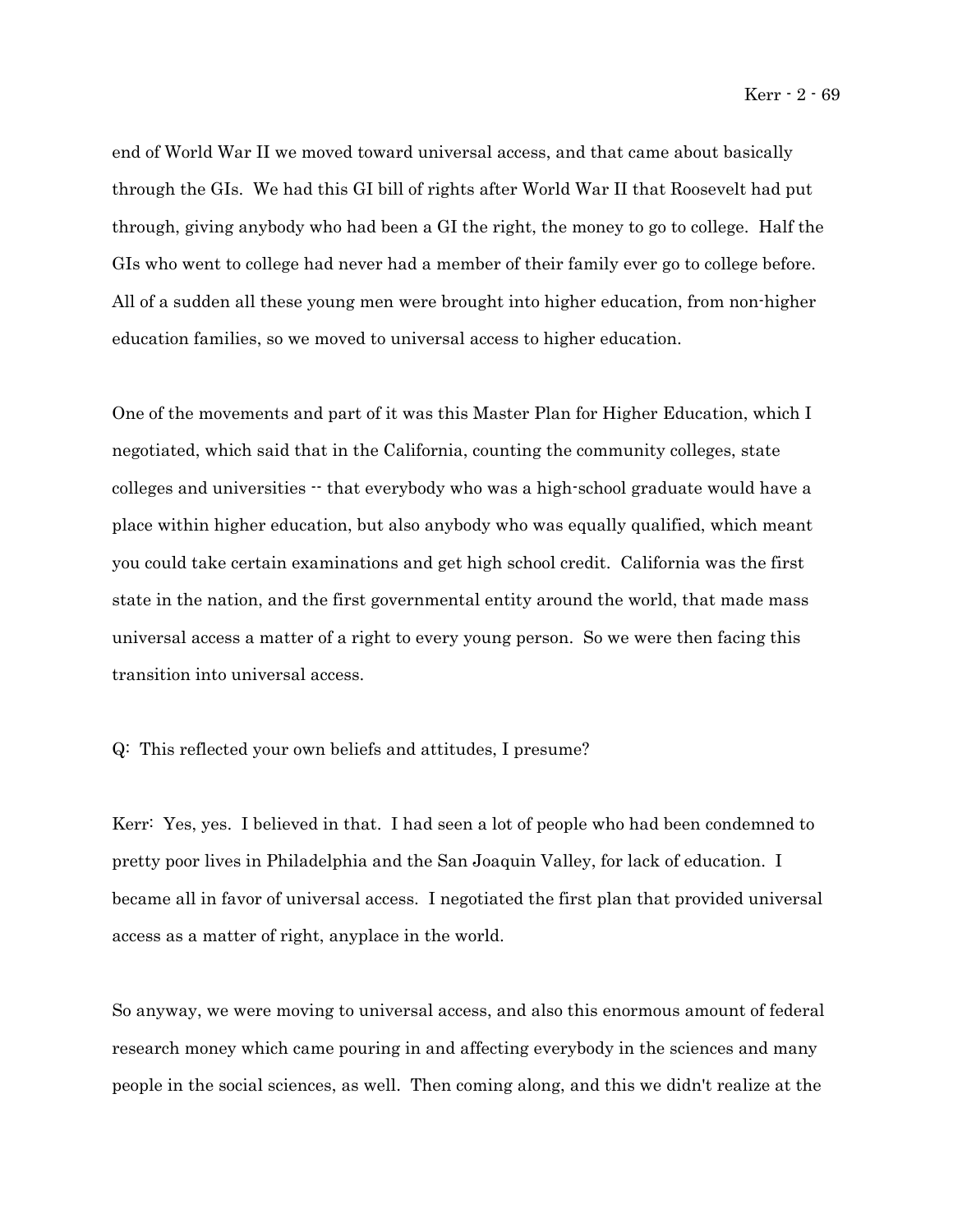Kerr - 2 - 70

time  $-I$  didn't realize how big a movement it was, but what I now look upon as an enormous movement for human liberation, after World War II all these countries around the world broke away from imperial control. Like the British Empire disappeared, the French Empire, the German Empire, about a hundred new countries came on. That kind of started a spirit of people getting more control, nation by nation, over their lives. As I now try to understand it, I think that movement to end the colonial system all around the world, and nation after nation moving toward self-control, the spirit of human liberation kind of began expanding. It affected women; women's liberation came along. It affected the minorities in the United States; black liberation came along. It also hit the campuses.

 Now I might say, there's another aspect of it than just liberation, in the sense of the imperial power of the man over the woman, the imperial power of one country over another. It also had an aspect which I first saw as it hit the campuses in [California], San Francisco, which was liberation from middle-class morality. Now I have no problem in my mind at all, in fact, I'm all in favor of liberation from imperial control and liberation of women from men and minorities from majorities. I might say, there were aspects of this other part, which hit the campus first, and I saw first, and was not sympathetic with  $\cdot$  a liberation from middleclass morality, which involved moving toward drugs, which I was totally opposed to; for a great deal more liberty in sexual relationships, which has impact for the family and for a sense of trust in people, and so forth and so on. So what I now look back upon as being a huge movement for human liberation around the world hit the Berkeley campus, as I saw it then, as a movement toward drugs and toward what I considered to be sexual excess. I was not sympathetic with that.

Anyway, this movement hit campuses really hard, and I might say, it hit San Francisco hard. Haight-Ashbury came along, the North Beach, Ginsberg and his poems, and so forth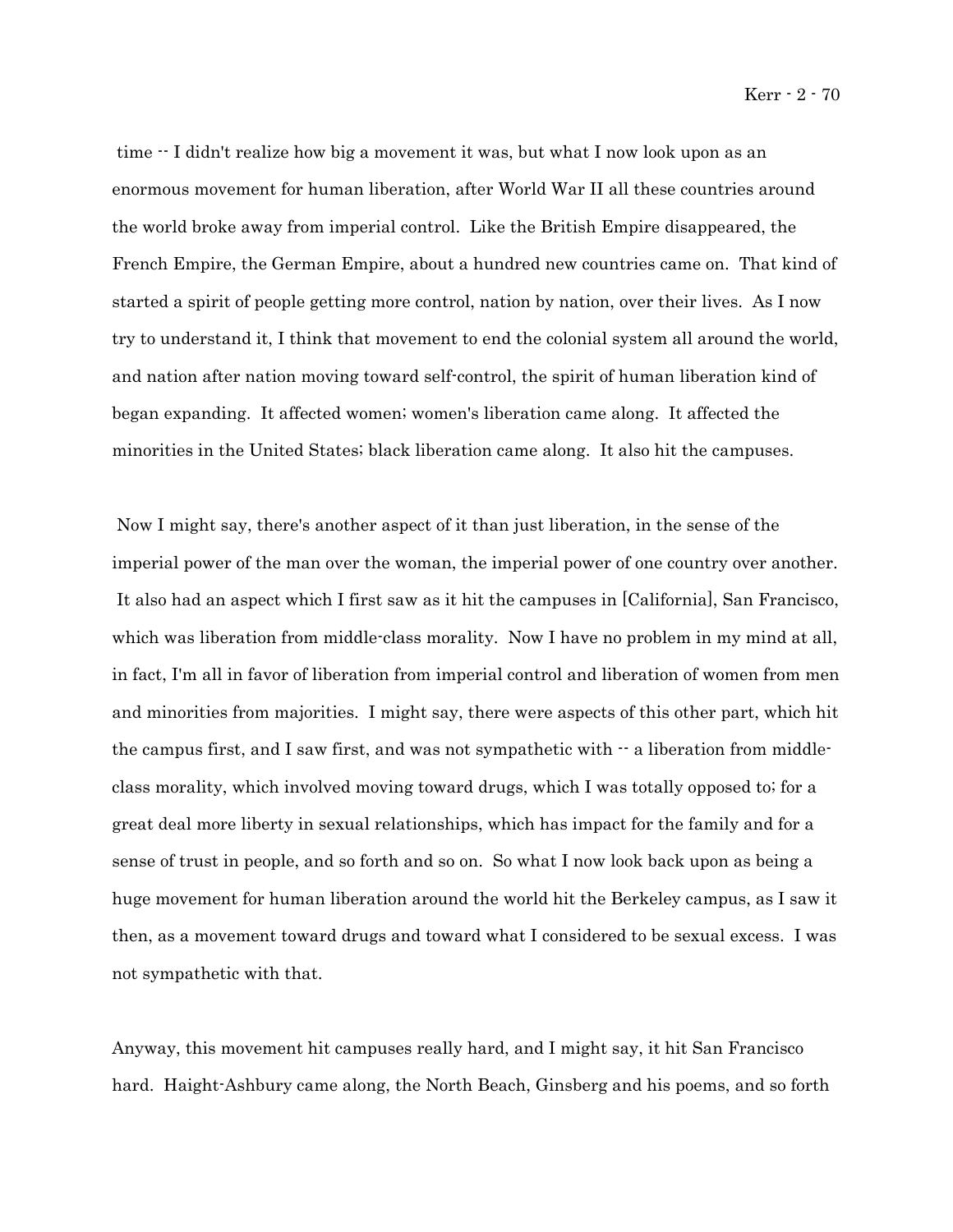and so on. So I am much more now sympathetic with the total movement, even than I was then. The part of it I saw initially, in the students at Berkeley, was the one aspect of this movement toward human liberation with which I was not in sympathy, so I got kind of caught not understanding that. Well, I know that's a pretty long story, but the University of California, out of particularly the Depression, had the most rigid rules of any university in the nation against political participation on campus. When I was chancellor, our rules were so tough that I had to tell Adlai Stevenson, who was then running for President of the United States, that he could not speak on campus. I hated to do that but I had to do it. Then I became chancellor, and I began easing up the rules. In fact, I eased up the rules so much that for the first time in history we allowed Communists to speak openly on campus, which, of course, half of the Board of Regents wanted to fire me right then. They did fire me later for that movement.

But I did favor opening up the campus to political controversy, and earned the enmity of the [California State] Senate Committee on Un-American Activities -- the so-called Burns Committee -- which bedeviled me all during my presidency. I put in voluntary ROTC [Reserve Officer Training Corps] instead of compulsory. It was only the second big American university to do that, the other had been Minnesota, and that got the American Legion down on my neck. I put in "Hyde Park" corners on all the campuses in the university. The students, I might say, overwhelmed us at the start. They came in, in 1964, a number of them, including Mario Savio, having been in the "long, hot summer" in the South  $\cdot$  there they had some real fascists to confront, "Bull" Connor and all the rest of it  $\cdot$ and they hit campus thinking all the administration and the whole establishment was fascist. They hit campus, and our chancellor at Berkeley at that time  $-$  I was by then president of the university -- tried to call in the police on two occasions and was successful in one. I stopped it twice. That got the students all upset because when you use police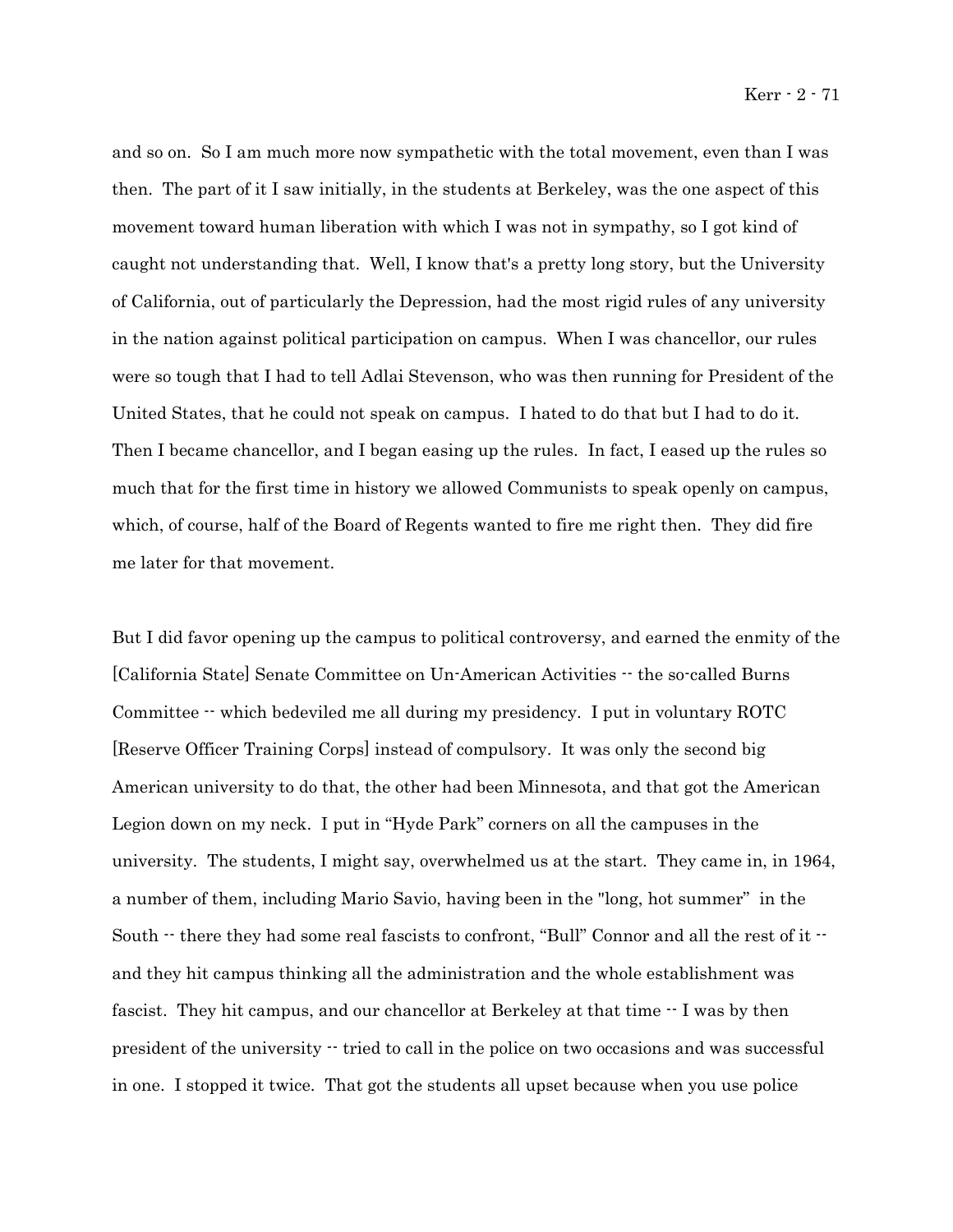against students, you really are treating them as common criminals, and that's how they felt they were being treated. Anyway, that caused the problems in the fall of 1964. It was in September that the chancellor first tried to call the police against the students. I was supported then by the governor, in not using them. By December, the third time he called the police, the governor switched -- that's "Pat" Brown -- and did use the police, which created a lot of trouble. But by the December meeting of the Board of Regents I had gotten the regents, on the political side, I'm now not talking about drugs and sex, on the political side, to go along with what the Free Speech movement had been asking for, which was free advocacy. They had full free speech: Communists could speak, anybody could speak, but they did not have full advocacy in the sense of recruiting people to undertake illegal activities off-campus, or to raise money for these illegal activities. I got the regents to agree that they could do that, which was an enormous change over the course of three months, to make that concession. The Free Speech movement just died at that particular point.

But during the fall of '64, with these rampaging students with a lot of faculty support, and with a very conservative Board of Regents to work out a solution with, was just an enormous task. Anyway, the Free Speech movement really was not a free speech movement. They had total free speech, but they didn't have free advocacy, these actions which were part of illegal activity. I got the Board of Regents to agree to that.

Anyway, these are some of the backgrounds of how I got the reputation, in conservative circles, of being inadequate as the president of the university. When Reagan came along, in his campaign, in the fall of 1966, he chose three groups to attack. His campaign, as I saw it, was directed at three groups, none of whom could defend themselves. He was attacking welfare queens, all this talk about people cheating on welfare; he was attacking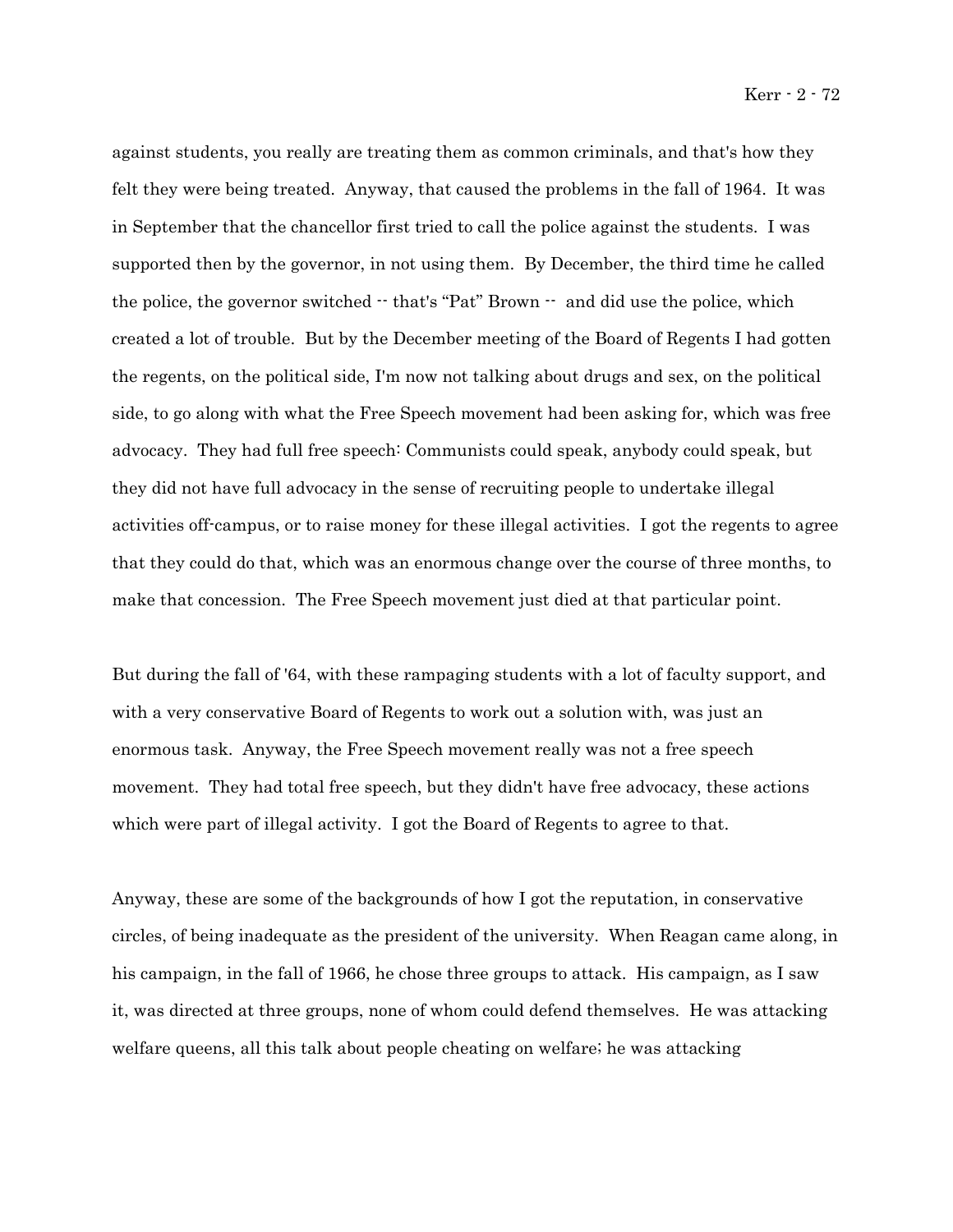mental health malingerers, he said people who were in the insane asylum and so forth were malingerers, they got driven out on the streets, and some of them still live on the streets there in Berkeley and San Francisco. And the University of California; it couldn't fight back, either. The charge against me was that I was against law and order, which I was not. I favored law and order, but I thought that the first resort should not be to the use of police. I thought that was morally wrong; that you ought to talk, particularly with your students, before you used the police against them. I also had seen enough use of police in the industrial relations field to see how the police are an element. That you can't  $\cdot$  once you let them go in these tight situations, then they get things thrown at them and yelled at, and so forth, somebody can shoot off a gun or put a bayonet up to somebody's back or what not, and then it's out of control. So it wasn't just because I thought it was immoral to use police -- and particularly against students, your students -- but also I thought it was extremely unwise; that I'd try to settle things first if I possibly could, by negotiation and by persuasion.

Anyway, I got this reputation in right-wing circles of being against law and order, and when Reagan became governor, was elected governor overwhelmingly, at the first meeting  $\cdot$  the Governor is also the president of the Board of Regents in California, not the chairman of the board but the president of the Board -- he had organized a majority of the regents to dismiss me, effective immediately, as though I had been engaged in some high crime or misdemeanor. Actually, I had built three new campuses, I had negotiated the master plan and various other things, but the majority of the regents went along. Actually, at the meeting where I was fired, when they announced it, I had agreed I might say to the procedure -- I had absented myself from the meeting, and so forth, it was all set up. But it was announced that I was fired immediately. I wasn't even allowed to finish my agenda that day. So very brashly, I said to the board that I was the only person prepared to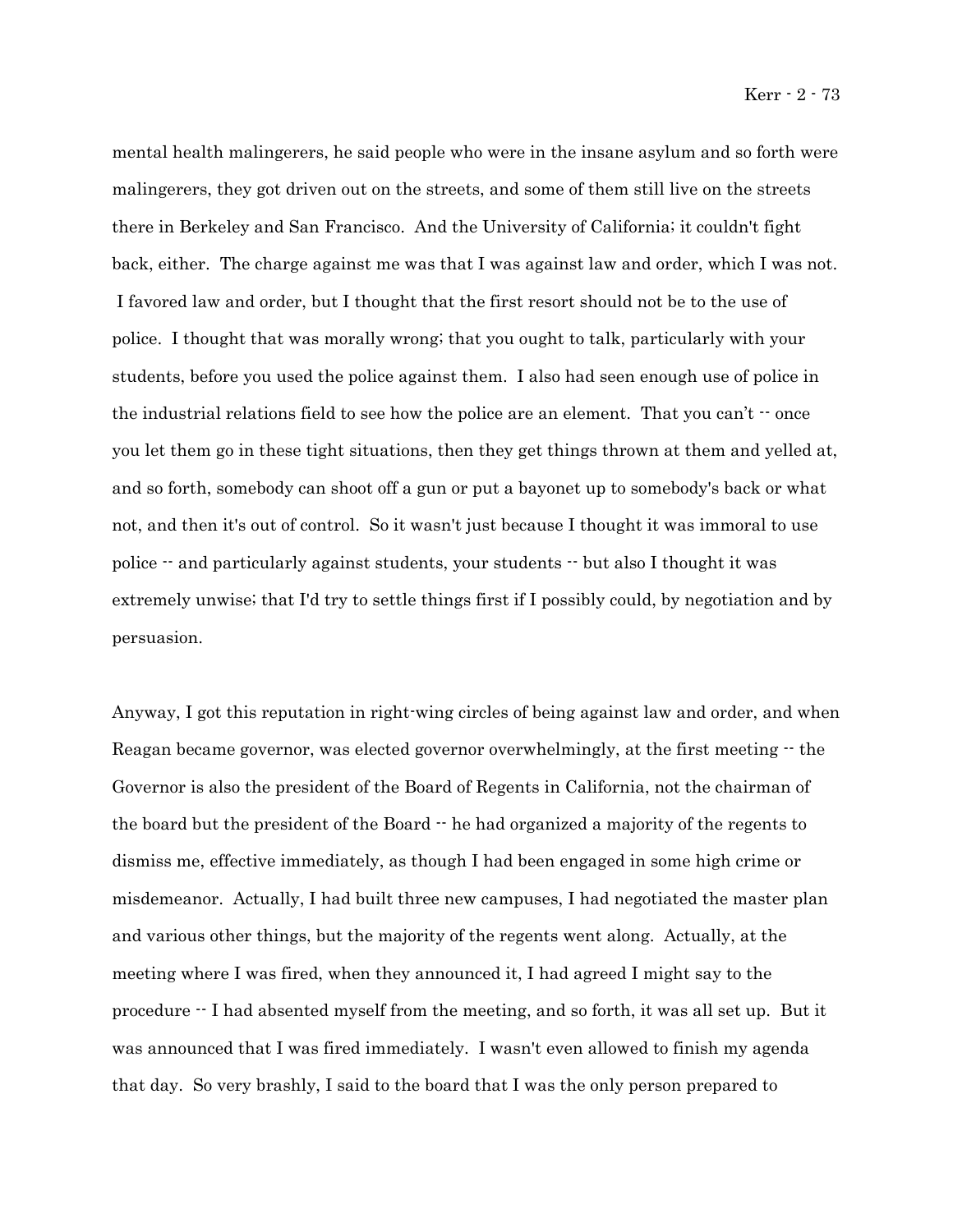present the rest of the agenda relating to  $\cdot$  defined immediately as at the end of the meeting, rather than my walking right out in the middle of the meeting. So I completed the agenda, everything was passed unanimously, and I walked out without a job.

That evening I got, oh, hundreds of phone calls came in and my wife selected out which ones I would talk to. I got four phone calls that pleased me the most: the president of Harvard, Nate Pusey, saying, "What would you like to do at Harvard? Just tell me." The president of Stanford, the same thing. The president of Swarthmore -- the three places I revered the most  $\cdot$  the same thing. Then Alan Pifer called me and said, "How would you like to be director and chairman of the Carnegie Commission on Higher Education?"  $\cdot$ which was the one I accepted.

### [END TAPE ONE, SIDE TWO; BEGIN TAPE TWO, SIDE ONE]

Q: What was the real beginning of your relationship with Carnegie?

Kerr: Well, I had been a member for several years, I don't know how long, of the Board of Trustees of The Carnegie Foundation for the Advancement of Teaching. So I knew the Carnegie people. I knew John Gardner, I knew Alan Pifer, I knew Jim Perkins, who was the vice-president. We [Jim and I] had been students together at Swarthmore. Carnegie was then one of the two big foundations in the United States, along with Rockefeller, and one might say perhaps the biggest of the domestic foundations, because Rockefeller worked mostly around the world, in agriculture and medicine and fields like that. I was also on the board, I might say, of the Rockefeller Foundation. But I knew the people and I knew a fair amount of what Carnegie had done, and had tremendous respect for Carnegie. So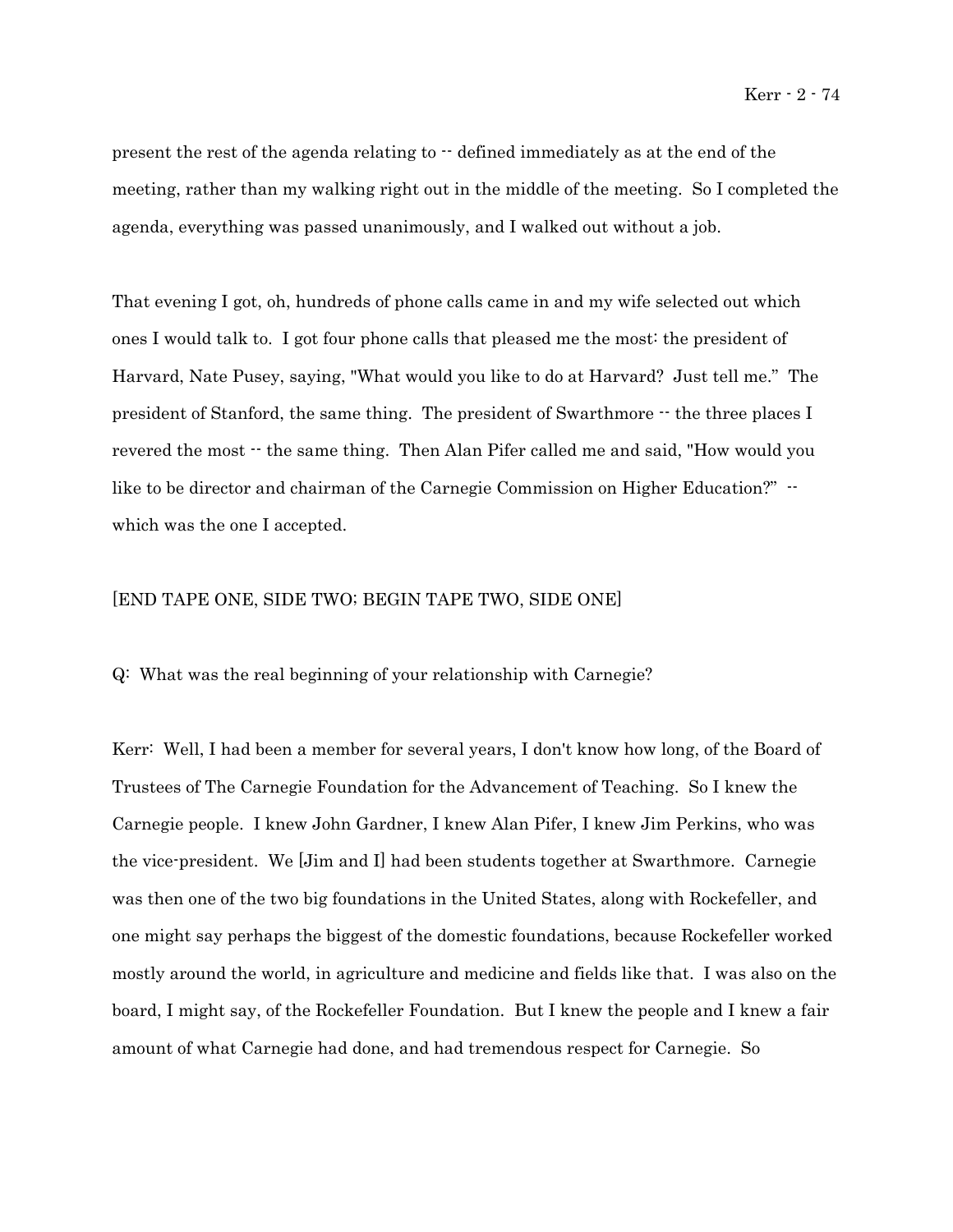when Alan called me it was a call from a friend, and speaking on behalf of an organization for which I had tremendous respect.

#### Q: And the genesis of the Commission?

Kerr: Well, they had been talking about a commission for some time, to talk about financing higher education. Because with all these millions of students coming, how to finance them? I had been asked if I would be chairman of this new Commission, already, but not director. In fact, I was trying to negotiate that point; to get a director. The chairman of the board was just to preside at meetings; the director would actually write the studies and negotiate them. Also, the director carried a salary, and I was unemployed at that particular point. So moving from being the chairman of the Commission, I became chairman and director, and all of a sudden I had a job, which I enjoyed doing. So on the very same day on which I became unemployed for the first time in my life, I got the best job I could have thought of.

Q: The Commission really was charged with looking at --

Kerr: Well, it was originally charged with looking at financing, as I started to say. When I became involved I said, "Well, financing what? Do we want to limit ourselves to financing, or do we also want to talk about what we're going to finance, and what are the priorities among the things which need to be financed. Alan and the other people in New York agreed with that, so it became, rather than a Carnegie commission on the financing of higher education, it became a more general commission on higher education.

Q: Tell me a little bit about the members of the Commission.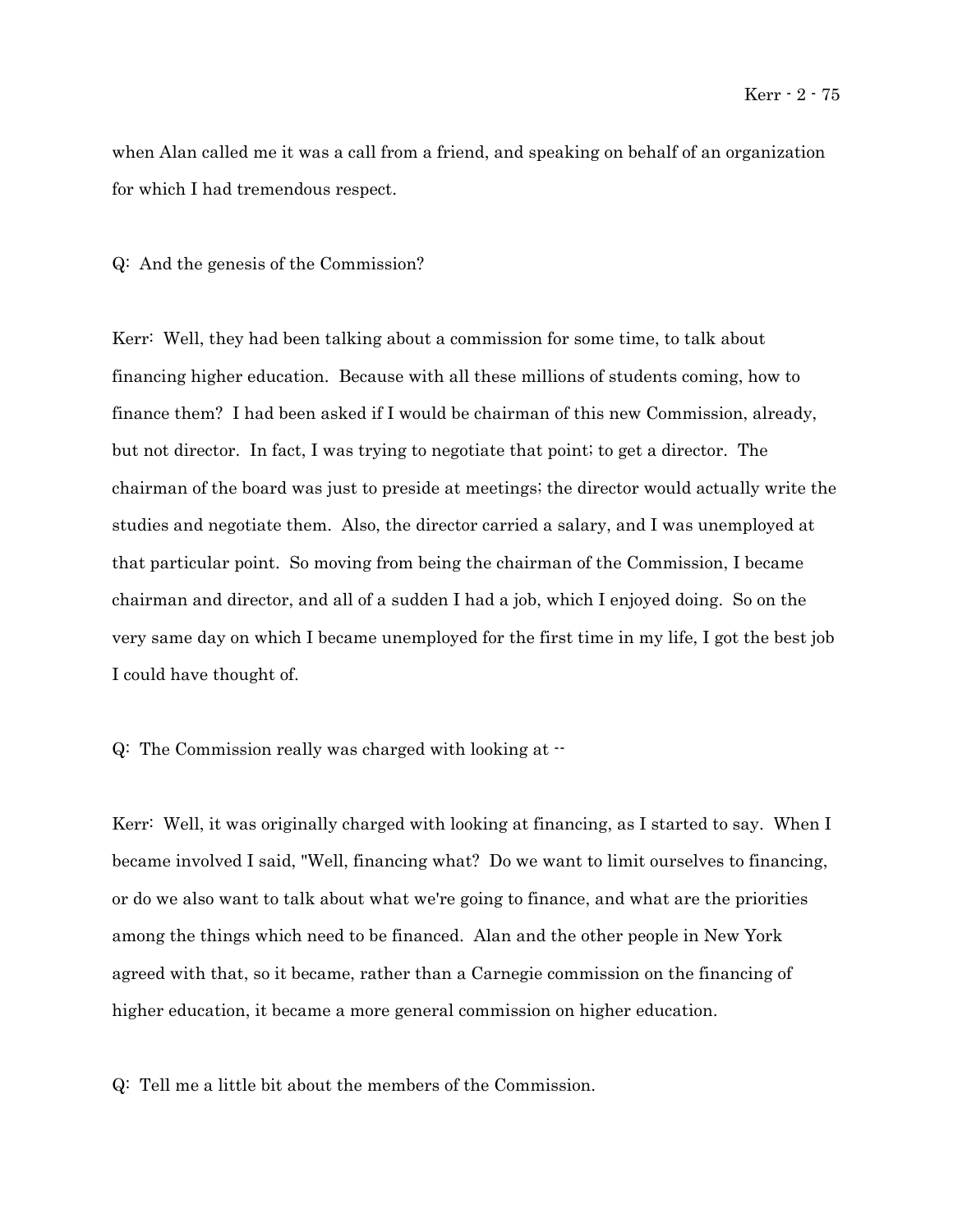Kerr - 2 - 76

Kerr: Well, the first Commission, we followed it with a council, which was established somewhat differently. But we had, really, a power group there. Most of the members were nationally known, at least in higher education: the president of Harvard, Nate Pusey; the president of Notre Dame, Ted Hesburgh, who was probably the most prominent university president in the United States at that time; the president of Cornell, Jim Perkins; Pat [Patricia A.] Harris, who later became Secretary of Health, Education & Welfare; Bill Scranton, president [sic, governor] of the State of Pennsylvania, and a possible Republican presidential candidate in 1966, I guess it was; and a group of really powerful people: Kathy [Katharine E.] McBride, the president of Bryn Mawr. Bryn Mawr was kind of the one and only women's college in the United States that had the top prestige, Dave Henry, president of the University of Illinois, and president of every association that higher education had, like the American Council on Education, the Land Grant Association, and so forth. He was kind of Mr. Organized Higher Education; Bill Friday, head of North Carolina, who was the leading university president in the South, and all the way through it, along with other people, was a real power group. I found this very helpful when I would go before state legislatures and before House and Senate groups in Washington, D.C. The people were known, so it was a known commodity. Of course, the Carnegie name carried a lot of weight, too, so we began with a high level of prestige.

It was a real congenial group. Not that we didn't disagree. We disagreed about everything, but we were all friends and became even friendlier during the working of the Commission. It was just a great pleasure to be involved in it.

Q: So tell me something about how you went about the work that you had to do.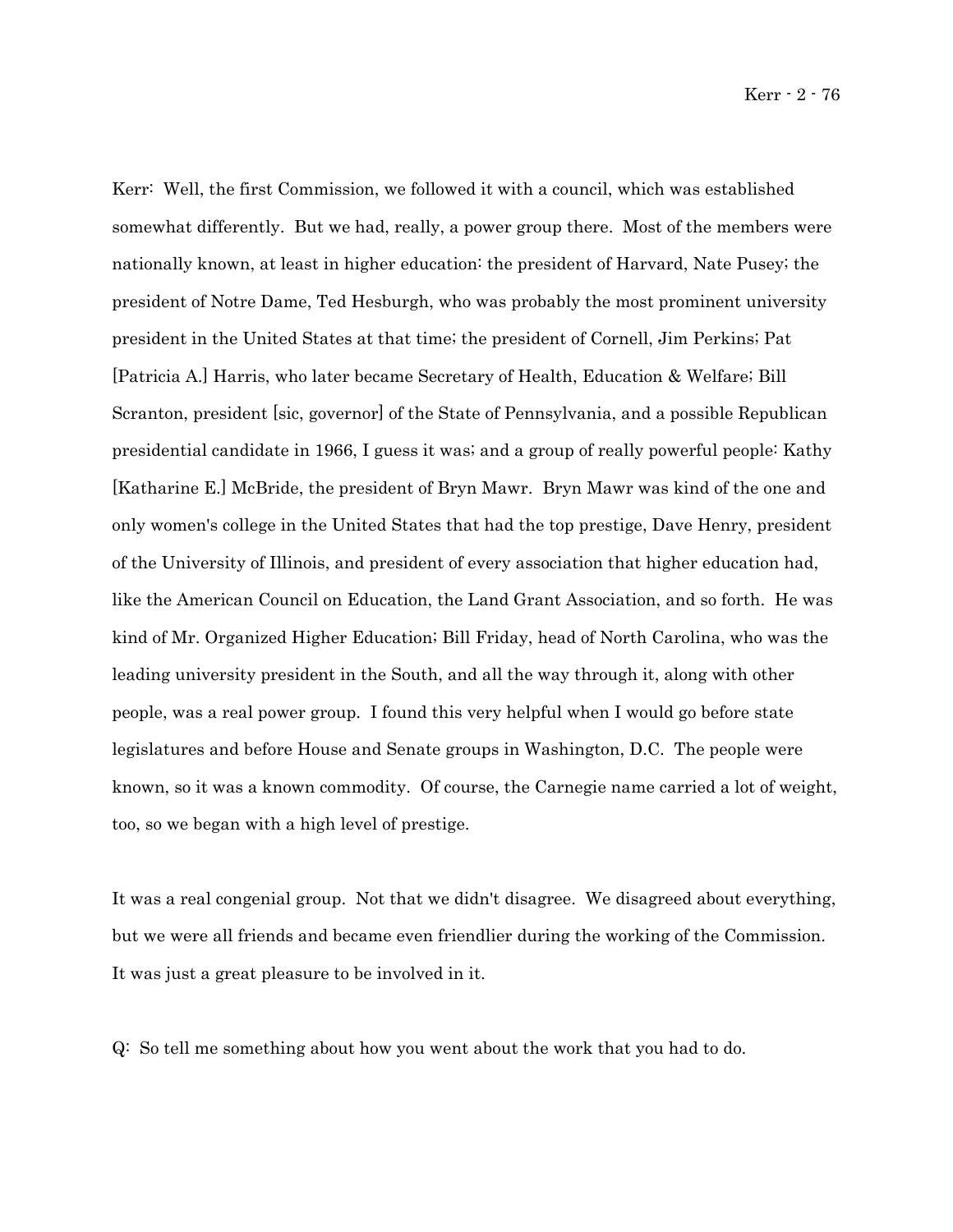Kerr: Well, we started up for the first several months talking about what topics we were going to address to get an agenda together. Then when the meetings took place, I chaired them and called upon people and I saw to it that everybody had a chance to speak. If they didn't speak up on their own I'd always call upon them to do so, so that every single report was discussed by every single member of the Commission; they participated in some fashion or another, and I would sit there. I had been involved in a lot of industrial relations negotiations and arbitrations. Somehow -- I don't know how -- I developed a kind of -- kind of a sense of what people were really saying: things they would make no concessions on, things they might make concessions on, things they would go along with rather easily. Then toward the end of the discussion I would start saying, "Well, suppose we did this, suppose we did that, suppose we did something else." We'd kind of come to what the Quakers would call a sense of the meeting, and not always did we have full consensus but at least we had full consent, which is a somewhat different thing. In a Quaker meeting consensus is where everybody agrees. Other people may say, "Well, I don't agree but I consent," which means, "The thing has been thoroughly discussed, my point of view has been heard, and I respect the judgment of the other people." So I would work either for consensus first, or failing that, at least consent by all the members. That's about how it worked out. And I might say, all of our reports ended up being unanimous.

Q: What did you find to be the main issues emerging from  $-$ ?

Kerr: Well, the biggest issue at that moment was how to finance higher education, which was expanding enormously. I guess in 1950 or, say, '55, there were about three million people, on their way to fifteen million, which is growing enormously in a very short period of time, and everybody was concerned how it was going to be financed. What had happened was that higher education had gotten together and said  $-$  all the associations  $-$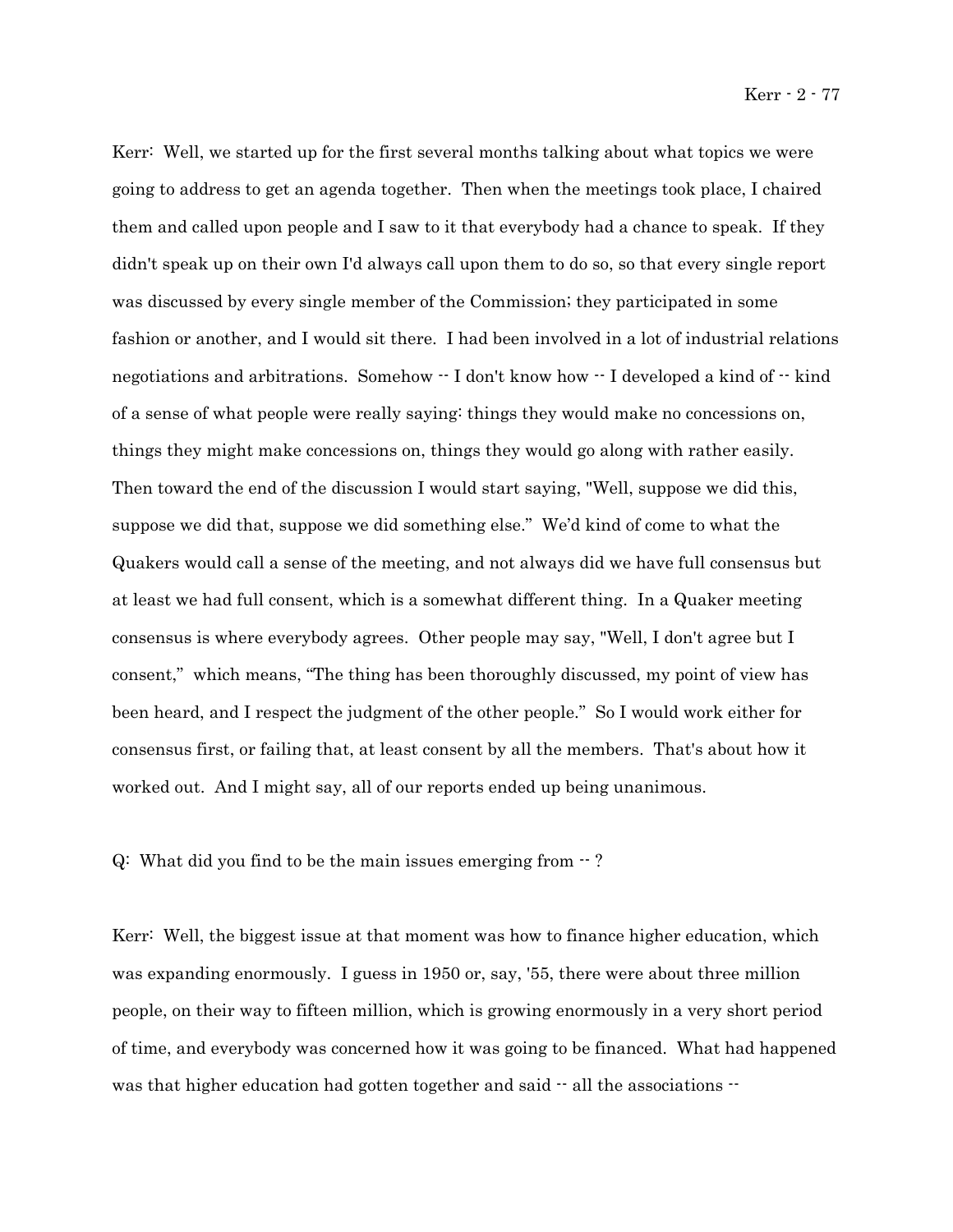Kerr - 2 - 78

the associations of presidents. They're not faculty members; they're not students, presidents only. They're called Associations of Higher Education; they should be called Associations of Presidents.

Well, the presidents had all got together, every little group there was  $\cdot$  the Christian Association, the Catholic Association and all the rest of them  $-$  and decided they wanted the federal government to give them, to the presidents of the colleges, a lump sum, for the presidents to spend as they wanted. Our first big battle was -- we came up with another proposal. Surprisingly, all our members went along with it because some of them, like David Henry, had been president of all these associations that were fighting us. They wanted the money to be given in lump sum to the presidents, to spend as they wished. Now we objected to that. How would the different presidents spend it? There would have to be some kind of audit of what they had done, and maybe Congress wouldn't like it. To what extent would they spend it all by, frankly, the president saying, "I want to be popular with my faculty; I'm going to give it all to faculty salaries." Or his wife would say, "Well, we need some more money to live on; raise your salary." Or -- what would they do with it? Also, if you say to all associations, that meant giving to some which were under church control. Could you constitutionally break down the border between public and private, church and state, by giving it to a Catholic association, a Catholic institution? So we said we didn't think that Congress would go for giving it to presidents. And suppose there was a depression in the future, and they started to cut back money. How could 3,000 presidents go to Washington to protect their lump sums? Wouldn't you have to have more support than that? Don't you have to build a constituency? Which, of course, led us to think, well, give it to students. There you don't have to raise the question of Catholic or Protestant or Jewish or whatever it is. You're just giving it to students, as we gave the GIs their money, and let them choose where they want to go.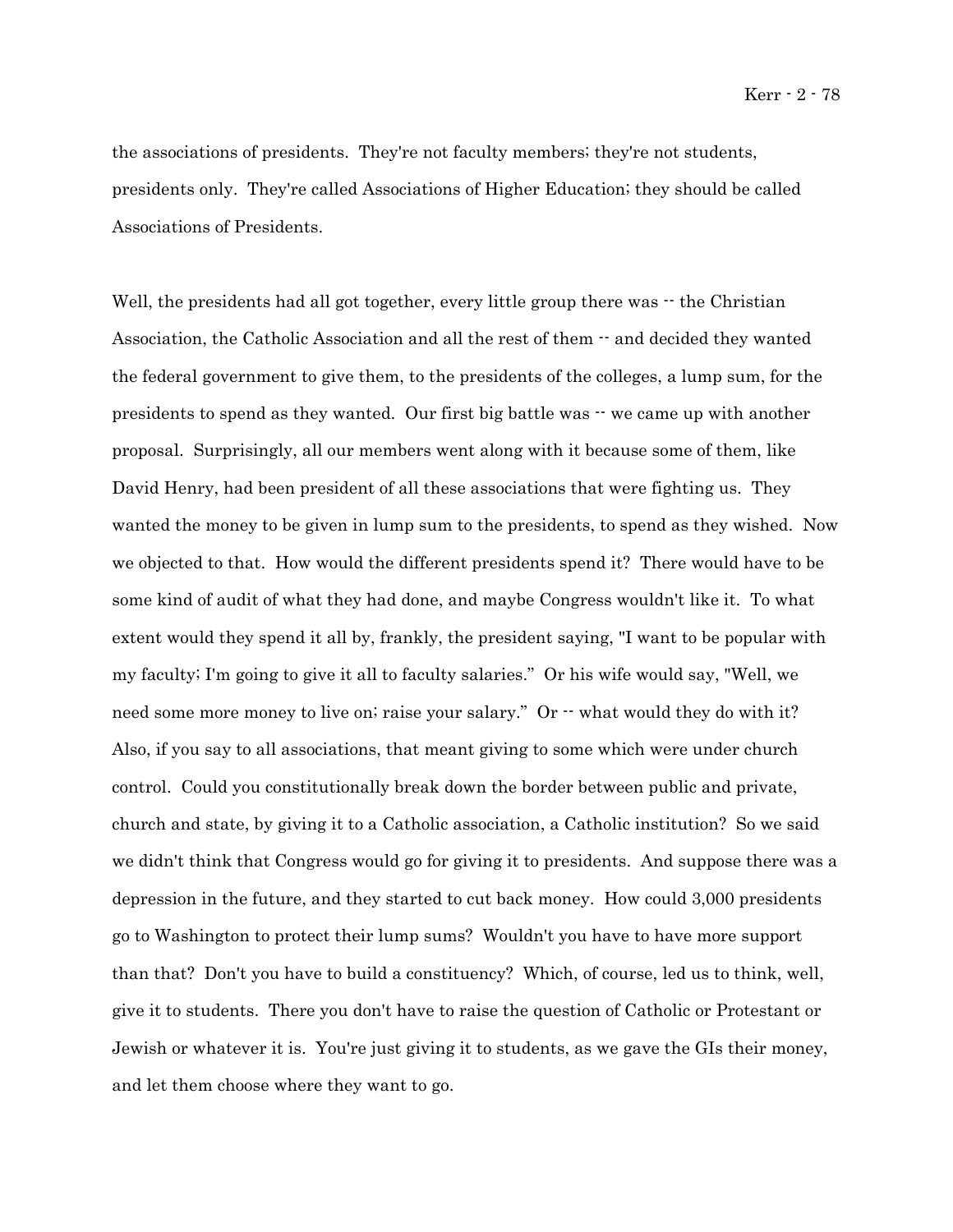So you won't get the question of giving money to presidents, or to institutions. You gave it to young people who were American citizens and whose families were American citizens, to take wherever they would wish. That became a very tough battle. Alan told me once that the well-known head of one of America's largest universities actually got him in the corner and he thought he was going to be physically assaulted, the feeling was so strong. There were times there were a lot of people who wouldn't talk with me at all. All the members of our Commission got bedeviled that way. But when we got to Congress, Congress, obviously, wasn't going to take their proposal, there was going to be nothing, or our proposal, which had attractions to them because they were doing something for their families, you know, and their young people in their communities. So we were winning overwhelmingly. In the end, all of higher education backed out on what they had said they would die for, signed in blood what they said they would die for, and had to adopt our proposal, which was really tough on them and led to a lot of enmity. First of all, we had a better program. After all, it's lasted to this day, giving the money to the students and not to the institutions. It's been popular, it's been successful, the money keeps on being increased. Organized higher education, however, the presidential associations, were really defeated. We established, then, the reputation of being independent. Here we were, out of higher education, but we were not representing the wishes of higher education. We were not business agents for higher education. We were a group of people familiar with higher education, acting in the name of national welfare. So that reputation carried us a long way through the life of the Commission; we were an independent group that could be trusted.

Now Jimmy Carter, in those days, was variously head of the Southern Governors' Association, the Southern Educational Association, etc. He used to introduce me at meetings as, "Here is the one person in the United States whose word we can believe about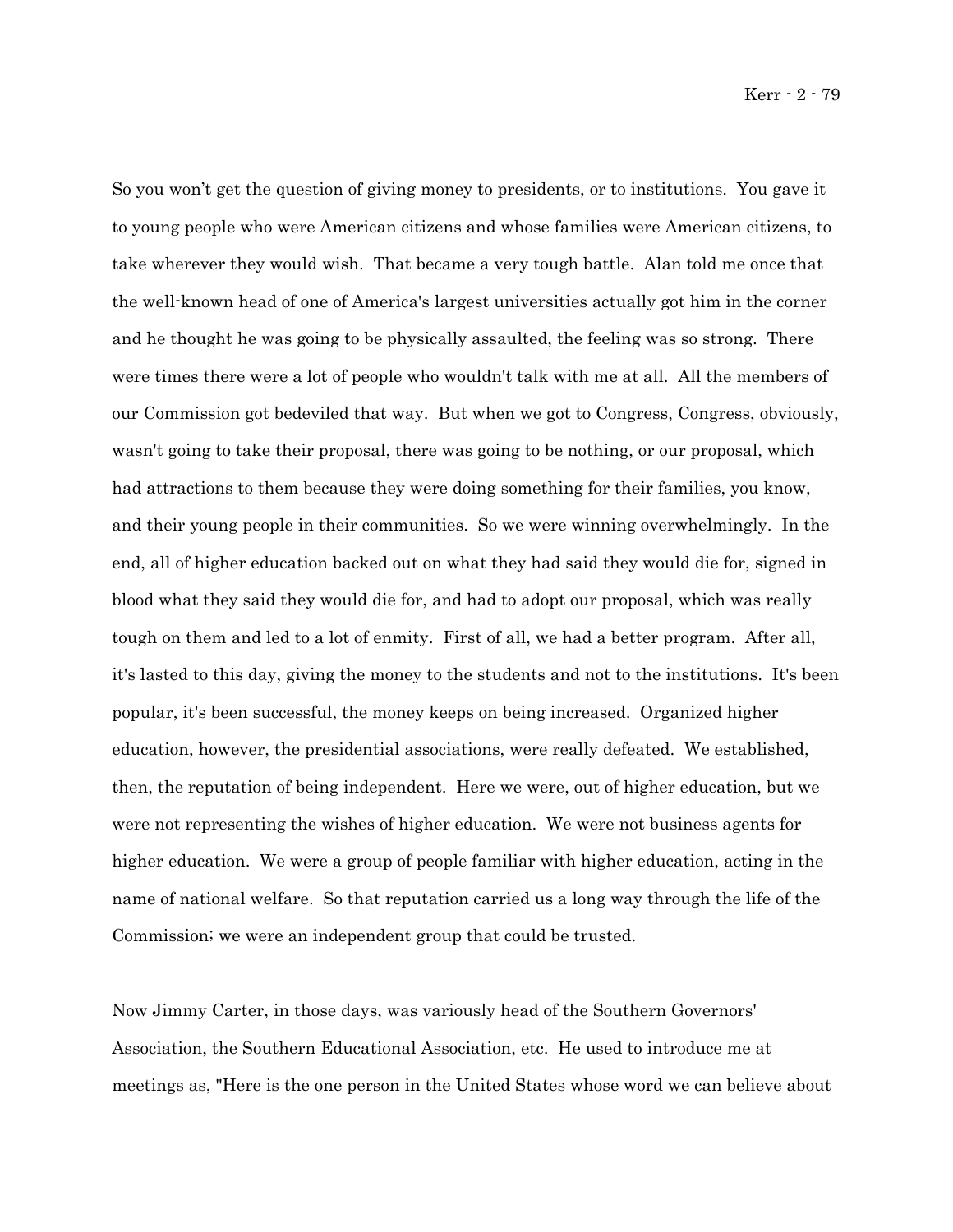higher education." People would applaud; I had that reputation. I also had the impact in this very vicious battle that had bound us all together, you know. We had come to a conclusion, we had stood together and we had come up with a better program that everybody finally had acknowledged. So we got to be an independent organization respected for our integrity, and we got to be bonded together as friends out of our first report.

 $Q:$  And that first report was called  $-$ ?

Kerr: "Quality and Equality."

Q: And that was published originally in 1968?

Kerr: About 1968, early '68.

Q: And then, I think, revised again in 1970?

Kerr: That's correct, yes. That's right, yes. So anyway, the first thing that was up at the moment  $\cdot$  the big issue at that moment was how to finance higher education, the big issue in Congress and, of course, the big issue for higher education for the presidents, how to get the money. I might say, incidentally, I thought that these institutions of the presidents of higher education were just stupid in the way they went about it. They were going to be charged with being self-serving, not interested in the public welfare, and some of them were bound to use the money in rather peculiar ways. It was going to redound to their discredit ever after. I just thought they were stupid in what they were trying to do. They thought we were engaged in treason to higher education, to stand up against all of them.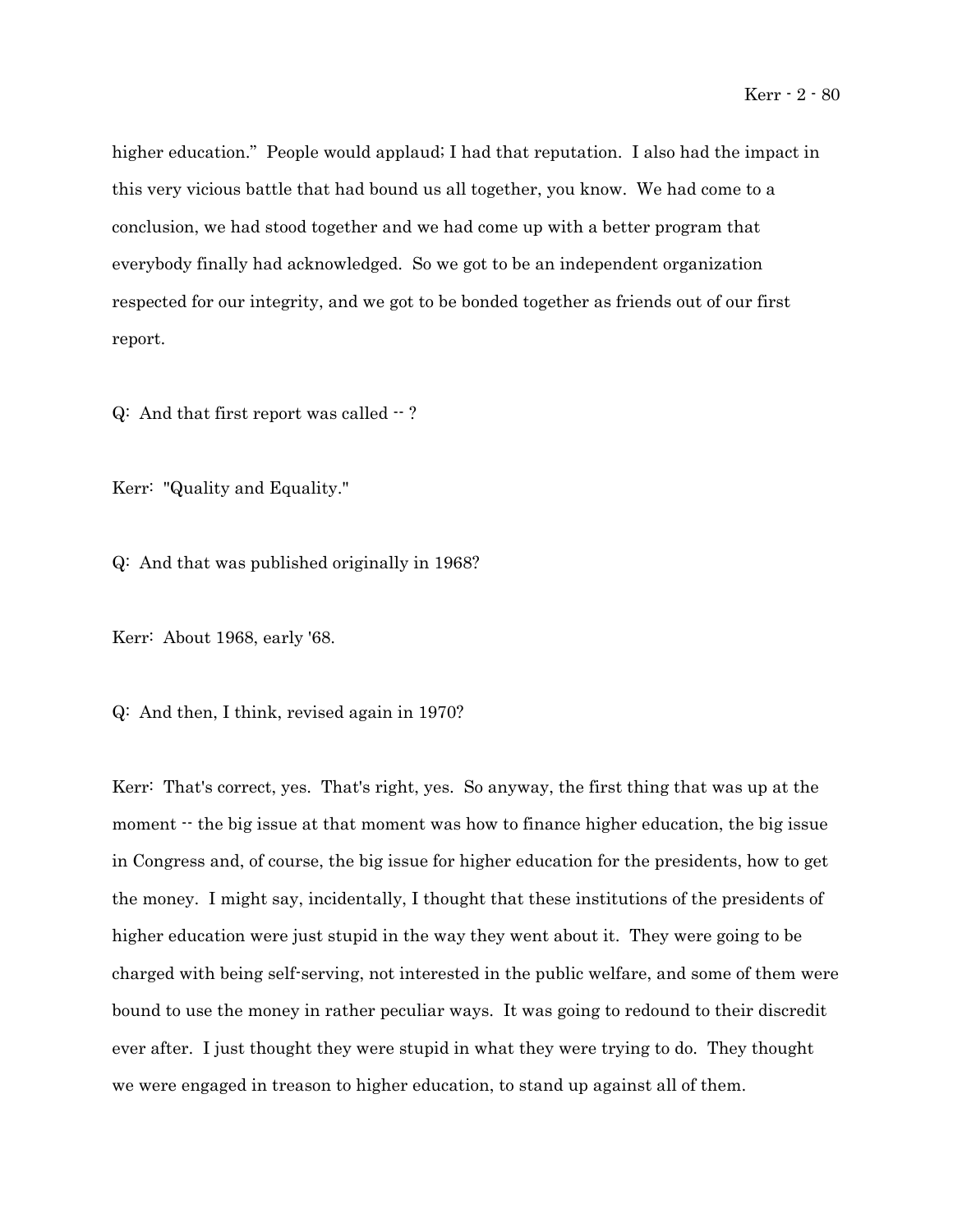Who were we, a group appointed by a foundation? We didn't represent anybody. So we were underway.

That led to lots of other topics. Another early one  $\cdot$  there was then a big question about what to do about the increasing health needs of the nation, which had several backgrounds. The population was getting older all the time and needing more health care. Health care treatment was being improved upon so doctors could do more good. One of the phrases I picked up in the Rockefeller Foundation, where they specialized in medicine, was that in the year 1900 the chances that a visit to the doctor would do you more good than harm was about one to one, and that by the year 2000 was going to be 100 to one. So people were getting more confidence about health care. And we needed more doctors, or we thought - we overdid it, I might say, somewhat. We got too many doctors, or, at least, too many specialists and not enough general practitioners. There had been all kinds of reports before Congress, by the American Medical Association and the American College of Surgeons, and many, many other groups about what to do to get health care personnel. We came in from the outside. None of us was a medical doctor. I went around and talked with these various associations and their programs, and we came up with what became, almost word for word, the Health Manpower Act of 1974, I think it was, where the federal government put in millions of dollars to expand health care training. There again we were up against the whole medical profession, one that was committed to other solutions than ours. We came up with a solution which went I think unanimously through Congress, and became the Health Manpower Act of 1974, against the strongest American profession, the medical profession, the strongest -- in fact it's the strongest trade union in the United States, far beyond whatever the Teamsters' Union ever was. So there again, a second time, we had not spoken on behalf of the profession, which we trained, but on behalf of what we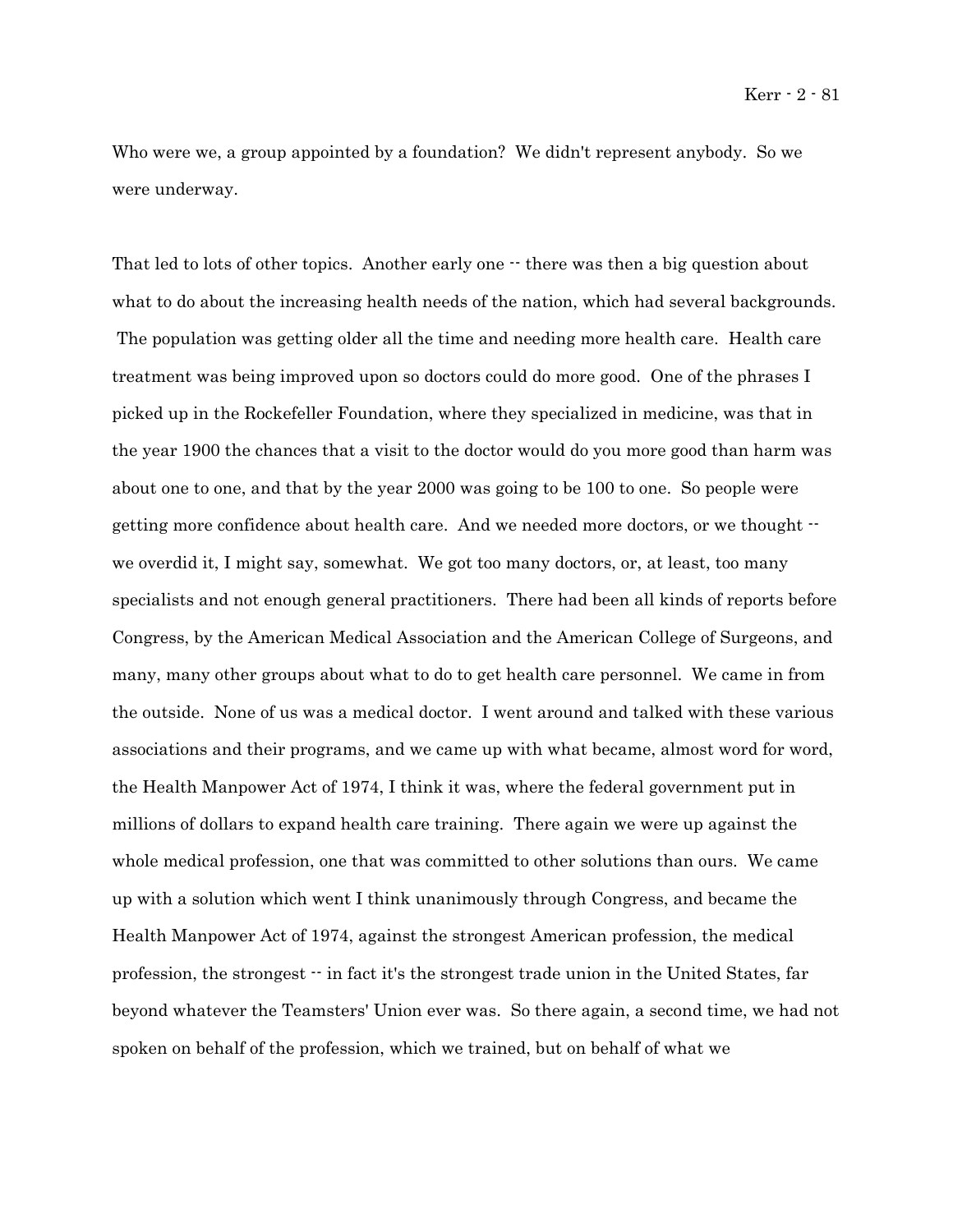thought was the national welfare, and we had come out on top. So again, we strengthened our reputation for independence.

Q: In each of these two instances, how did the press help or hinder you?

Kerr: Well, the press was really quite good to us. The New York Times, in particular, which is universally read in Congress  $-$  Fred [M.] Hechinger was their educational reporter at the time, and he became, I guess, one of our greatest supporters. We were heavily covered in the press, front pages, front-page stories about what the Carnegie Commission said on this, that, or the other thing. After we had a few victories under our belt we were taken even more seriously, including by higher education. This doesn't mean that everybody was always happy with us. We carried on some of the grievances from our first report all the way through. I guess there's some grievance around the country against me even to this day. I wouldn't be surprised.

## Q: On the part of whom?

Kerr: On the part of some of the old hands who had gone along, you know, with this idea that they were going to get millions and billions of dollars in their own hands to spend, and here we stole it away from them. That's how I look upon it. They look upon it as saying, "We're doing it for the sake of autonomy. We don't want the federal government to tell us how to run our institutions; we want to run them ourselves. So give us the money and let us do what we want to do with it. We're the people who are the experts and who know what to do." That's their point of view.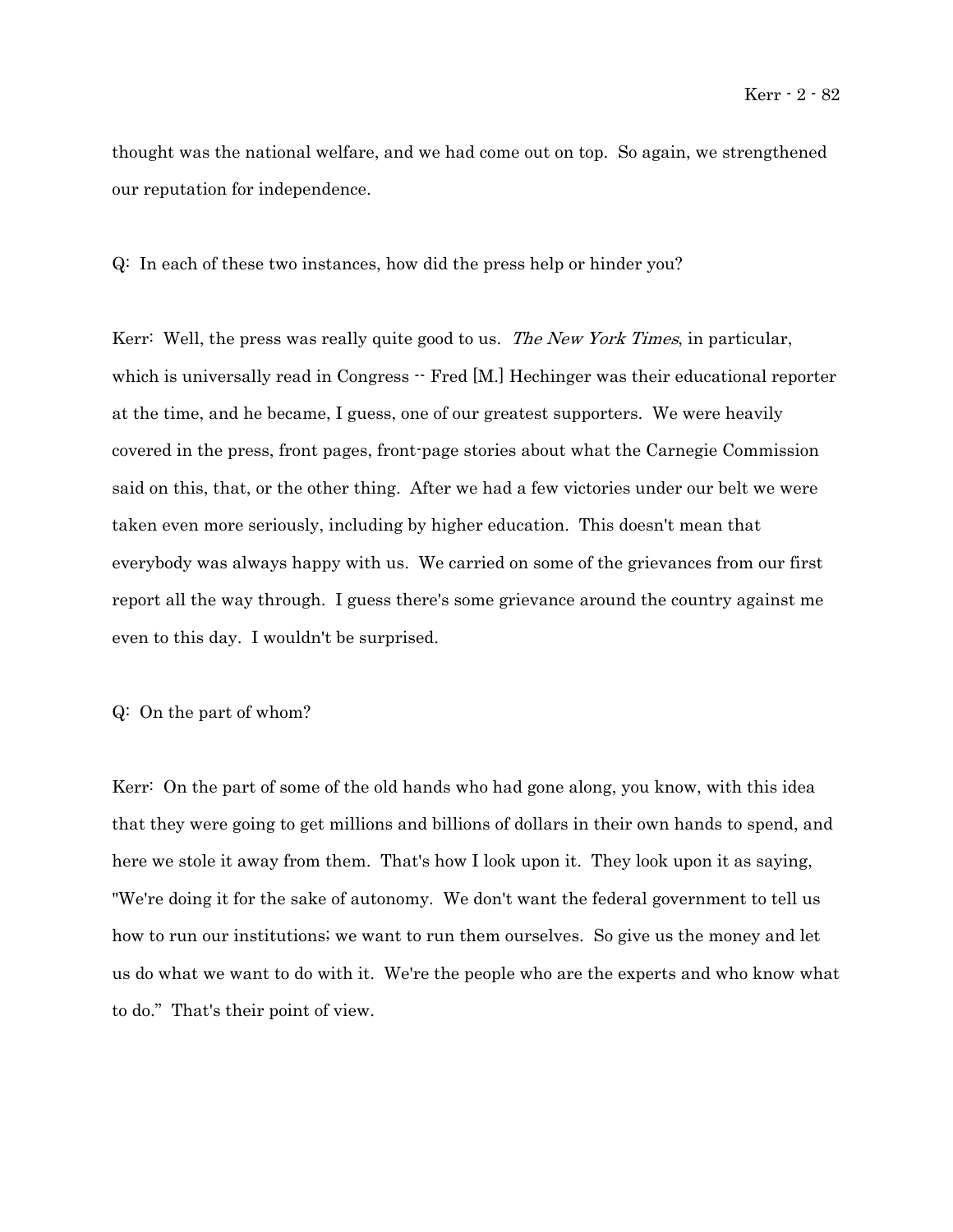Q: You know, the idea, the whole concept of giving the money to the students -- how did that surface, and what was it based on?

Kerr: Well, it was based, really, on the GI bill of rights. That's what the GI bill did. It didn't give the money to the institutions; it gave it to the GIs. Now the GIs are a separate situation, where they had earned it, you know. So here we were saying we would give it to everybody, whether they had earned it or not. So we were in a little different situation. But there was this precedent for giving money to students, giving it to the GIs. We then expanded that from giving it to the GIs to giving it to any student who qualified.

 $Q:$  Maybe we could just  $\cdot$  anything that occurs to you  $\cdot \cdot$  run through the rest of the major reports that came out of the commission. We did "Quality and Equality", higher education and the nation's health. Then there was "Who pays?"

Q: What?

Kerr: "Who pays?" In 1973.

Q: "Who pays?" Yes. That was another very controversial one, because we came out to favor tuition in all the states, including land-grant institutions which had usually been tuition-free. We made a study, which was not technically very sophisticated, but it went like this: Who benefits from higher education? Well, there's a benefit to the student, whose income goes up. We calculated about two-thirds of the benefit from higher education went to the student in lifetime income, and one-third went back to government, states and federal government because of higher taxes. The more money you make  $-$  and about a third goes to taxes  $\cdot$  increases public revenue. So we said it would only be fair, then, for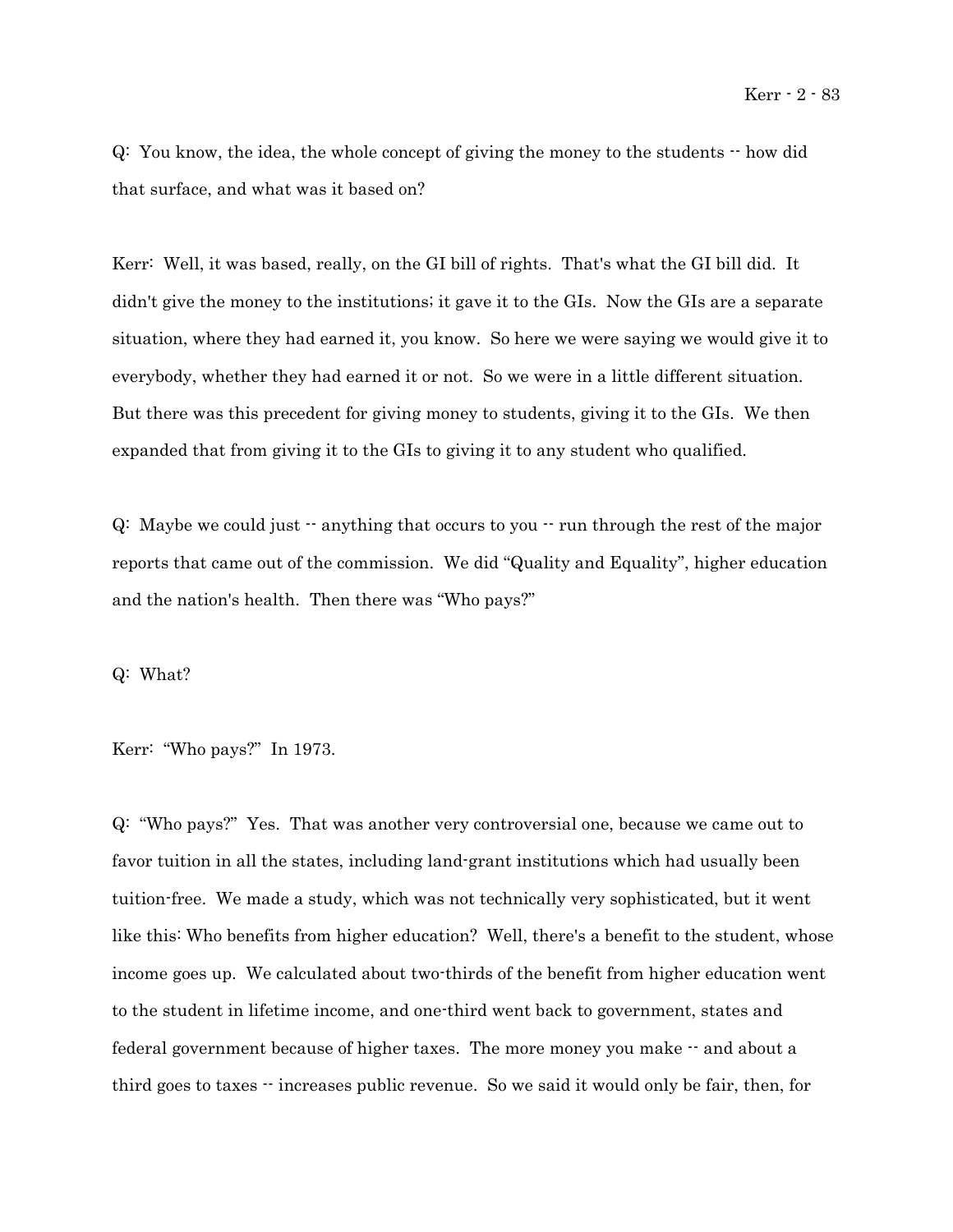the students to pay about two-thirds of the total cost and the government to pay one-third, because that's where the benefits are. The students, of course, pay their living costs. They also have a foregone income, which we didn't take into account although economists would, and we said that worked out so that in the typical land-grant institution, tuition would go to one-third of education general costs. Now a man by the name of [Russell] Thackrey, who had been a long-time head of the Land-Grant Association, I don't think he ever spoke to me again until he died, because that was against their belief in a completely tuition-free higher education  $\cdot$  of course, that was popular with the private institutions, that the public would be choosing tuition, too, but that was another one that was controversial. Then I think we had one, didn't we, on the Negro colleges? The black colleges? About that time? That called for mainstream, from isolation to mainstream. There was a big issue about the future. Now they were moving toward getting rid of discrimination. A lot of people were saying, "We don't need the black colleges any longer, and they're not very good colleges, by and large, anyway." So the word was going around that  $\cdot$  many corporations gave money to the black colleges, to encourage them to take the black students and then become their employees. The word was sort of going around, "Well, we don't need to do that any longer because they now can go to white colleges. So why keep the black colleges, which aren't the best colleges, anyway?" We came out in favor of maintaining the black colleges across the country. In fact, we even proposed giving them special help from the federal government, on several grounds. One of their leaders said our report was the Magna Carta for the black colleges. On the grounds, first of all, that the two institutions that the black community had established on its own and believed in were its churches and its colleges. To let their colleges -- which they had created out of poverty and kept going for all these years -- It would be a tragedy for the United States. Also that there were a lot of blacks, not many of their parents would have gone to college, who would feel more welcome going to a black college to start their higher education at least -- not their graduate school, but at least to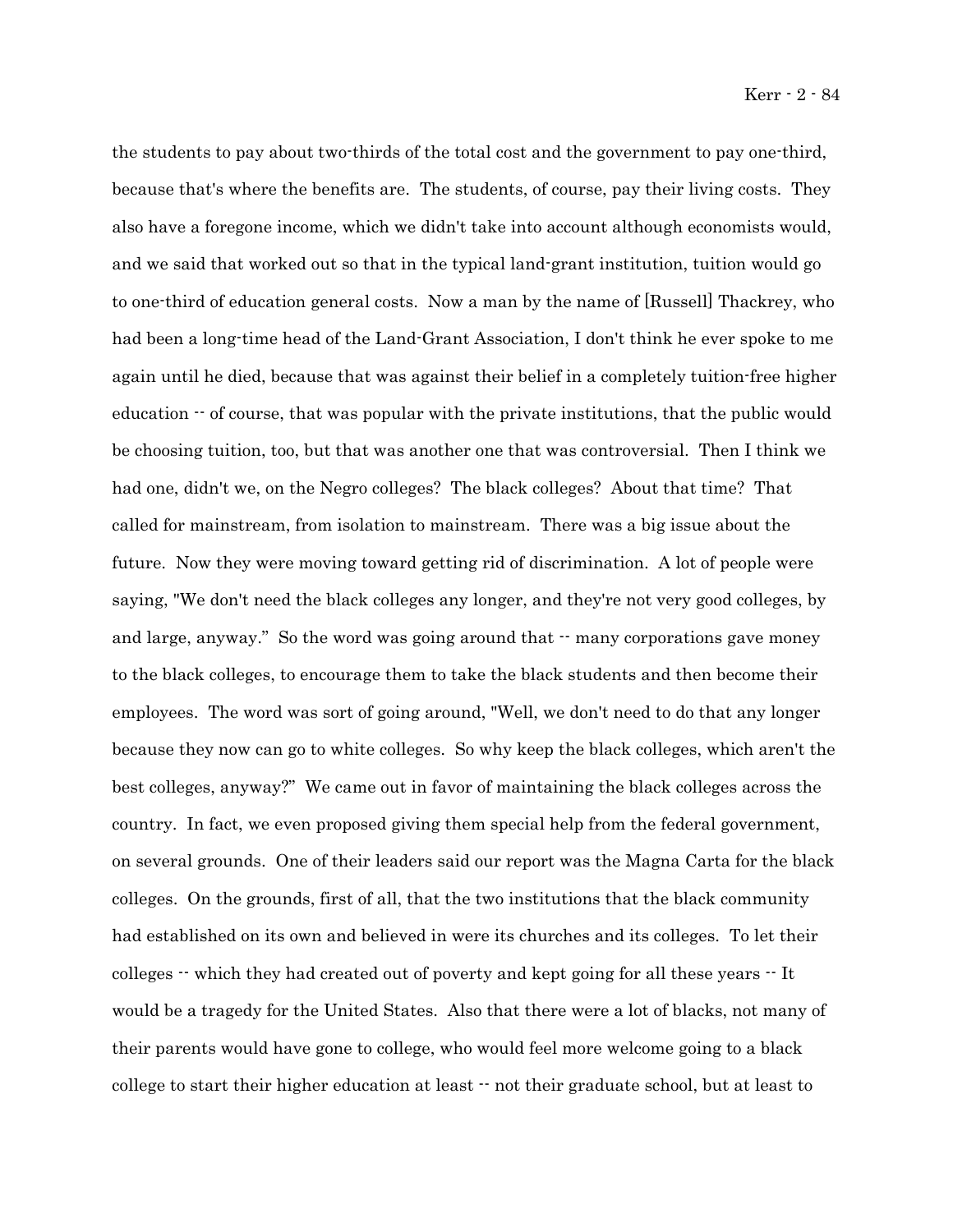start their four years  $\cdot$  that they were a mechanism, kind of a vestibule through which more black students would move than if that vestibule didn't exist, when only white-only vestibules existed. So we came out in favor of maintaining black colleges, and I think almost all of them, incidentally, one way or another, are maintained, to this very day. It was a question, at that point, would they all disappear? Which I think would have been a tragedy.

Q: I think the other issue that you tried to deal with was the more effective use of resources.

Kerr: You're right. We tried to deal with the effective use of resources, in a not very effective way. We thought that getting all this money from the states and the federal government, we had the obligation to make the best possible use of it, that if we didn't make the best possible use of it, we weren't going to get it in the long run, so we came out with various proposals as to how we could make better use of resources. We had a couple reports on this. One was to have the colleges work with the high schools to encourage the high schools to give more advanced placement courses, which were already given but in small numbers. The last year of high school is pretty much a wasted year for kids who go on to college, because they usually make their applications and are thinking in college terms anyway. They're going to get admitted, really, on what happened their first year, their grades in their first year of high school, because nobody would know, when admission date comes along, what they did in their fourth year. So why knock ourselves out in the fourth year, when they've got the grades to make it in their three years already? So the fourth year became kind of a goof-off year for a lot of kids, which was a lost year but also, in some ways a bad year for them because they kind of deteriorated in their motivation and their self-discipline, and so forth. So we wanted to start a big, nationwide enterprise for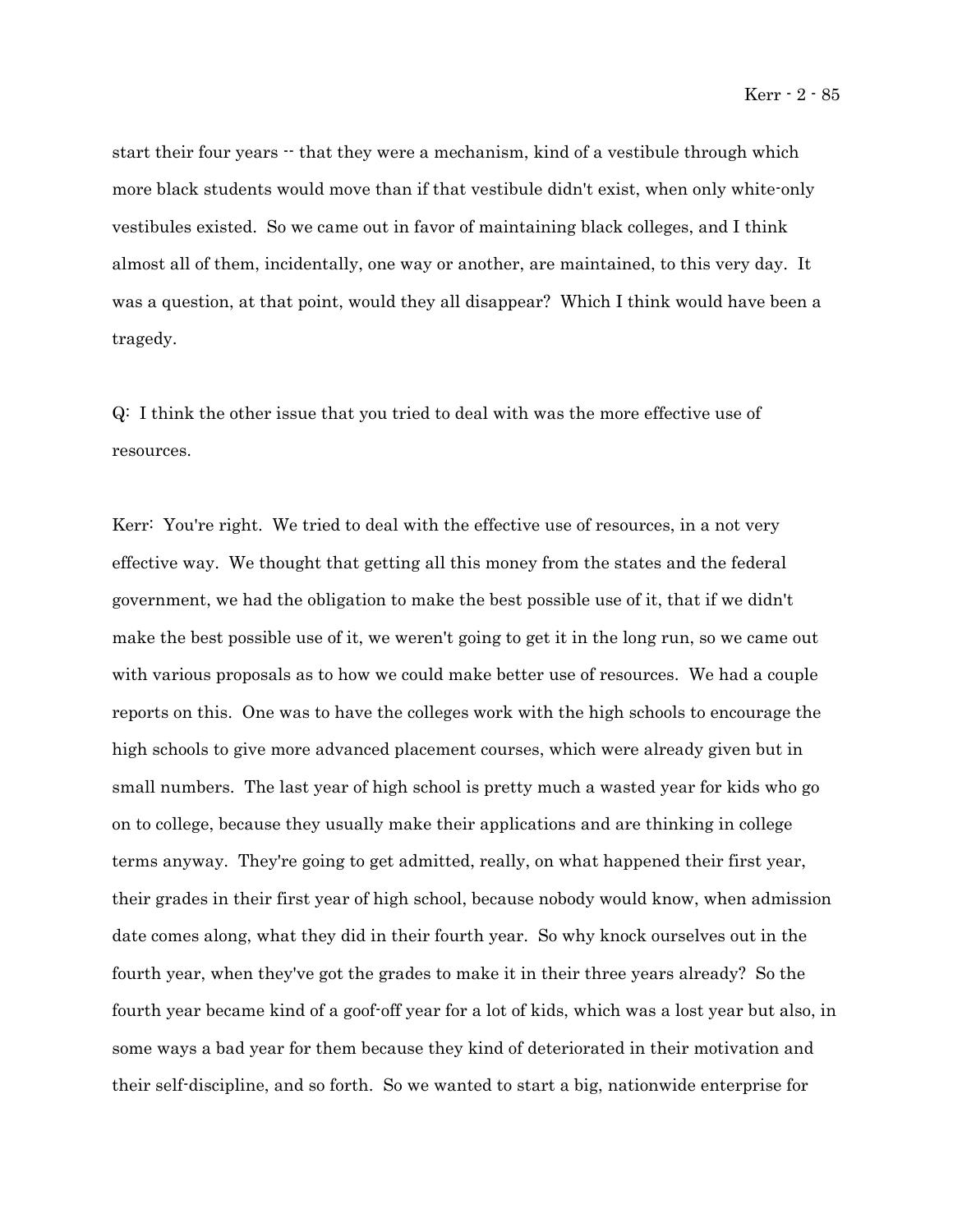the colleges and universities that worked with high schools to get more advanced placement courses, on the grounds that a lot of freshmen work could be moved out of the universities and colleges into the high schools, making better use of that year for the students, and saving money for higher education, since you would have  $-$  a good student ought to be able to go in with at least one year's advancement placement, or at least half a year, even not very good students. So that was one of the things we wanted to push.

The second thing we were pushing was year-round operations, so you wouldn't have to build all these new buildings, you would just use them year-round. So the average college/university is only open for business thirty-two weeks of the year, and you have all these residence halls, which are really hotels, and it's hard to make them pay for themselves, you know, on thirty-two weeks occupancy in the year. So we went heavily for year-round operation. We had other things which we thought would lead to better use. We made a study, which never got published, showing that some institutions made much better use of their money than others by doing away, for example, with very small classes, say, a seminar with two students in it. Why not say a seminar should have ten students, or you don't give it? Devices of that sort. We thought we could save quite a little bit.

Well, it came along about the time people were starting to fear the demographic depression. We had had this tidal wave of students, which were the children of the GIs. There would be another tidal wave, right now it's beginning to hit us, which was the grandchildren of the GIs, but in between there was going to be this great, demographic depression. People were estimating, at a minimum, that the higher education enrollment would go down with the size of the college-going age group, which was going to go down by one quarter, incidentally. Now there was a chap at Yale who came up with an estimate that the higher education rolls were going to go down forty percent, for two reasons. First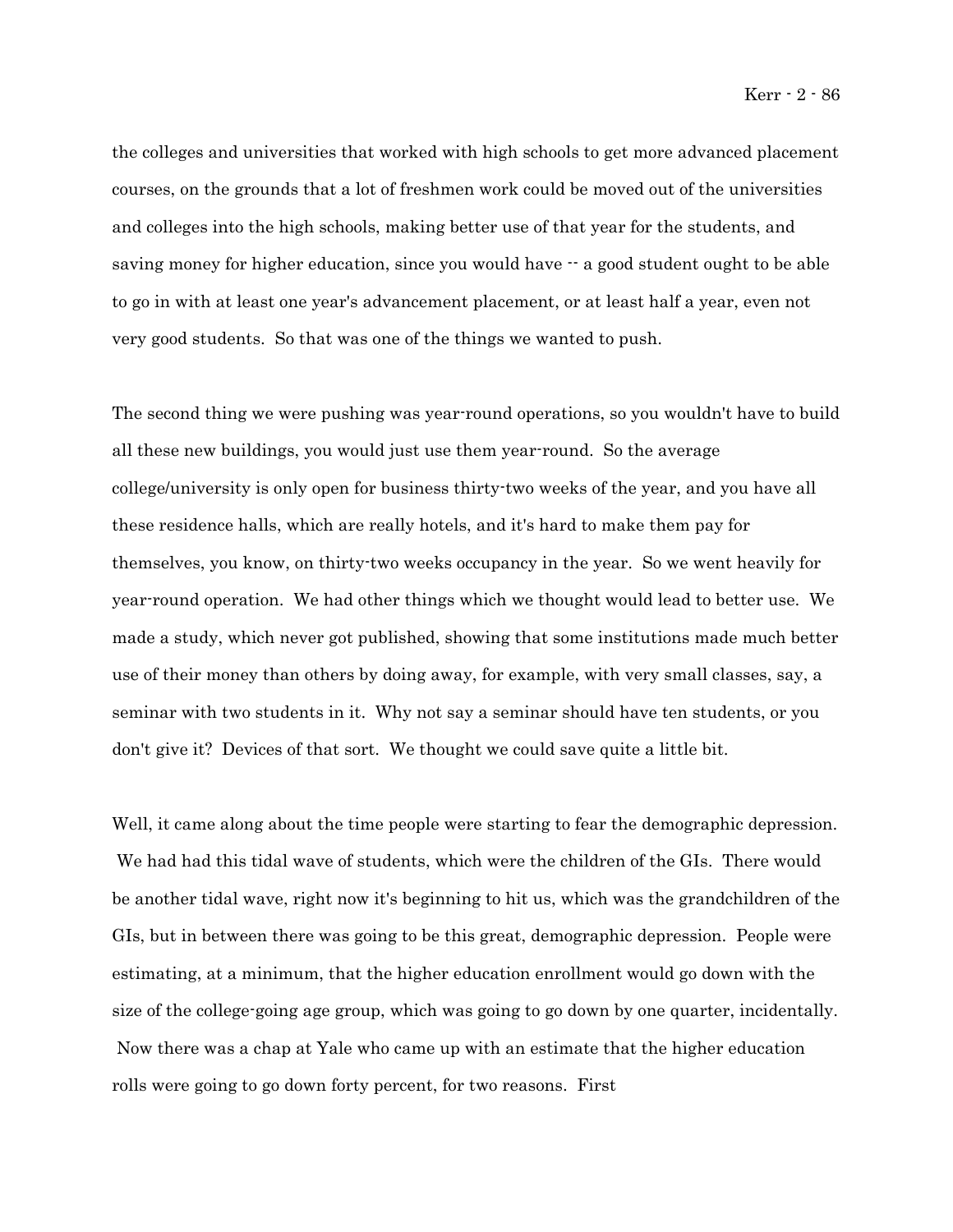of all, there were going to be fewer young people, but second, the rate of return on a college education over a high school education was at that moment going down. He said, "Put the two together," and you had a forty percent decrease.

So here higher education was saying, "We're going to go down twenty-five to forty percent," and the Carnegie Commission is saying, "Make better use of resources." "What we're going to need is a lot more money to keep ourselves open. Don't say we can save money at a time when we don't want to save money, we want to keep in operation." So we just had an absolutely blank wall with higher education. That was something they could stop, and they stopped it. Nothing's happened, really, to this day. Higher education is an enterprise where the majority of the participants who are faculty members have no special interest in saving resources. They want more resources, more resources. They want smaller classes, lower teaching loads, and so forth and so on. They're not oriented toward efficient use of resources. Adam Smith, in his *Wealth of Nations*, has a section in which he talks about Oxford and Cambridge, in his day, being run for "the ease of the masters," he said, his exact phrase. That's what you could say about higher education today. It's run for the ease of the masters: to get them lower teaching loads, smaller classes, more time for research, more time for paid service activity, and so forth.

So when we were dealing with the federal government and with the states, we were generally successful with them, in what we were asking for on behalf of higher education. When we asked higher education to do something on its own to make better use of resources, we just hit an absolutely blank wall. That was one of the few places we didn't have any solution whatsoever. Successful solution.

#### [END TAPE TWO, SIDE ONE; BEGIN TAPE TWO, SIDE TWO]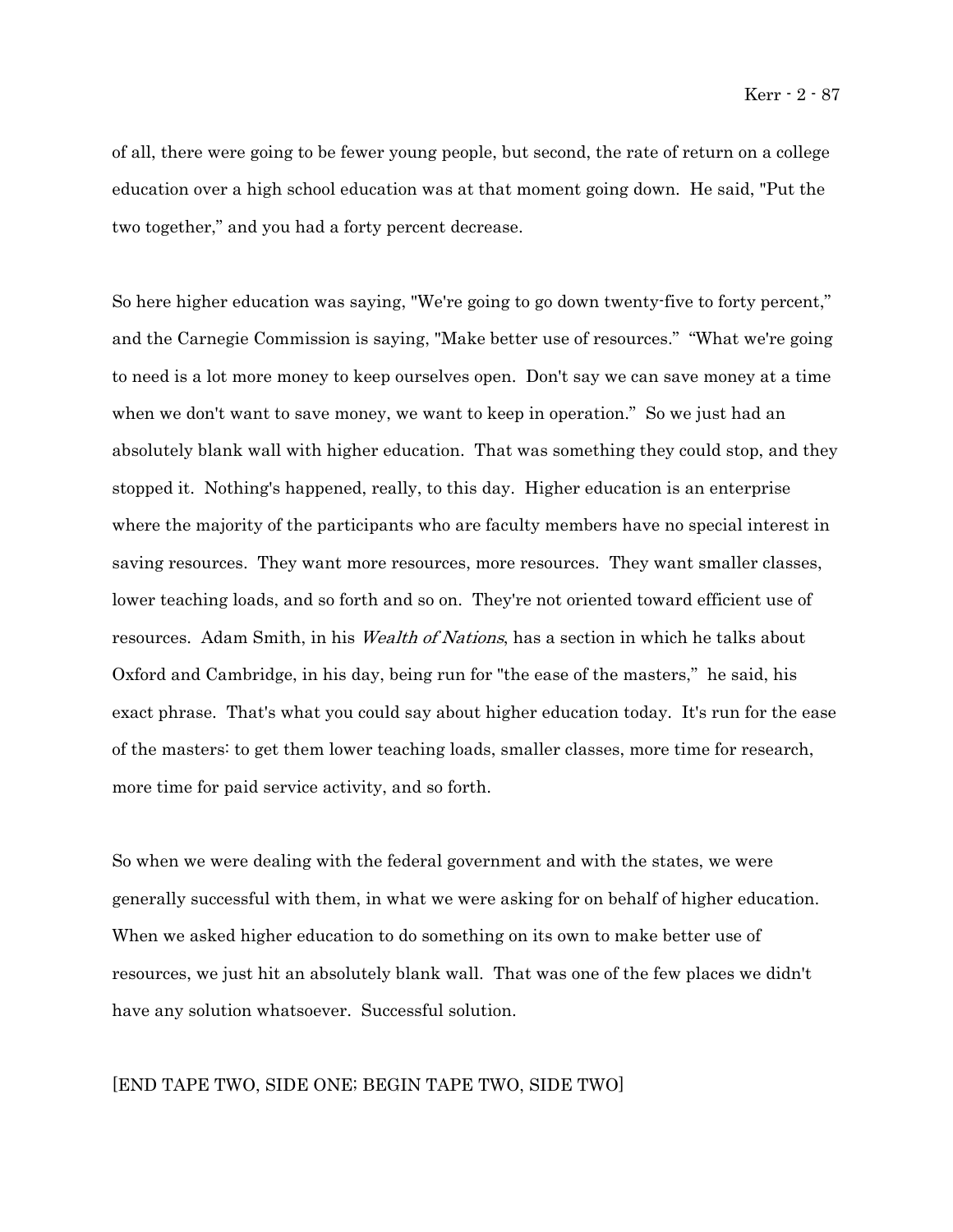Q: From the initial report, "Quality and Equality," came a government action and then, going from need to --

Kerr: Yes. What happened was this. We established the principle that the federal government would subsidize students on the basis of -- well, we started out being concerned that those who needed full need -- that's how the grant came out. The Pell grants were our proposal, and that was with -- we were concerned with the most low-income people. Well, in the course of the political process, when the low-income people were getting full aid, middle-class people said, "Well, we're in need, too. We may not need 100 percent support but we need some support, so our kids can go too." And there was all this talk about this program is biased in favor of the neediest, which was what we did intend. "We're paying the taxes, so why shouldn't we get something out of it."

So in the 1970s, while the grant programs were maintained, the big emphasis came, then, for subsidized loans to middle-income students who would then repay them, although with some subsidy from the federal government. And that's what we have now  $-$  is a mixed program of grants for the neediest, and loans for those who need some help but are not totally needy.

Q: Just very briefly, if you could talk about the evolution of the Commission into the Council, and what the Council really directed itself towards, and how effective you felt it was.

Kerr: Well, first of all, the Commission's term was up  $\cdot$  I think it was actually supposed to be five years, it turned out to be six, and the people had served and done their duty. This was then replaced by the Council. The Carnegie Foundation for the Advancement of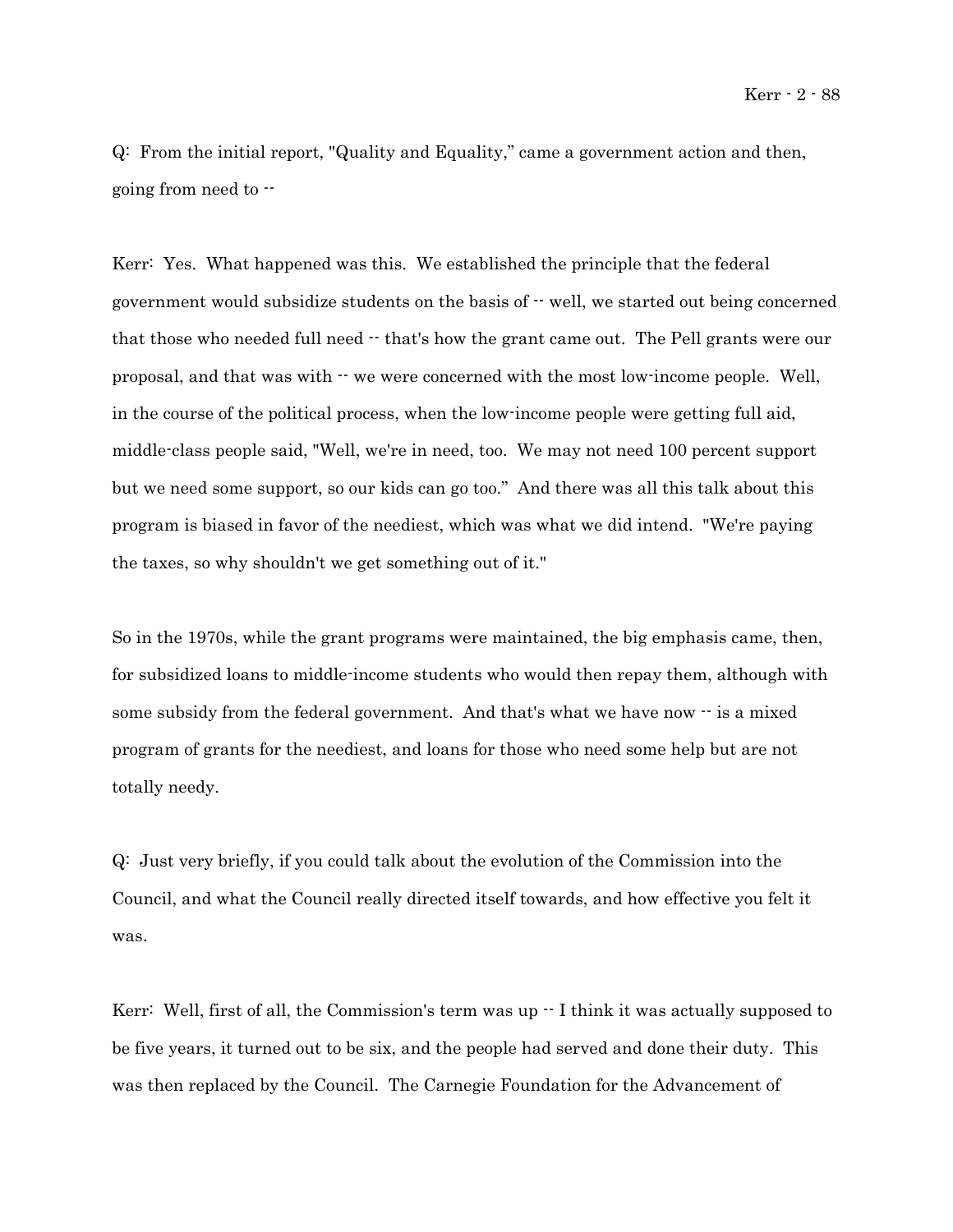Teaching decided to get a new group of people, and by that time the theme was not so much a power group as it was to get a diverse group. This was going on all over the country, and it had an impact on how Carnegie set up the Council membership. So instead of having two people from  $\cdot$  I guess one person from the black community originally  $\cdot$  we ended up with two. Instead of having a couple of women we ended up with five. Anyway, the numbers of minorities and women went up. This was desirable, let me say, the way the nation was going, toward diversity and representation. It did have, which I felt quite a bit, the impact of -- the members were not, by and large, as well known as the council members had been and, consequently, had to give more explanation of who you were, what you were doing and why you were important. The membership of the first group just stood for importance all by itself, and the second group didn't carry quite the same weight. But I still think it was necessary to do it, given the temper of the time and the way the nation was evolving.

Now we maintained our interest in supporting low-income students and greater equality of opportunity. We moved into more emphasis on affirmative action, from financial support for lower-income people. How do they get in? If the money's available, how can they become eligible? We did favor affirmative action, both at the level of admission of students on the grounds that some students with real ability never had to show it, because they came out of very deprived backgrounds. We also got into affirmative action at the level of faculty, on which we supported more women and more minorities, and we developed two arguments in particular, that black faculty members or women faculty members became models for students. They could see that here was somebody who had gone through the education, had been successful, and was now in a higher status position. This would encourage them to go on and get their education completed, but also that women could be better mentors for women students than men could be, and, say, a black faculty member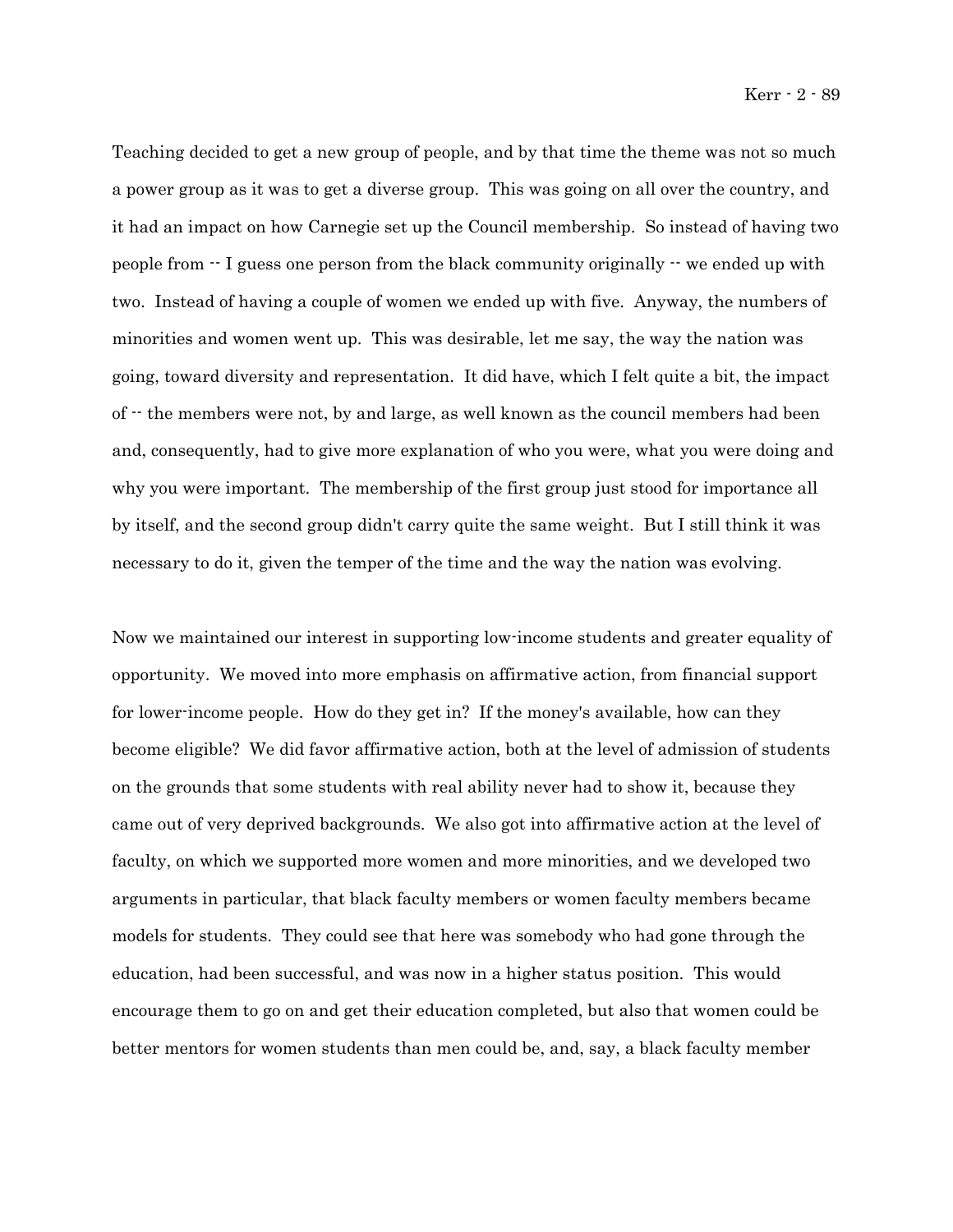could be a better mentor, giving advice to a black student, than could an Anglo. So we moved into and supported affirmative action. You might say that when the Supreme Court came out with its Bakke decision  $\cdot\cdot$  which is still the Supreme Court's law of the land at least, if it's not the law of California  $-$  they referred to one of our reports in the course of the Bakke decision. I think we had some impact in moving along affirmative action, in the sense we gave some good reasons which were acceptable as to why these people existed and were demanding it. It does serve a purpose, a real purpose in getting some more mentors and more models for people to follow.

We were very concerned, I might say, as we moved along, with getting good leadership from among women, and for the nation getting good leadership from among women and from minorities in a democracy. You can't have all the leaders forever being white males, and we were very conscious of the long-run interests of the nation in developing women leaders and minority leaders, for political reasons as well as moral reasons.

We also began taking more interest in the quality side of "Quality and Equality" in improving the curriculum. Now here, again, is the other place where we didn't have much success. The fact is, we had failure only. Particularly the way research universities were going, there was more and more emphasis on specialization, on experts, tinier and tinier subject matter, and for the undergraduate student who wanted to have a broad education in history and literature, and so forth, there wasn't anything  $-$  at the University of California you could choose among, say, five or ten thousand courses, all on tiny, little subjects, but you couldn't get any big course on any big subject that they might be interested in. So we concluded that the old liberal arts college was almost impossible to reinstate, because faculty members had to know too much in this world of specialization. So we came up with an emphasis, say, on great books, or great epochs of history, or great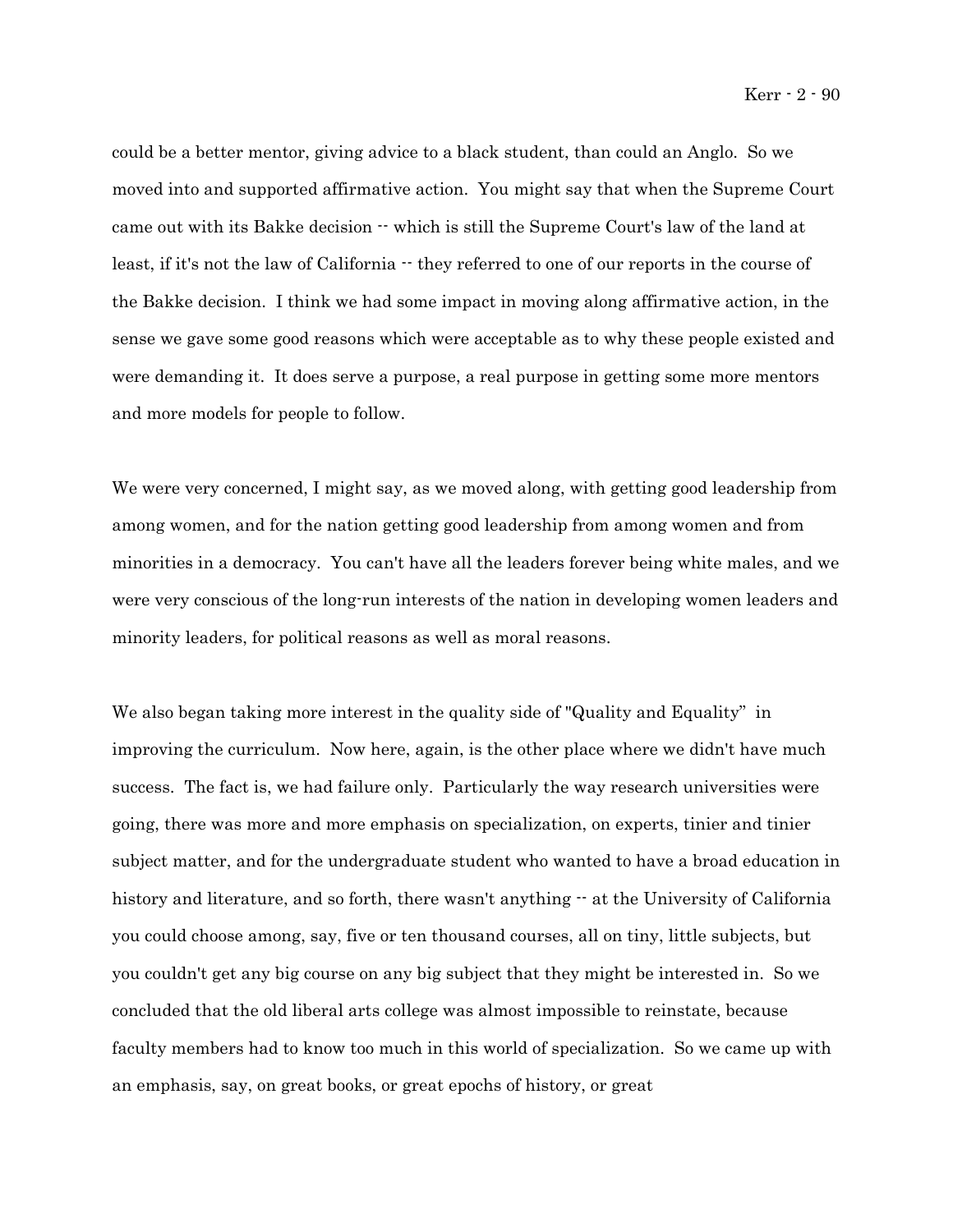Kerr - 2 - 91

ideas, which had been at Chicago and Columbia, and so forth. We came up with this idea that you can't any longer say, "This is an educated person, what an educated person should know, and we're going to teach it," but that individuals in the modern world need to have an experience not only in thinking vertically  $\cdot$  moving up in a subject like chemistry or mathematics  $\cdot$  but they had to think horizontally, across different fields. That's what was being lost, because all the emphasis was on the majors and not upon interdisciplinary studies. So we came up with the idea, in one of our reports on the curriculum, of doing something which faculty would accept. And that was that you would develop a series of courses around a common theme, but all taught by people who were specialists in some aspect of it. For example, you could have a broad learning course on the city, where a political scientist would talk about the politics of the city, a sociologist about the sociology of the city. An engineer would talk about how you keep the city running, and people then have this chance, as they have to as citizens, you have to think across lines, disciplinary lines. Also, as you get higher up in business or in engineering, you've got to start thinking in broader terms. So why shouldn't students get a broad learning experience, thinking across disciplinary lines and not just vertically, up a single line?

So we came along with what we thought was a pretty good idea for a modern, liberal education. But here again, we were appealing to faculty, and they didn't want to do it and they didn't do it. We tried it, among other places, at the new campus of the University of California, which I have been responsible for, Santa Cruz, and we just couldn't get faculty to teach these courses.

I might say, when I started with Carnegie I had gone to see Jim Conant, who had done the series on the high school for Carnegie, over a ten-year period, and asked him for advice. One of his words of advice was to be precise in what you recommend. Don't just say, "Do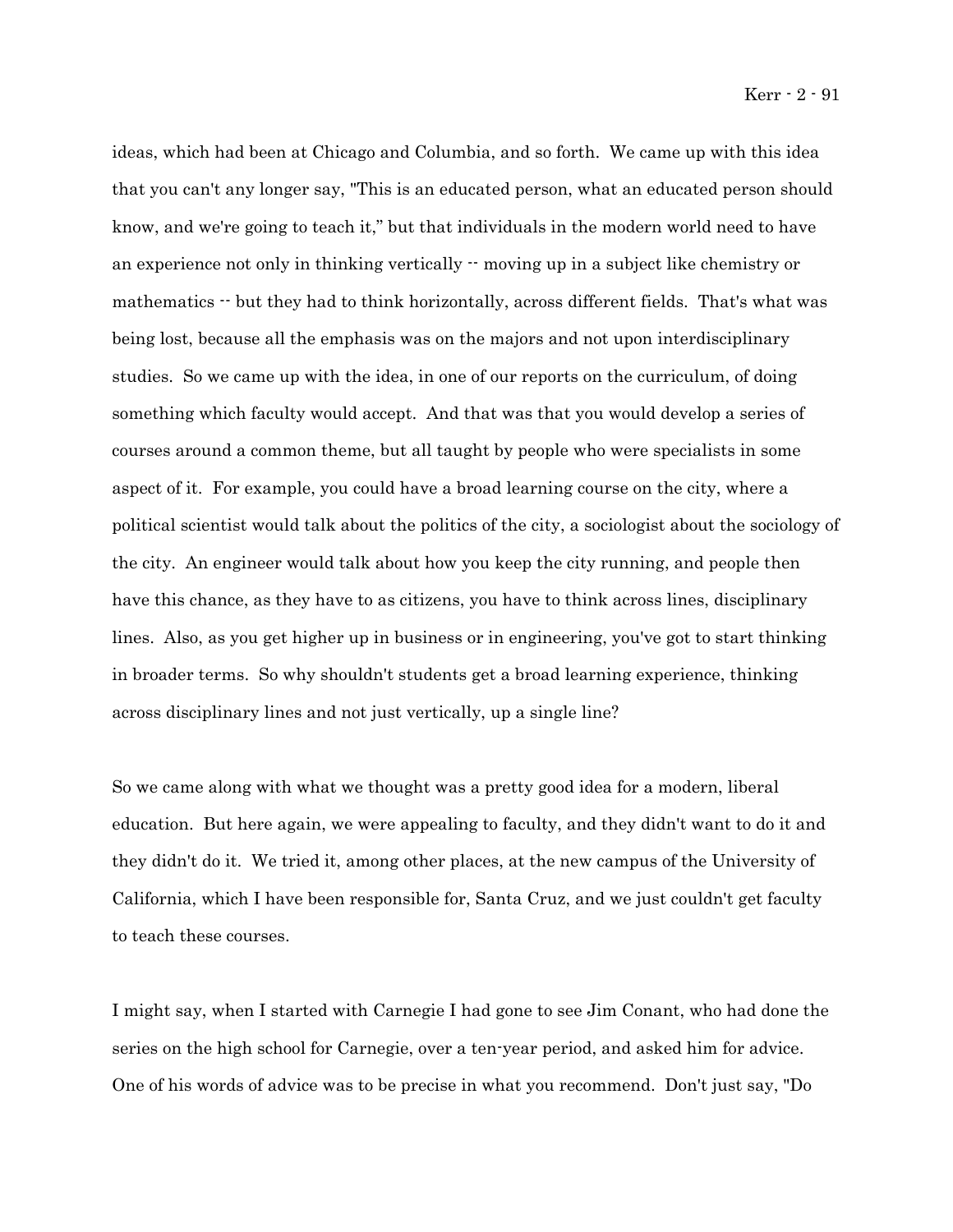more or do less," "Do this." People can argue a little more or a little less, but there's something in there that they can talk about and not a "what is more and what is less" type of thing. So he said, "Only make recommendations to groups which are able and willing to follow your advice." He said, "Don't waste your time making recommendations that require an affirmative faculty vote to make it possible," and he said, "Don't waste your time making any advice to schools of education."

But anyway, we did find out what Conant had said to begin with. "Don't bother making recommendations to faculty. They're not going to change, anyway. Really spend your time on government actions that can have some impact."

Q: How much influence did having the Carnegie name behind what you were doing have, do you think?

Kerr: Well, having the Carnegie name behind what we did carried an awful lot of weight because they were a known organization. They had been in business, by the time we started up, for over half a century. They made the Flexner Report, which had an impact on medical education, in 1910. They had done a lot of other things, and they had a list of accomplishments. So we built up on what they had done. I think we somewhat continued that reputation, too, with the work that we did. For a while there was, as I said before, there was a voice, an informed voice about higher education but not an informed voice acting as a business agent for higher education, but being concerned with the national welfare. I think we kept that going during the period that we operated in.

Q: That's what you became, essentially.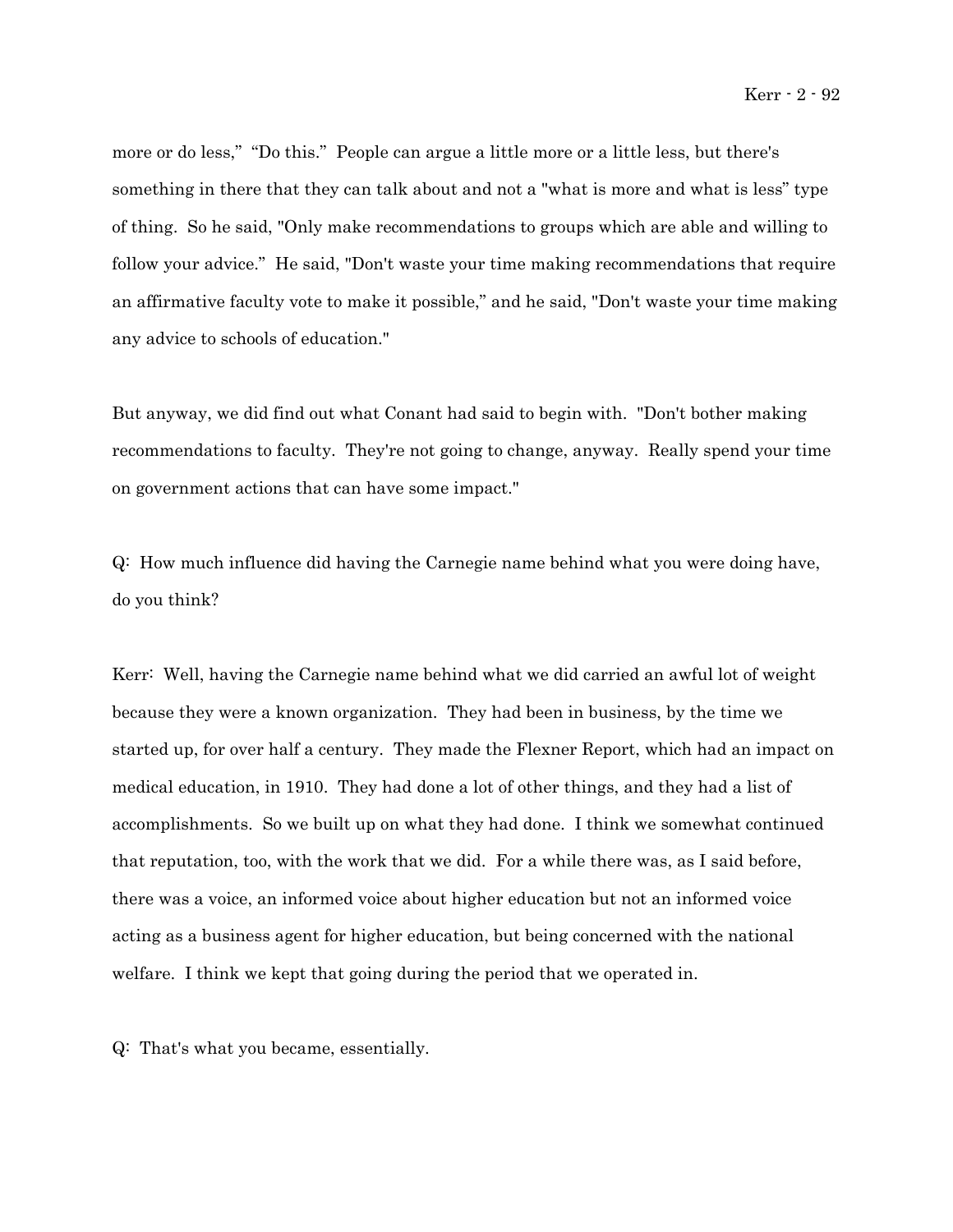Kerr: Yes. Now I might say that the successor group, under Ernie Boyer, turned more in the direction of making some very good recommendations about high schools and things of that sort, and left somewhat open the field which we had filled, which was public policy in connection with higher education. Now it's moved, with Lee Shulman being the new director, to be concerned with teaching, which is a somewhat different subject. There's currently being established a new organization nationwide, which is going to attempt to do what we did, and that is concentrate on public policy for higher education. It already has raised a ten-million dollar, five-year subsidy to keep it going.

Q: Do you think public policy makers and private philanthropy are good --

Kerr: I think that's a good combination, yes. Right. Because if you look back at the record of both Rockefeller and Carnegie, they came along and had enormous influence in the first half of this century. They could speak on behalf of the general public in a way, which is strange to say in a democracy, that elected officials couldn't. Elected officials have their constituencies, this, that, and the other thing, and they have their own particular ideologies. Rockefeller and Carnegie, however, could speak -- Rockefeller about agricultural policy or health policy, Carnegie about higher education and education generally. It's a little like a white paper in England, which isn't done  $\cdot$  it's done by a government commission established with government money, but it isn't part of the government itself. In Britain they've used these white papers for a very long period of time, with great success, and in the United States Carnegie and Rockefeller were the ones who wrote the white papers, not coming from government, but about what government should do. I think it's necessary to keep that going, incidentally, and maybe this new organization, which is to be headed up by Governor [James B.] Hunt [Jr.] of North Carolina, I'm a member of it, will perhaps do.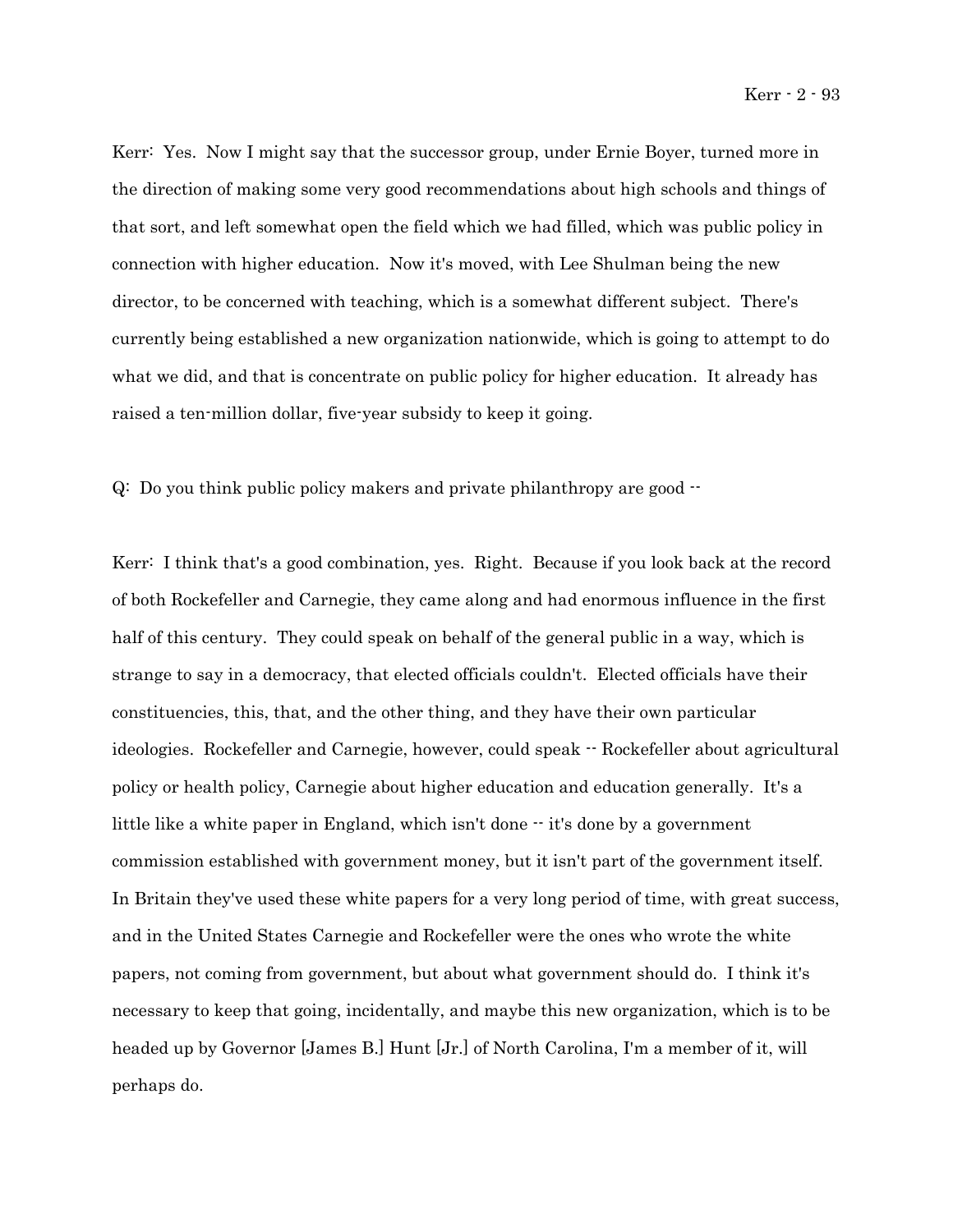Q: Maybe this would be a good time to ask you, from the vantage point of now, to talk a little bit about what you see as the issues in higher education today, and where you think we, as a nation, are going.

Kerr: Well, I think there are a number of issues that need to be studied by somebody, as we did, in our series of issues. Two of them are ones where we failed. One is effective use of resources. That's still a big problem, and somebody needs to kind of raise that issue again and see if they can do something with it. A second one is a broad learning curriculum for undergraduates. You need a nation not only of experts, but also of educated people, to make a democracy work. I think, too, this issue of admissions isn't going to go away, that we just have to get a better policy than the state of California has, or the state of Texas, now. And others are moving in that direction. With the changing demography of the nation we just have to get a lot more people prepared for leadership positions from the minorities. We've done pretty well, incidentally, with women, I think. You may not agree with that, but women have moved up just enormously, really, and I think women are pretty well on their way. But we still have a very real problem bringing more minorities into positions of leadership, in the professions and in politics, etc. So I think the admissions issue is going to be a very, very great one. Another big issue that needs to be studied very carefully is the new electronics. There are ways in which it's sort of taking over some parts of higher education, through the computer and video. I think there are very good reasons for the use of electronics but I don't think you should give up on a lot of the old forms of education. I like to look upon the new electronics as an add-on, not a replacement. Some people are talking about, as a replacement, it's just going to sweep all of higher education. I don't think that would work.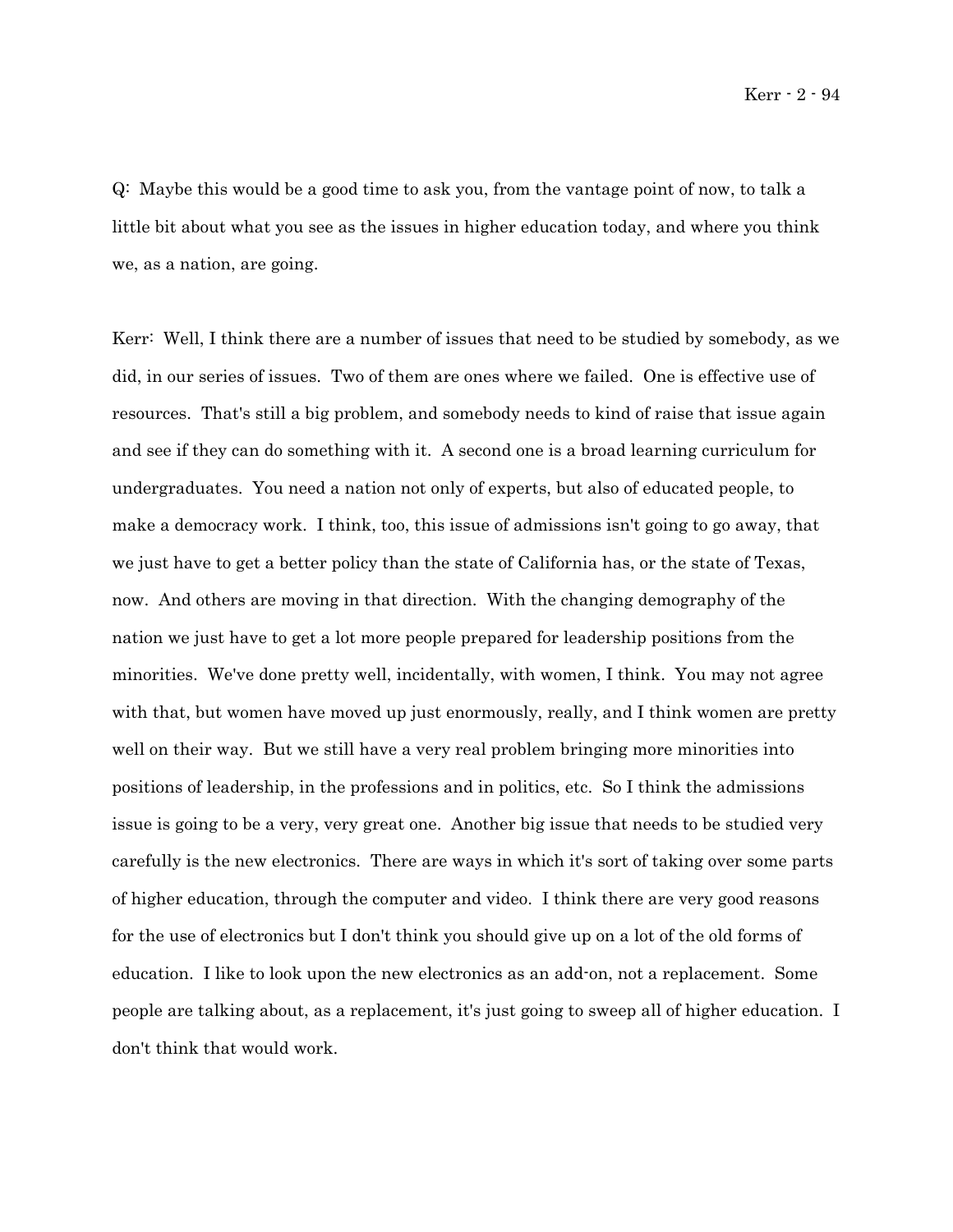Kerr - 2 - 95

If one looks at history, the original education was always oral, in a personal way, before there were books. There's still an oral aspect of education. Then the book came along, which expanded education enormously, because the book was easier than [hand]writing. Now we're moving to the next level of technological change, which is the new electronics, and I think it should also be looked upon as an add-on, not as a replacement for our standard ways. One of the new campuses I started, at Irvine in the 1960s, tried to go too fast into the new electronics. The hardware was there but the software wasn't. But aside from that, we thought you could just put in a room with some computers in it and the students would educate themselves. We found that didn't work, that as soon as students got through with whatever the lesson was in the computer, they wanted to talk with somebody about it. This was very important because it helped them learn how to express themselves and analyze their situation. It improved their motivation that they could talk with somebody, and also was a method by which they began making judgment. Just learning facts doesn't give you judgment. You've got to talk about them. So if I were doing it over again, besides each of the computer rooms I'd have a discussion room with the discussion leader sitting in there, ready to let the students develop the oral side of building judgment, as well as the mental side of collecting facts.

There's a new university in Scotland called the University of the Highlands and Islands, or U-HI, which is their common name for it, which is doing just exactly that. They've got nine campuses the last time I checked, in little towns like Oban and Stornoway, Inverness and places like that. They don't have any lecturers; they use the computer and the video to take the place of the lecturer, and what they do is they have these little campuses, mostly residential, and there the students come in and they have trained discussion leaders who will then discuss the material which they have learned from the computer or the video, and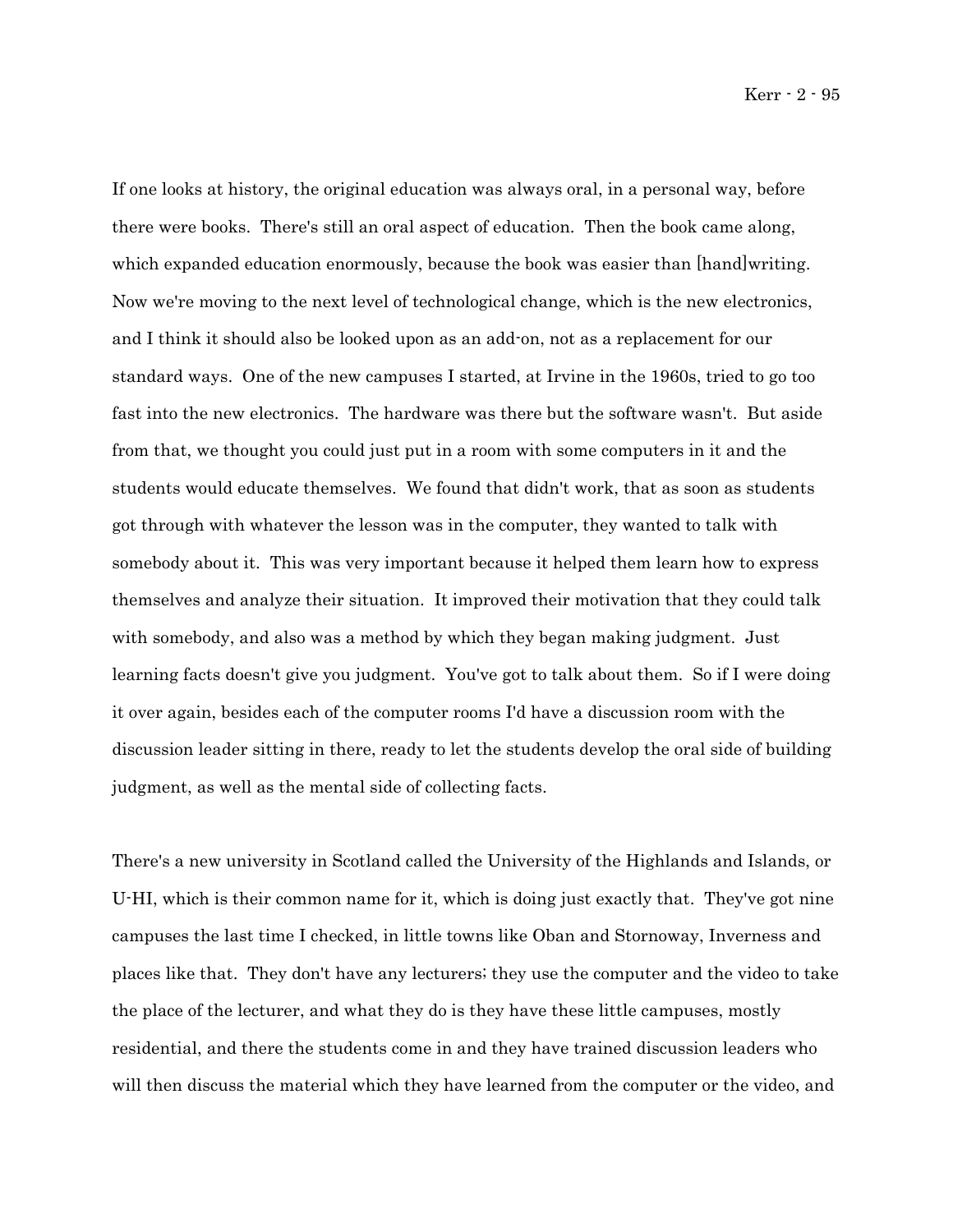it keeps students, since they associate with each other, they build bonds, and it keeps motivating them along. They learn how to express themselves and develop judgments and argumentation, etc. I think we need to make a real study of this new technology: where it is useful and where it isn't. It does worry me some. Instead of having 600,000 or 800,000 professors, each developing their own ideas and points of view, you start getting one great big commercial firm, which all of a sudden starts to indoctrinate everybody the same way, across the United States, as compared with this pluralistic system of many, many points of view, going to many, many students.

Another thing I think needs to be studied is this whole development of what Lionel Trilling called the adversary culture. He wrote in the 1960s or 1970s about how the faculties were coming to be increasingly adversary cultures made up of critics, who were concentrating on the criticism of society rather than on a solution of problems. I think you need both, incidentally. But I get worried about this new movement of post-modernism which, first of all, is a very, very fuzzy movement, but the whole essence of it is criticism. Instead of thinking about the future you're thinking about all your grievances from the past, all the grievances that women have accumulated, or the native Americans have accumulated, or the blacks have accumulated, and it tends to pull people apart from each other into these grievance groups, concentrating on their past grievances, rather than thinking about their common future for the country. There's a new book out by a man by the name of Richard Rorty called *Achieving Our Country*, which is on this very theme. He's moving, now, to Stanford and will be a professor here, but he is making that thing very strongly that this whole post-modernism, which faculties, particularly the humanities and parts of the social sciences, are going toward all over the United States, we're becoming an adversary culture, concentrating on criticism rather than on solutions, concentrating on the past rather than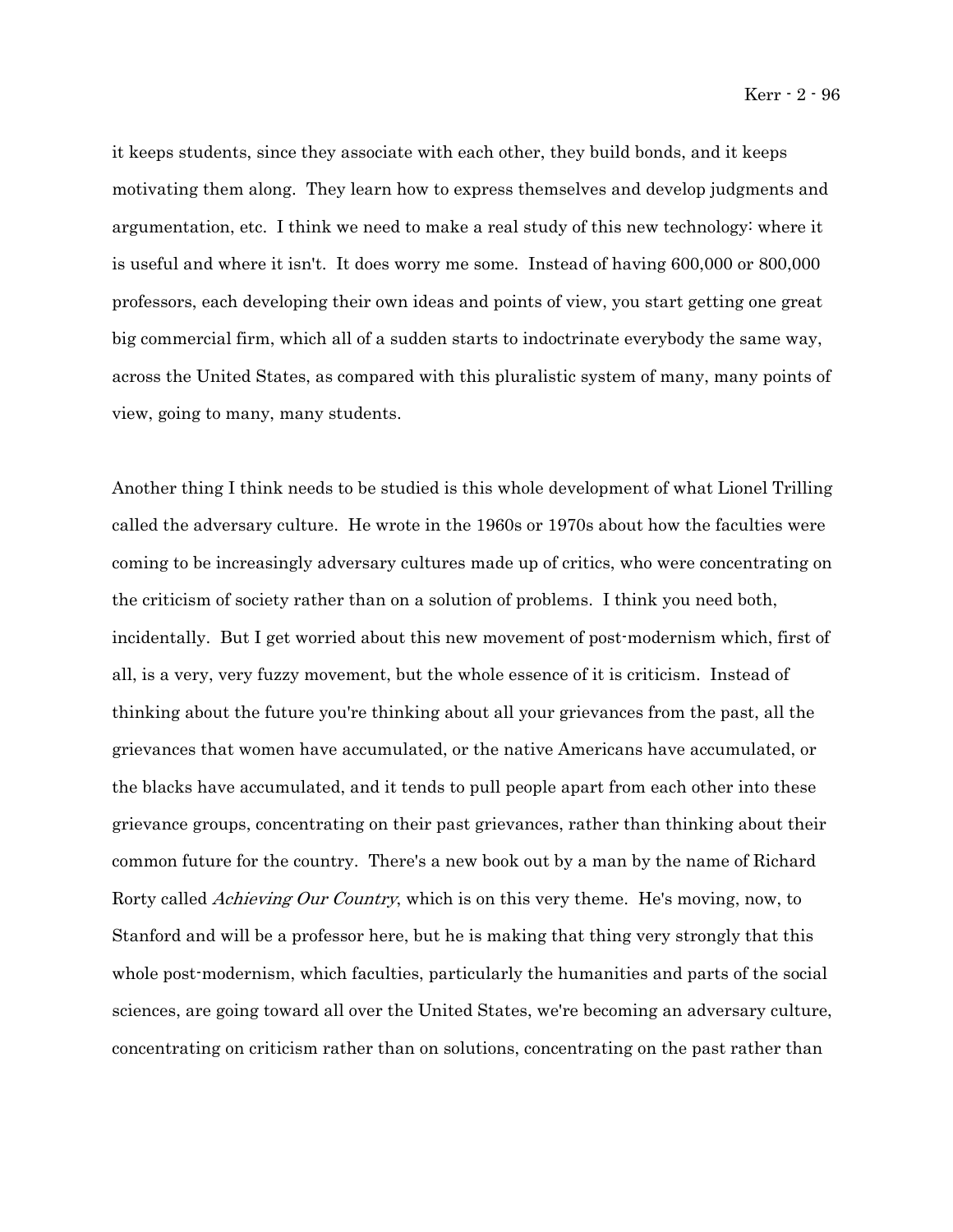the future. And this changing mentality of the professoriate is something which I think needs to be studied and talked about.

So there are lots and lots of issues around that I think something like our Carnegie Commission or some equivalent of it could take a look at, beyond what the government is going to do and which policies, and beyond what higher education, on its own selfish basis, will come up with. So I think the commission approach, or the Rockefeller-Carnegie approach, or the British approach of the white paper, is one that ought to be maintained. Knowledgeable people making recommendations on behalf of the future and on behalf of the national welfare, and not just representing a selfish interest, or not neglecting the problems entirely.

[END OF INTERVIEW]